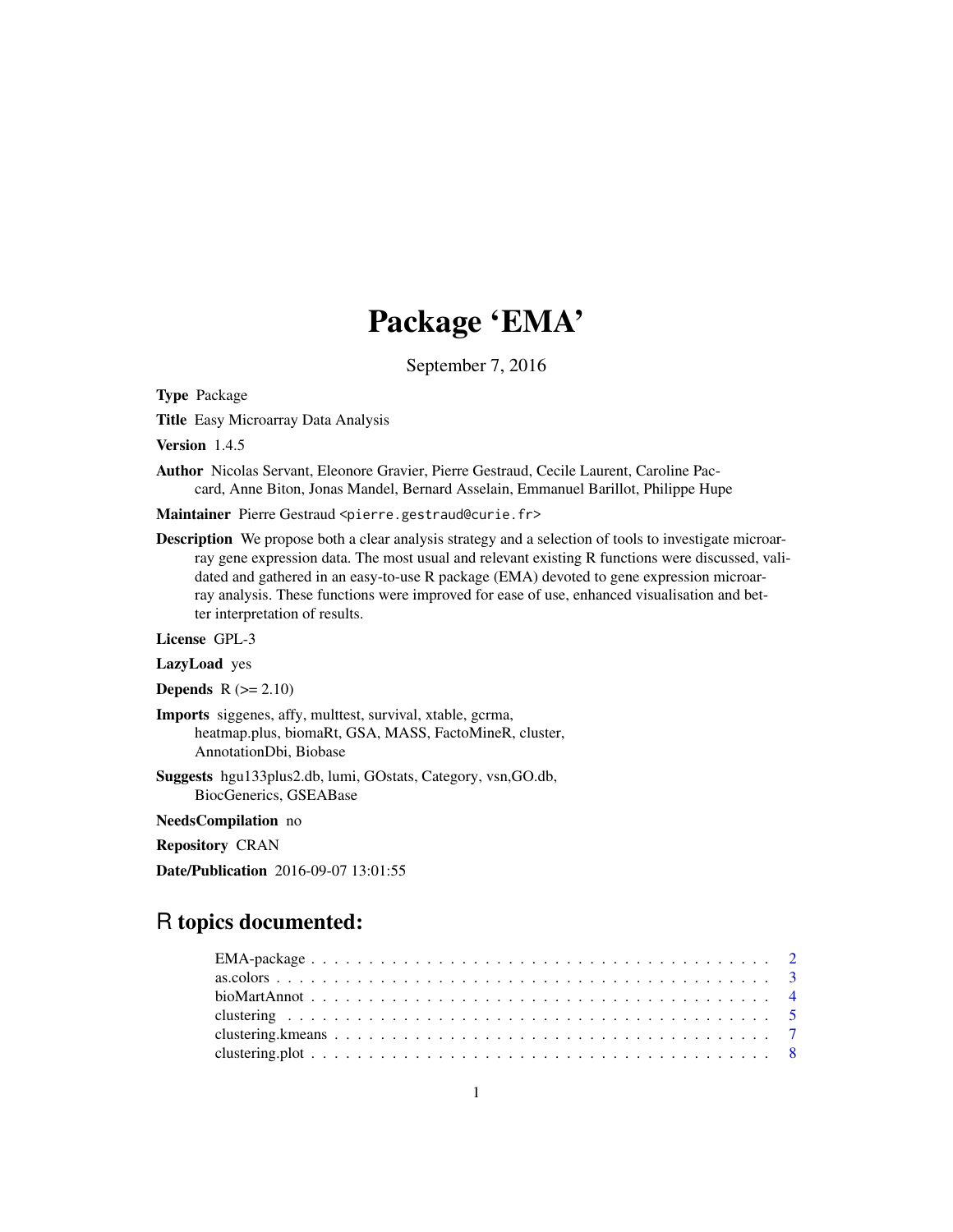<span id="page-1-0"></span>

| km                           |  |  |  |  |  |  |  |  |  |  |  |  |  |  |
|------------------------------|--|--|--|--|--|--|--|--|--|--|--|--|--|--|
|                              |  |  |  |  |  |  |  |  |  |  |  |  |  |  |
|                              |  |  |  |  |  |  |  |  |  |  |  |  |  |  |
|                              |  |  |  |  |  |  |  |  |  |  |  |  |  |  |
|                              |  |  |  |  |  |  |  |  |  |  |  |  |  |  |
|                              |  |  |  |  |  |  |  |  |  |  |  |  |  |  |
|                              |  |  |  |  |  |  |  |  |  |  |  |  |  |  |
|                              |  |  |  |  |  |  |  |  |  |  |  |  |  |  |
|                              |  |  |  |  |  |  |  |  |  |  |  |  |  |  |
|                              |  |  |  |  |  |  |  |  |  |  |  |  |  |  |
|                              |  |  |  |  |  |  |  |  |  |  |  |  |  |  |
|                              |  |  |  |  |  |  |  |  |  |  |  |  |  |  |
| $PLS$                        |  |  |  |  |  |  |  |  |  |  |  |  |  |  |
| probePlots $\ldots$ $\ldots$ |  |  |  |  |  |  |  |  |  |  |  |  |  |  |
| runGSA                       |  |  |  |  |  |  |  |  |  |  |  |  |  |  |
|                              |  |  |  |  |  |  |  |  |  |  |  |  |  |  |
|                              |  |  |  |  |  |  |  |  |  |  |  |  |  |  |
| $runIndTest$                 |  |  |  |  |  |  |  |  |  |  |  |  |  |  |
| $runMFA$                     |  |  |  |  |  |  |  |  |  |  |  |  |  |  |
| $runPCA$                     |  |  |  |  |  |  |  |  |  |  |  |  |  |  |
| $runSAM$                     |  |  |  |  |  |  |  |  |  |  |  |  |  |  |
|                              |  |  |  |  |  |  |  |  |  |  |  |  |  |  |
|                              |  |  |  |  |  |  |  |  |  |  |  |  |  |  |
|                              |  |  |  |  |  |  |  |  |  |  |  |  |  |  |
|                              |  |  |  |  |  |  |  |  |  |  |  |  |  |  |
| setdiffg                     |  |  |  |  |  |  |  |  |  |  |  |  |  |  |
|                              |  |  |  |  |  |  |  |  |  |  |  |  |  |  |
|                              |  |  |  |  |  |  |  |  |  |  |  |  |  |  |
|                              |  |  |  |  |  |  |  |  |  |  |  |  |  |  |

EMA-package *EMA - Easy Microarray Analysis*

# Description

Numerous analysis methods and tools have been developed to study microarray, many of them being implemented as free R and/or Bioconductor packages. This abundance of methods makes choosing the best approach difficult for newcomers and non-specialist users. Based on the experience of the biostatisticians of Institut Curie, we propose a clear analysis strategy combining a large variety of standard methodologies. The most usual and relevant R functions needed to perform these analyses were selected and gathered in the R package EMA (Easy Microarray data Analysis). EMA covers an entire analysis process including quality control, normalisation, exploratory analysis,unsupervised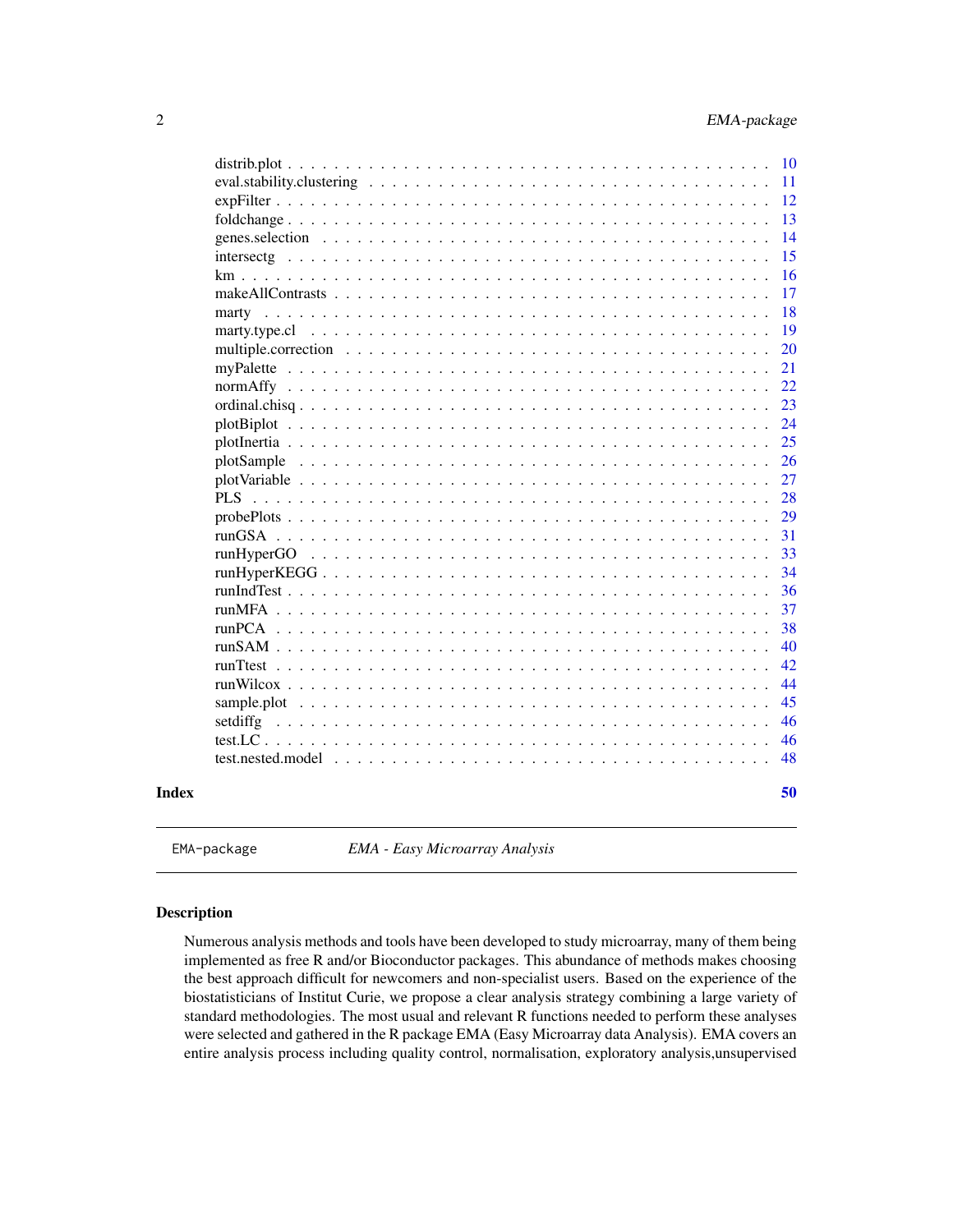#### <span id="page-2-0"></span>as.colors 3

and supervised classification, functional analysis and censored data exploration. The package can be used for both one or two colours gene expression micrarrays and for exon expression experiments.

# Details

| Package:  | <b>EMA</b> |
|-----------|------------|
| Type:     | Package    |
| Version:  | 1.3.1      |
| Date:     | 2011-06-09 |
| License:  | GPL        |
| LazyLoad: | yes        |

For details, see vignette.

#### Author(s)

N. Servant, E. Gravier, P. Gestraud, C. Paccard, C. Laurent, I. Brito, J. Mandel, A. Biton, B. Asselain, E. Barillot, P. Hupe. Maintainer: <pierre.gestraud@curie.fr>

# References

EMA - A R package for Easy Microarray data Analysis

# Description

This function returns a object a colors values according to a palette function

#### Usage

```
as.colors(x, col.na="#E6E6E6",palette="rainbow", ...)
```
# Arguments

| $\mathsf{x}$ | A object (vector or matrix) to convert in colors.                                                      |
|--------------|--------------------------------------------------------------------------------------------------------|
| col.na       | Colors to use for missing values.                                                                      |
| palette      | The palette function to use.                                                                           |
| .            | Additional argument for the palette function. The 'n' parameters must exist in<br>the palette function |

# Value

A vector or matrix of color label.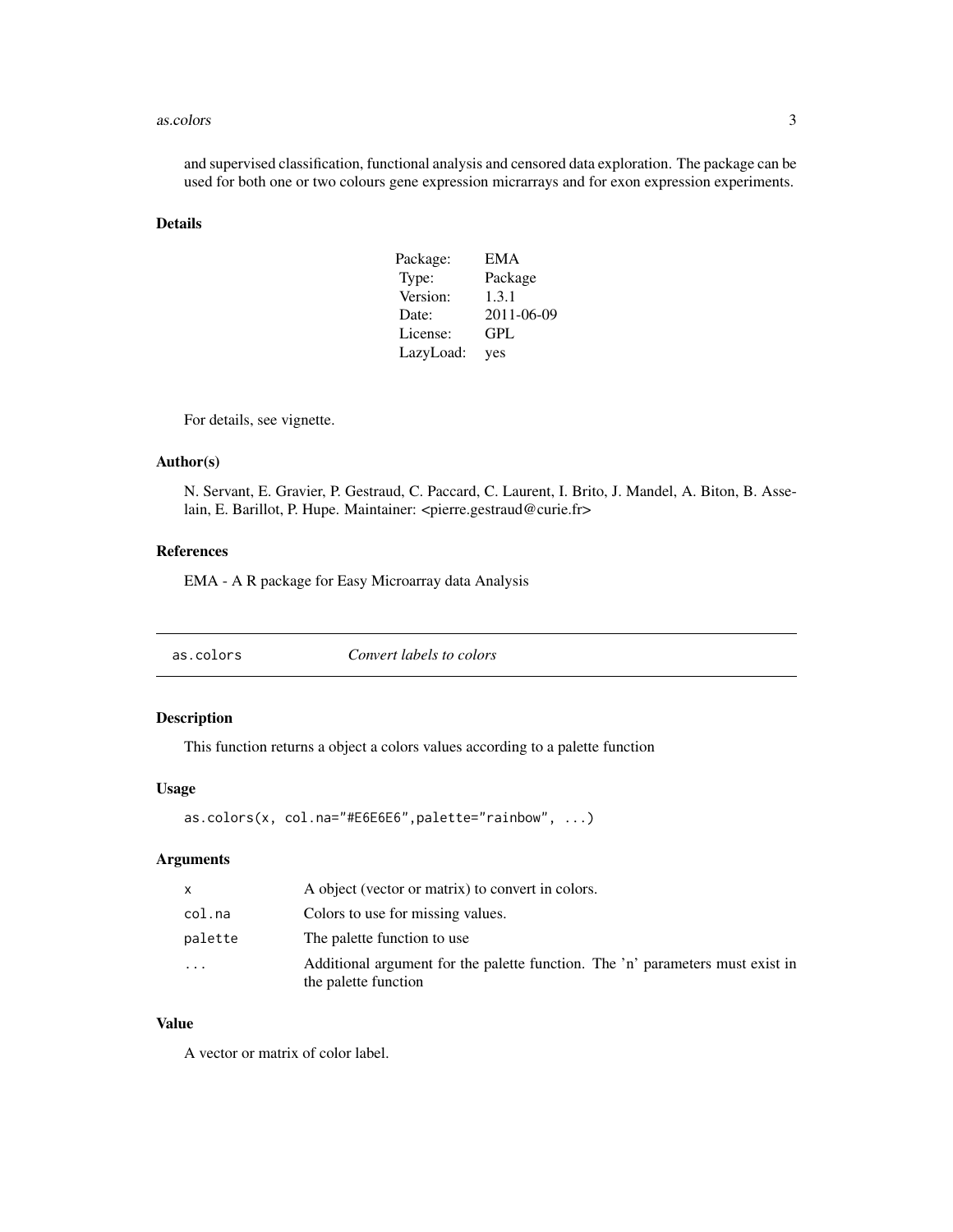#### <span id="page-3-0"></span>Author(s)

Nicolas Servant, Eleonore Gravier, Pierre Gestraud, Cecile Laurent, Caroline Paccard, Anne Biton, Jonas Mandel, Bernard Asselain, Emmanuel Barillot, Philippe Hupe

#### Examples

```
lab1<-c(rep("a",5), rep("b",5))
lab2<-c(rep("c",5), rep("a",5))
as.colors(lab1)
as.colors(rbind(lab1, lab2))
as.colors(lab2, palette="heat.colors", alpha=0.8)
```
bioMartAnnot *Annotation of probesets using biomaRt*

# **Description**

Annot input IDs using the biomaRt package.

#### Usage

```
bioMartAnnot(data, inputTypeId, outputTypeId =c("entrezgene","hgnc_symbol",
"ensembl_gene_id", "description", "chromosome_name", "start_position",
"end_position", "band", "strand") , dataset= c("hsapiens_gene_ensembl"),
database = "ensembl", sort.by = NULL, outfile = NA)
```
#### Arguments

| data         | A data frame with the input names as rownames or a vector of probesets                    |
|--------------|-------------------------------------------------------------------------------------------|
| inputTypeId  | Input Ids type. see details                                                               |
| outputTypeId | Output Ids type. if NULL the description of some genes names are returned. see<br>details |
| dataset      | The dataset used for the annotation                                                       |
| database     | The database used for the annotation                                                      |
| sort.by      | optional. Allow to sort the output data.frame                                             |
| outfile      | optional. Write an html file with the results                                             |

#### Details

This function is based on the biomaRt package. First, you have to define the database and the dataset you want to use for the annotation (default dataset= c("hsapiens\_gene\_ensembl"), database = "ensembl"). The input IDs type have to be defined as in the biomaRt package. The listFilters() functions of the biomaRt package lists the available input type. If the inputs are probe names, use the microarray name : affy\_hg\_u95a,affy\_hg\_u95av2,affy\_hg\_u133a\_2,affy\_hg\_u133a, affy\_hg\_u133b,affy\_hg\_u133\_plus\_2, illumina\_humanwg\_6\_v2, ... Use the biomaRt function 'listAttributes()', to select your output. By default, the function returns "description", "chromosome\_name", "start\_position", "end\_position", "band", "strand", and "ensembl\_gene\_id".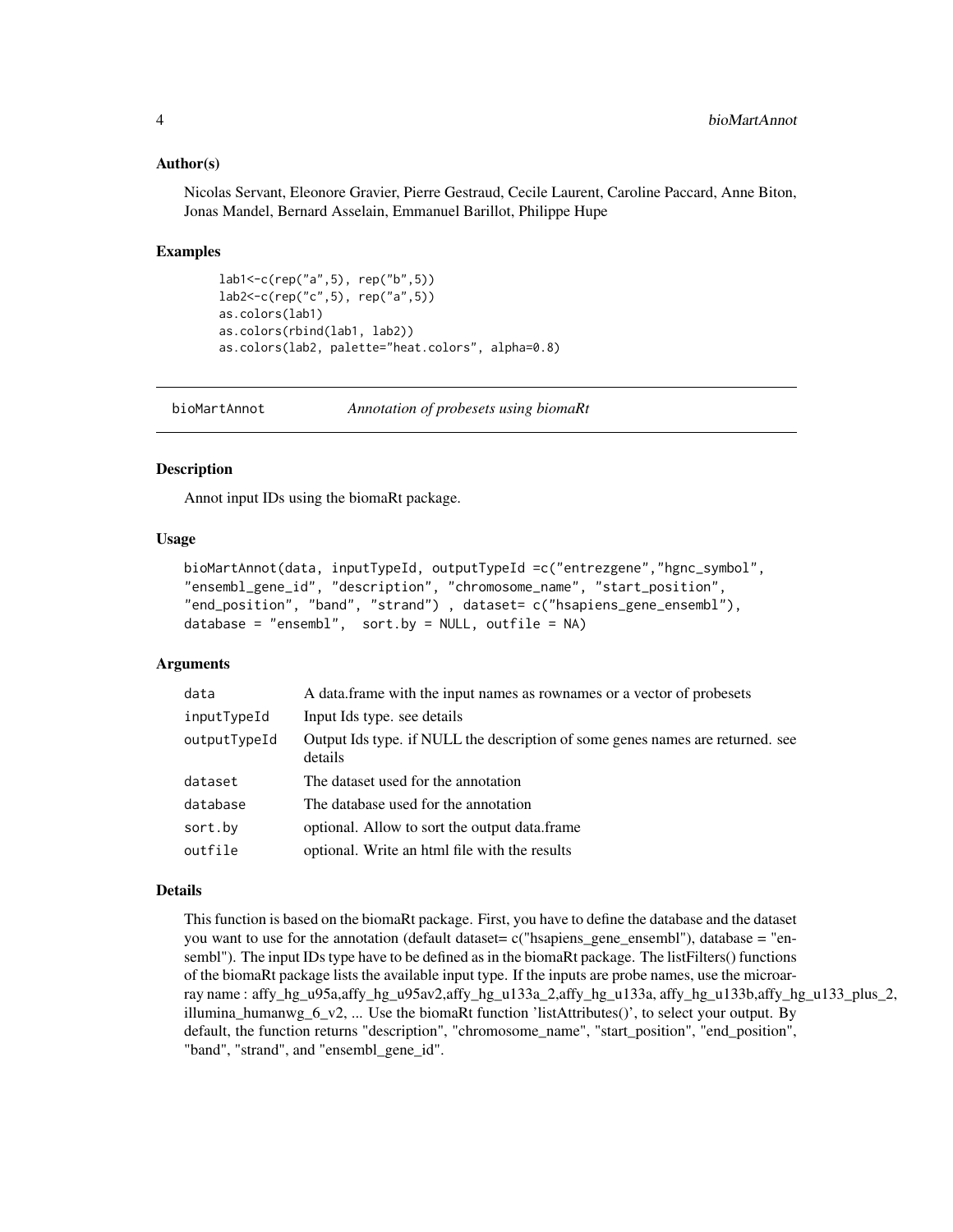#### <span id="page-4-0"></span>clustering the state of the state of the state of the state of the state of the state of the state of the state of the state of the state of the state of the state of the state of the state of the state of the state of the

# Author(s)

Nicolas Servant, Eleonore Gravier, Pierre Gestraud, Cecile Laurent, Caroline Paccard, Anne Biton, Jonas Mandel, Bernard Asselain, Emmanuel Barillot, Philippe Hupe

# See Also

[useMart](#page-0-0)

# Examples

```
## Not run:
## load data
data(marty)
##Annotations example
bioMartAnnot(rownames(marty)[1:50], inputTypeId ="affy_hg_u133_plus_2",
  outputTypeId =c("entrezgene","hgnc_symbol"),
  dataset=c("hsapiens_gene_ensembl"),database = "ensembl")
```
## End(Not run)

<span id="page-4-1"></span>clustering *Agglomerative hierarchical clustering*

#### Description

Computes agglomerative hierarchical clustering of the dataset.

# Usage

```
clustering(data, metric="euclidean", method="ward", nb)
```
#### Arguments

| data   | Expression matrix, genes on rows and samples on columns                                                                                                                                                                                          |
|--------|--------------------------------------------------------------------------------------------------------------------------------------------------------------------------------------------------------------------------------------------------|
| metric | Character string specifying the metric to be used for calculating dissimilarities<br>between the columns of the matrix. This must be one of 'euclidean', 'manhat-<br>tan', 'pearson', 'pearsonabs', 'spearman', 'spearmanabs', 'jaccard', 'dice' |
| method | Character string defining the clustering method. This must be one of 'average',<br>'single', 'complete', 'ward'                                                                                                                                  |
| nb     | The number of classes for kmeans and PAM clustering (kcentroids)                                                                                                                                                                                 |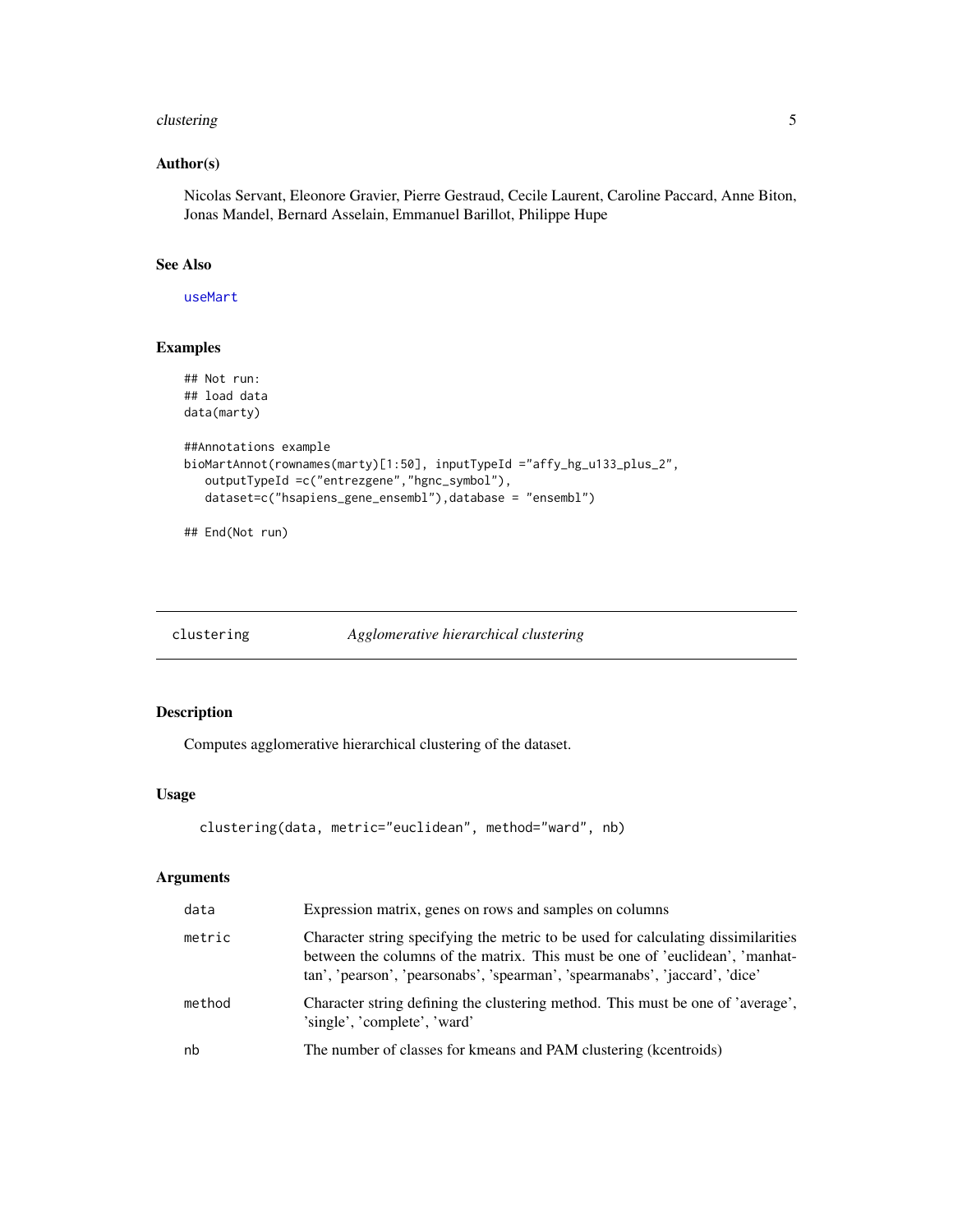#### <span id="page-5-0"></span>6 clustering the contract of the contract of the contract of the contract of the contract of the contract of the contract of the contract of the contract of the contract of the contract of the contract of the contract of t

# Details

Available metrics are (written for two vectors x and y):

euclidean: Usual square distance between the two vectors.

manhattan: Absolute distance between the two vectors

pearson: Pearson correlation distance. (1 - r)/2

pearsonabs: Absolute Pearson correlation distance. 1 - abs(r)

spearman: Spearman rank correlation distance.  $(1 - r)/2$ 

spearmanabs: Absolute Spearlan rnak correlation distance. 1 - abs(r)

jaccard: Jaccard distance on 0-1 matrix

dice: Dice distance on 0-1 matrix

Available agglomerative methods are :

- average: The distance between two clusters is the average of the dissimilarities between the points in one cluster and the points in the other cluster.
- single: we use the smallest dissimilarity between a point in the first cluster and a point in the second cluster (nearest neighbor method).
- complete: we use the largest dissimilarity between a point in the first cluster and a point in the second cluster

ward: Ward's agglomerative method

- weighted: The weighted distance from the agnes package
- diana: computes a divise clustering
- kcentroids: Perform either kmeans clustering if the distance is euclidean or PAM clustering. The number of classes nb has to be done.

#### Value

An object of class 'agnes' representing the clustering. See 'agnes.object' for details.

#### Author(s)

Nicolas Servant, Eleonore Gravier, Pierre Gestraud, Cecile Laurent, Caroline Paccard, Anne Biton, Jonas Mandel, Bernard Asselain, Emmanuel Barillot, Philippe Hupe

# References

Kaufman, L. and Rousseeuw, P.J. (1990). Finding Groups in Data: An Introduction to Cluster Analysis. Wiley, New York.

#### See Also

[agnes](#page-0-0),[clust.dist](#page-0-0)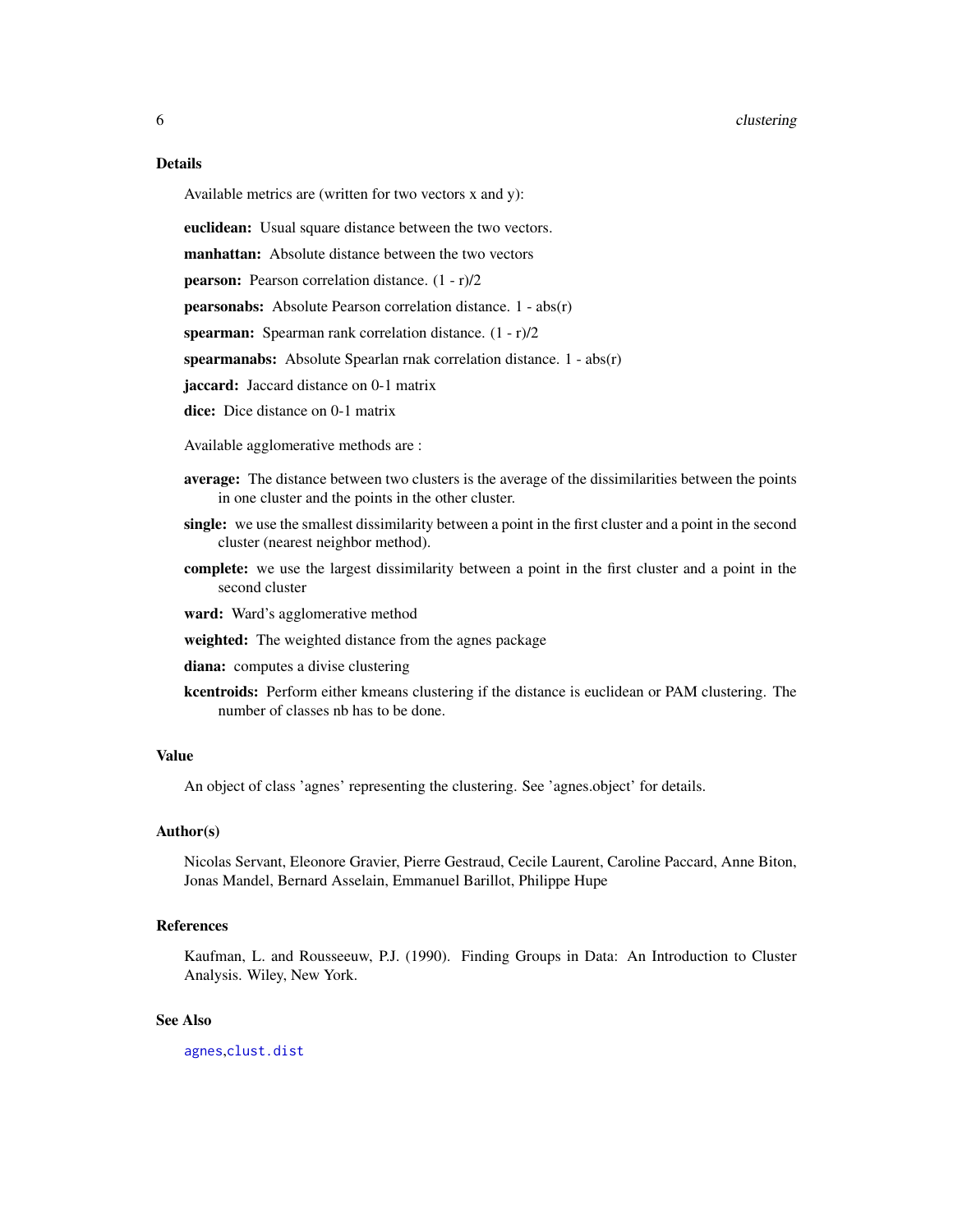# <span id="page-6-0"></span>clustering.kmeans 7

# Examples

```
data(marty)
c<-clustering(marty, metric="pearson", method="ward")
clustering.plot(c, title="Hierarchical Clustering\nPearson-Ward")
```
clustering.kmeans *Kmeans and hierarchical clustering*

#### Description

Kmeans clustering to summarize the genes information and hierarchical clustering on the kmeans' groups

#### Usage

```
clustering.kmeans(data, N = 100, iter.max = 20,
title = "Kmeans - Hierarchical Clustering",
dist.s = "pearson", dist.g = "pearsonabs", method = "ward")
```
# Arguments

| data     | Expression matrix, genes on rows and samples on columns            |
|----------|--------------------------------------------------------------------|
| N        | The number of a priori clusters for the kmeans                     |
| iter.max | The maximum number of iterations allowed for the kmeans clustering |
| title    | The plot title                                                     |
| dist.s   | The distance used for the sample clustering                        |
| dist.g   | The distance used for the genes clustering                         |
| method   | The linkage used for both clusterings                              |

# Details

The goal of this analysis is to first summarizes the genes information using the kmeans clustering. Then, a two-ways clustering is performed using the center of each kmean groups, and all the samples.

#### Value

A list with the kmeans object and the two hierarchical clusterings.

| c.km       | An object of class 'kmeans'.                                                  |
|------------|-------------------------------------------------------------------------------|
| c.sample   | An object of class 'agnes'. The hierarchical clustering on samples            |
| c.kcenters | An object of class 'agnes'. The hierarchical clustering on the kmeans centers |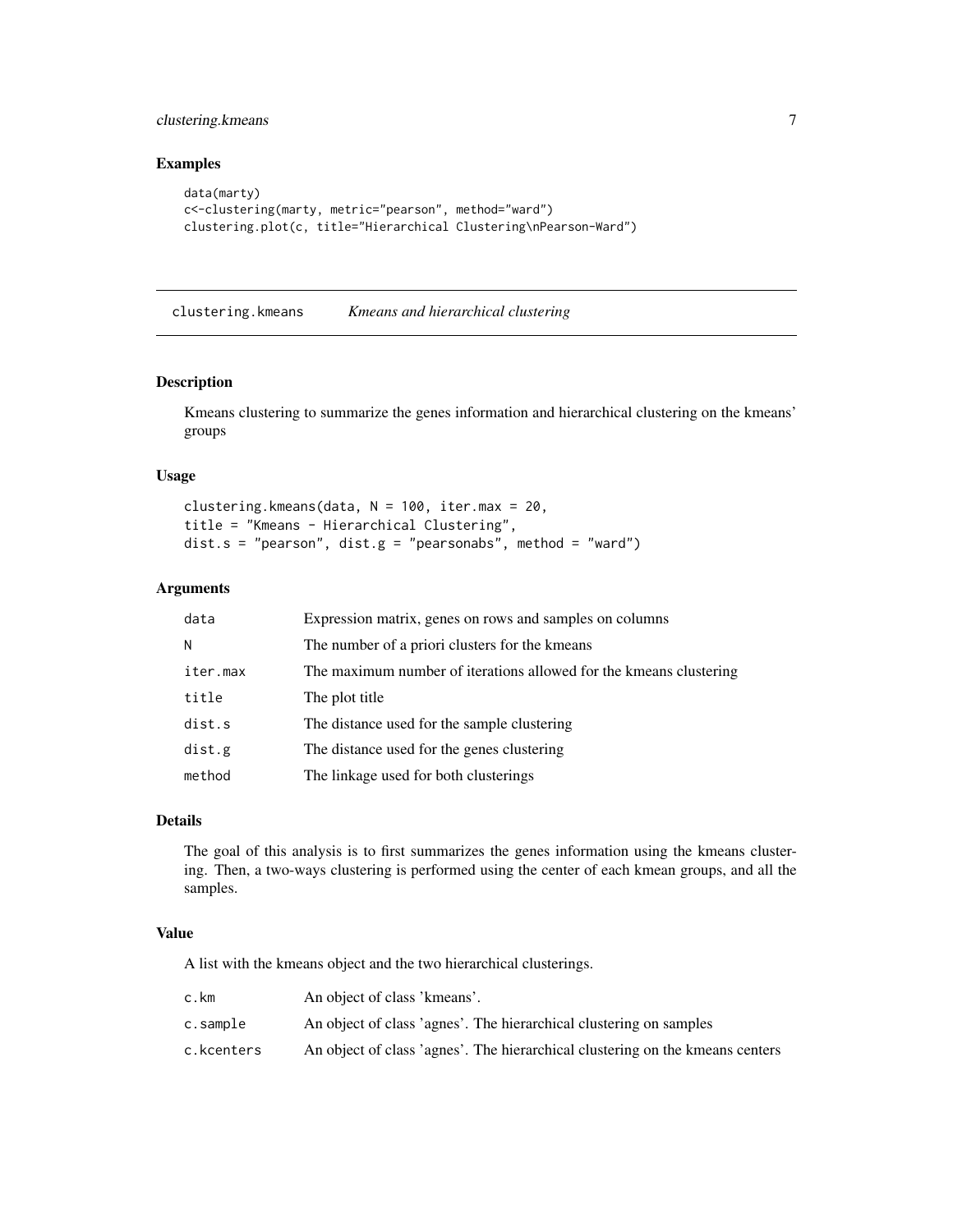#### <span id="page-7-0"></span>Author(s)

Nicolas Servant, Eleonore Gravier, Pierre Gestraud, Cecile Laurent, Caroline Paccard, Anne Biton, Jonas Mandel, Bernard Asselain, Emmanuel Barillot, Philippe Hupe

# See Also

[kmeans](#page-0-0),[agnes](#page-0-0)

# Examples

```
data(marty)
##Example on 100 genes for 5 classes
clustering.kmeans(marty[1:100,], N=5)
```
clustering.plot *Clustering plots for one or two ways representation*

# Description

Creates plots for a clustering analysis.

#### Usage

```
clustering.plot(tree, tree.sup, data, lab, lab.sup,
dendro=TRUE, dendro.sup=TRUE, title="", scale="row", heatcol,
names=TRUE, names.sup=TRUE, names.dist=TRUE,
trim.heatmap=1, palette="rainbow", legend=TRUE, legend.pos="topright", ...)
```
# Arguments

| tree       | an object of class 'agnes' representing the first clustering.                                                                                                                          |
|------------|----------------------------------------------------------------------------------------------------------------------------------------------------------------------------------------|
| tree.sup   | optional - an object of class 'agnes' representing the second clustering.                                                                                                              |
| data       | optional - expression data for the heatmap plot                                                                                                                                        |
| lab        | optional - a matrix or data.frame of labels for 'tree' (by columns)                                                                                                                    |
| lab.sup    | optional - a matrix or data.frame of labels for 'tree.sup' (by columns)                                                                                                                |
| dendro     | display dendrogram of tree object - The default is TRUE                                                                                                                                |
| dendro.sup | display dendogram of tree.sup object - The default is TRUE                                                                                                                             |
| title      | optional - title of the graphic                                                                                                                                                        |
| scale      | optional - character indicating if the values should be centered and scaled in<br>either the row direction (gene) or the column direction (sample), or none. The<br>default is '"row"' |
| heatcol    | colors for the heatmap generated by myPalette                                                                                                                                          |
| names      | optional - if names=FALSE, the labels for 'tree' are not written - The default is<br>TRUE                                                                                              |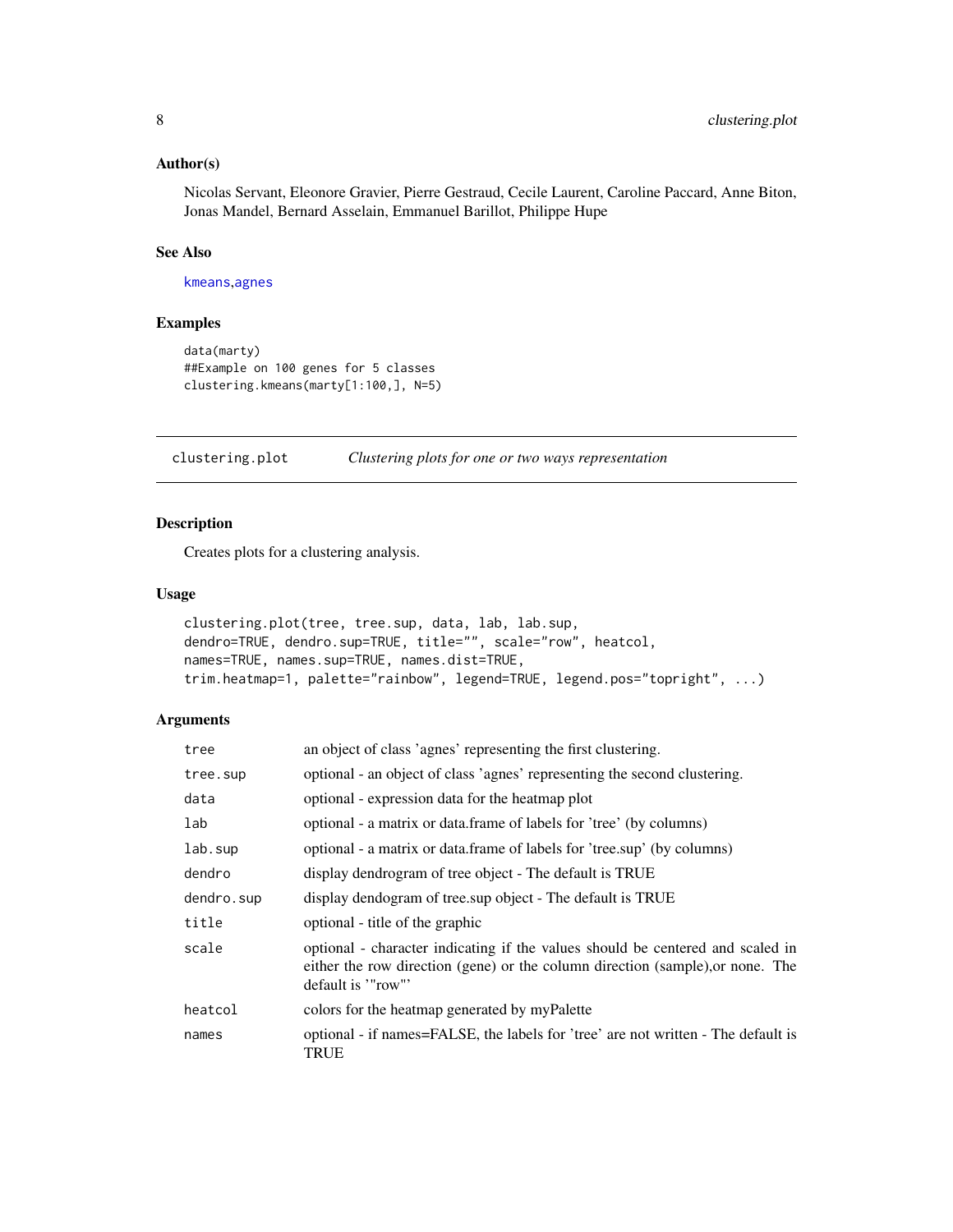# <span id="page-8-0"></span>clustering.plot 9

| names.sup    | optional - if names.sup=FALSE, the labels for 'tree.sup' are not written - The<br>default is TRUE     |
|--------------|-------------------------------------------------------------------------------------------------------|
| names.dist   | Display the distance used for the Hierachical Clustering - The default is TRUE                        |
| trim.heatmap | Percentile of the data to be trimmed. This helps to keep an informative color<br>scale in the heatmap |
| palette      | Palette used for color selection, see as colors()                                                     |
| legend       | Draw legend of the labels. Default is TRUE                                                            |
| legend.pos   | Position of the legend (topright, topleft, bottomright, bottomleft). Default is<br>topright           |
| $\ddotsc$    | Arguments to be passed to methods, such as graphical parameters (see 'par').                          |

# **Details**

If the data matrix is specified, the function draws a clustering using the heatmap representation. If tree.sup is specified the function draws a two-ways clustering using the heatmap representation. Otherwise, a classical dendrogram is displayed. If a labels matrix is specified, each column of the matrix is represented under the dendrogram. If a pdfname is specified, the output is a pdf file. Setting 'trim.heatmap' to a number between 0 and 1 uses equidistant classes between the (trim.heatmap)- and (1-trim.heatmap)-quantile, and lumps the values below and above this range into separate open-ended classes. If the data comes from a heavy-tailed distribution, this can save the display from putting too many values into to few classes.

#### Author(s)

Nicolas Servant, Eleonore Gravier, Pierre Gestraud, Cecile Laurent, Caroline Paccard, Anne Biton, Jonas Mandel, Bernard Asselain, Emmanuel Barillot, Philippe Hupe

#### See Also

[clustering](#page-4-1), [heatmap.plus](#page-0-0)

#### Examples

data(marty)

```
##Clustering on 50 most variant genes amongst 500 first
mv.genes<-genes.selection(marty[1:500,], thres.num=50)
c.sample<-clustering(marty[mv.genes,], metric="pearson", metho="ward")
clustering.plot(c.sample, lab=marty.type.cl, title="H.Clustering\nPearson-Ward")
```
c.gene<-clustering(data=t(marty[mv.genes,]), metric="pearson",method="ward")

##Two-ways clustering clustering.plot(tree=c.sample, tree.sup=c.gene, data=marty[mv.genes,], trim.heatmap=0.99)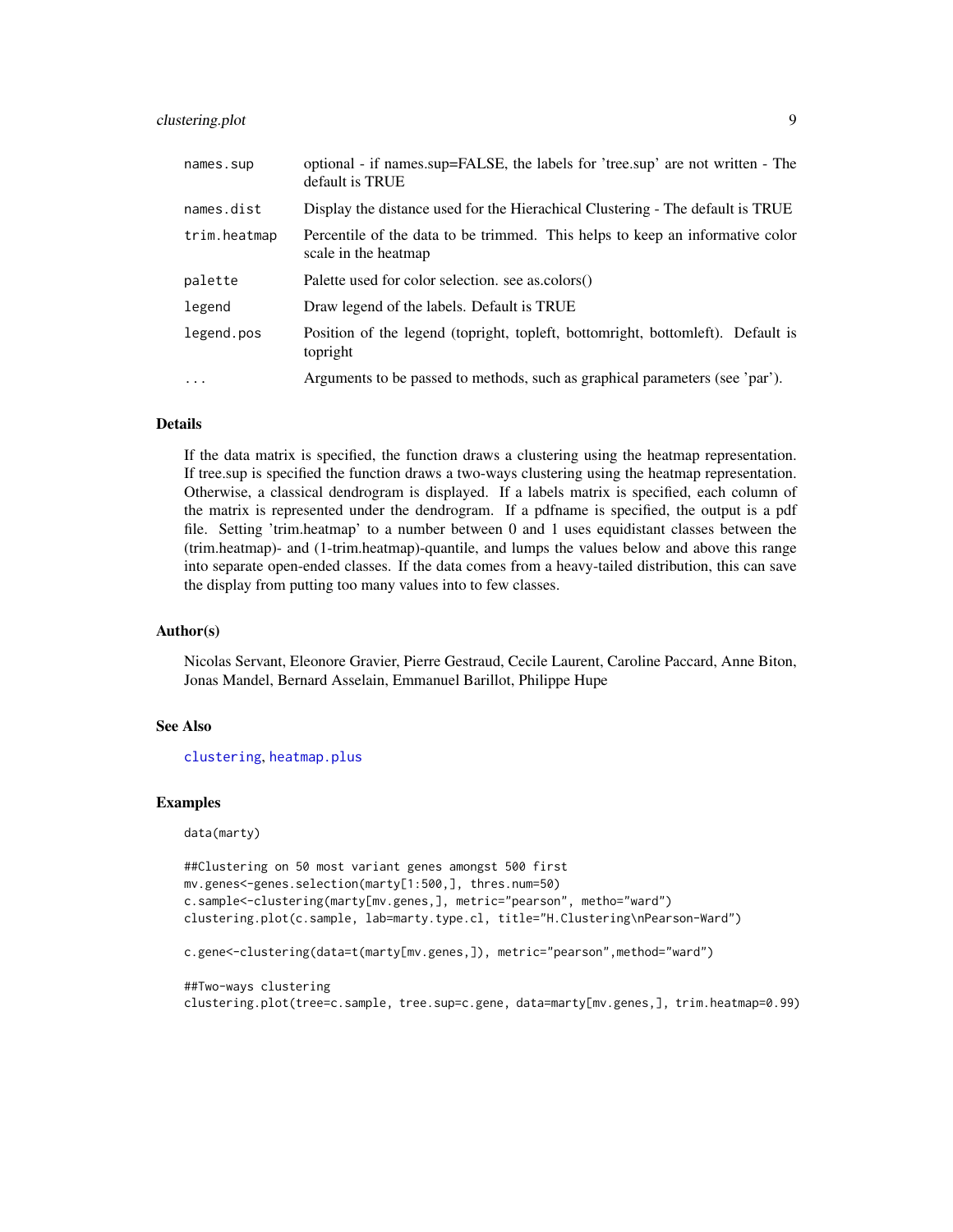<span id="page-9-0"></span>

#### Description

Plot the distribution of the expression level of each gene of interest.

# Usage

distrib.plot(data, labels = NULL, plot = TRUE,  $\ldots$ )

# Arguments

| data                    | Expression matrix, genes on rows and samples on columns                      |
|-------------------------|------------------------------------------------------------------------------|
| labels                  | A character string or numeric vector of label                                |
| plot                    | If true, plots are displayed                                                 |
| $\cdot$ $\cdot$ $\cdot$ | Arguments to be passed to methods, such as graphical parameters (see 'par'). |

# Details

For each gene (row of the matrix), the distribution of the expression level for all the samples is ploted. The colors are chosen according to the label information.

# Value

A list of objects of class 'histogram':

| mids   | The n cell midpoints                                    |
|--------|---------------------------------------------------------|
| counts | n integers; for each cell, the number of $x[]'$ inside. |

# Author(s)

Nicolas Servant, Eleonore Gravier, Pierre Gestraud, Cecile Laurent, Caroline Paccard, Anne Biton, Jonas Mandel, Bernard Asselain, Emmanuel Barillot, Philippe Hupe

#### See Also

[hist](#page-0-0)

# Examples

data(marty)

distrib.plot(marty[1:5,], labels=marty.type.cl)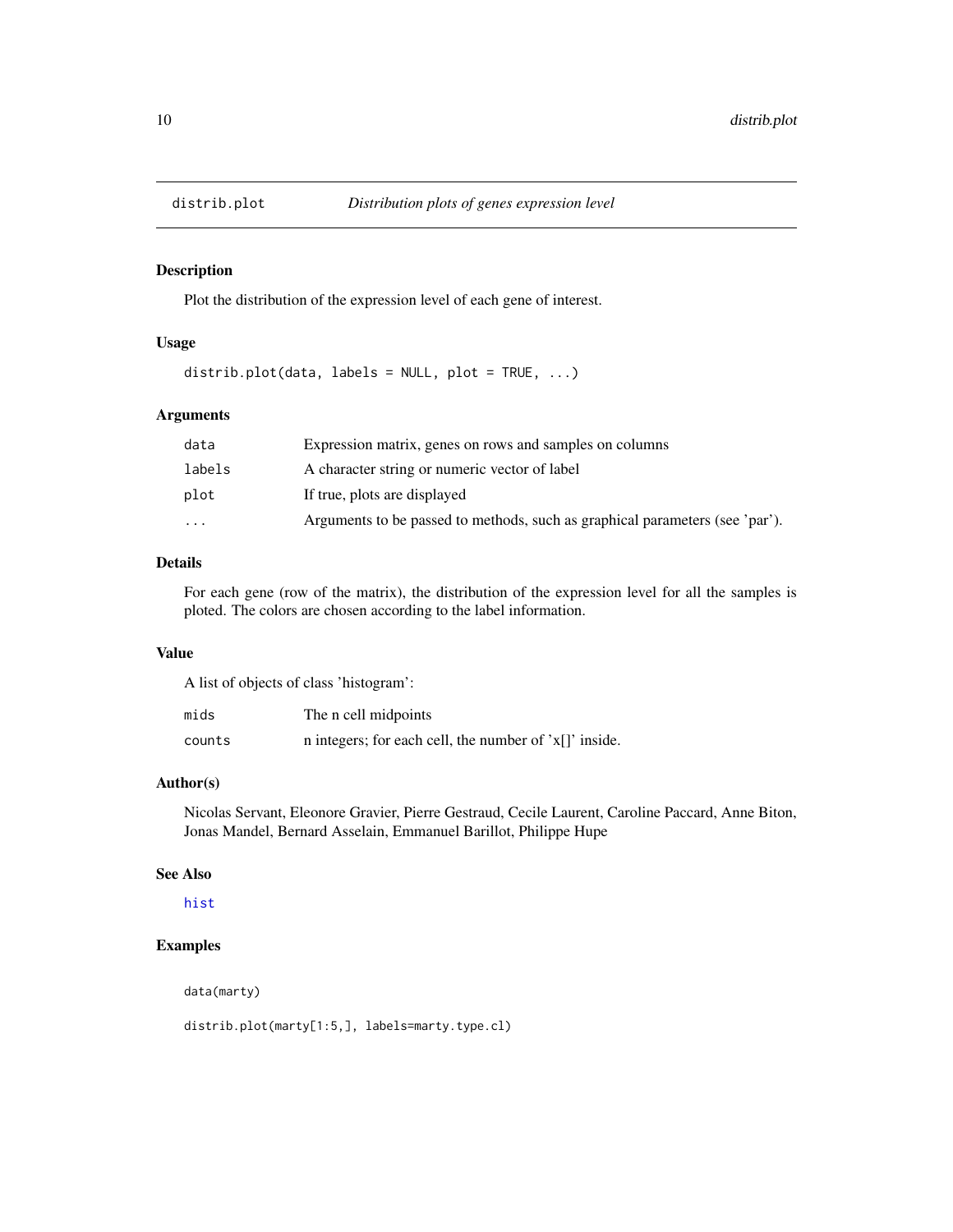<span id="page-10-0"></span>eval.stability.clustering

*Compares several clustering methods by means of its stability.*

#### Description

This function compares several clustering methods (link functions and distances) by means of its stability.

#### Usage

```
eval.stability.clustering(X,nb=c(2:4),f=0.8,nsub=10,s0=0.98,
list_DIS=c("euclidean","pearson"),
list_ALGO=c("average","complete","ward"), pdfname = NULL,
verbose = TRUE)
```
# Arguments

| X            | a data frame with p rows and n columns; if clustering on genes - samples by<br>row and genes by column; if clustering on samples genes by row and samples<br>by column |
|--------------|------------------------------------------------------------------------------------------------------------------------------------------------------------------------|
| nb           | number of classes for partition; it must start at 2 and be sequential(by default<br>$2.3$ and 4)                                                                       |
| $\mathsf{f}$ | part of the data set which is randomly picked for each subsample in the resam-<br>pling procedure (by default 0.8)                                                     |
| nsub         | half of the number of times the perturbation procedure is applied in the resam-<br>pling procedure (by default 100)                                                    |
| list_DIS     | the list of distances to test                                                                                                                                          |
| list_ALGO    | the list of linkage method to test                                                                                                                                     |
| s0           | similarity threshold, must lie between 0 and 1 (by default 0.98)                                                                                                       |
| pdfname      | pdf file name for saving graphic, by default = NULL                                                                                                                    |
| verbose      | print results if verbose $=$ TRUE, by default $=$ TRUE                                                                                                                 |

#### Details

Resampling is done by randomly picking without replacement f of the data set; similarity threshold is the value which is pertinent to decide that two partitions are similar; see references

#### Value

stab.methods a list containing methods declared stable for each partition Returns a graphic containing the frequencies of methods declared stable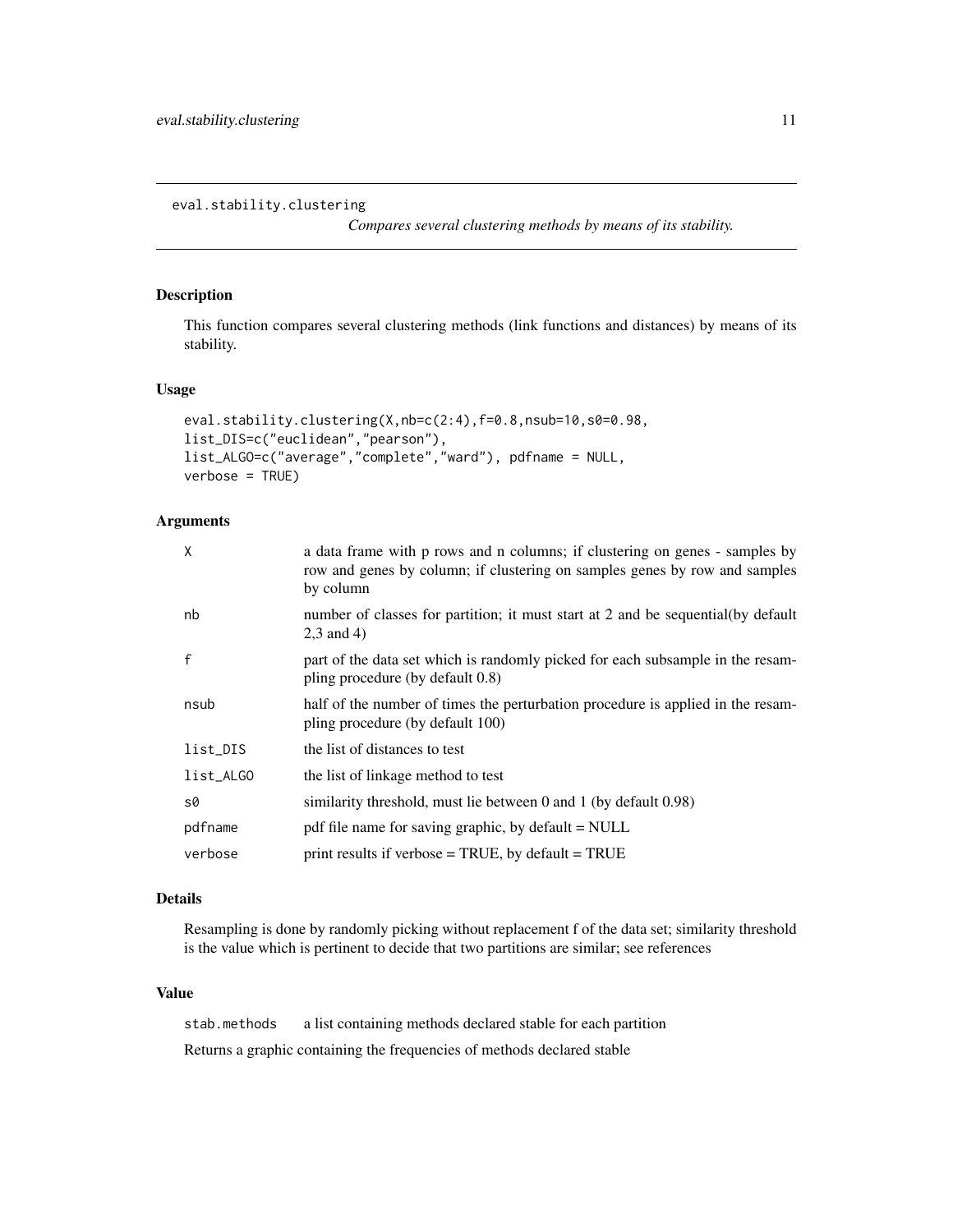#### <span id="page-11-0"></span>Author(s)

Nicolas Servant, Eleonore Gravier, Pierre Gestraud, Cecile Laurent, Caroline Paccard, Anne Biton, Jonas Mandel, Bernard Asselain, Emmanuel Barillot, Philippe Hupe

# References

http://bioinfo-out.curie.fr/projects/cgh-clustering/index.html

#### See Also

[clustering](#page-4-1),[clust.dist](#page-0-0)

# Examples

```
data(marty)
## Test on a smaller dataset
## Not run:
example.data<-marty[1:100,]
stab<-eval.stability.clustering(example.data)
```
## End(Not run)

expFilter *Filter expression data*

#### Description

This function takes an expression matrix and filtered out non detected genes.

#### Usage

```
expFilter(data, threshold = 3.5, p=0.01, graph = TRUE)
```
# Arguments

| data      | expression matrix, genes on rows and samples on columns.                     |
|-----------|------------------------------------------------------------------------------|
| threshold | minimal value of expression to be reached                                    |
| p         | keep probes with at least p*ncol(data) samples higher than threshold         |
| graph     | boolean indicating if an histogram of the data should be plotted.            |
| .         | Arguments to be passed to methods, such as graphical parameters (see 'par'). |

# Details

The non variant genes are defined gy the threshold value. A gene is kept if at least p\*ncol(data) of its values is higher than threshold.

The graph represents the distribution of all the genes in Data. A line shows the threshold value used.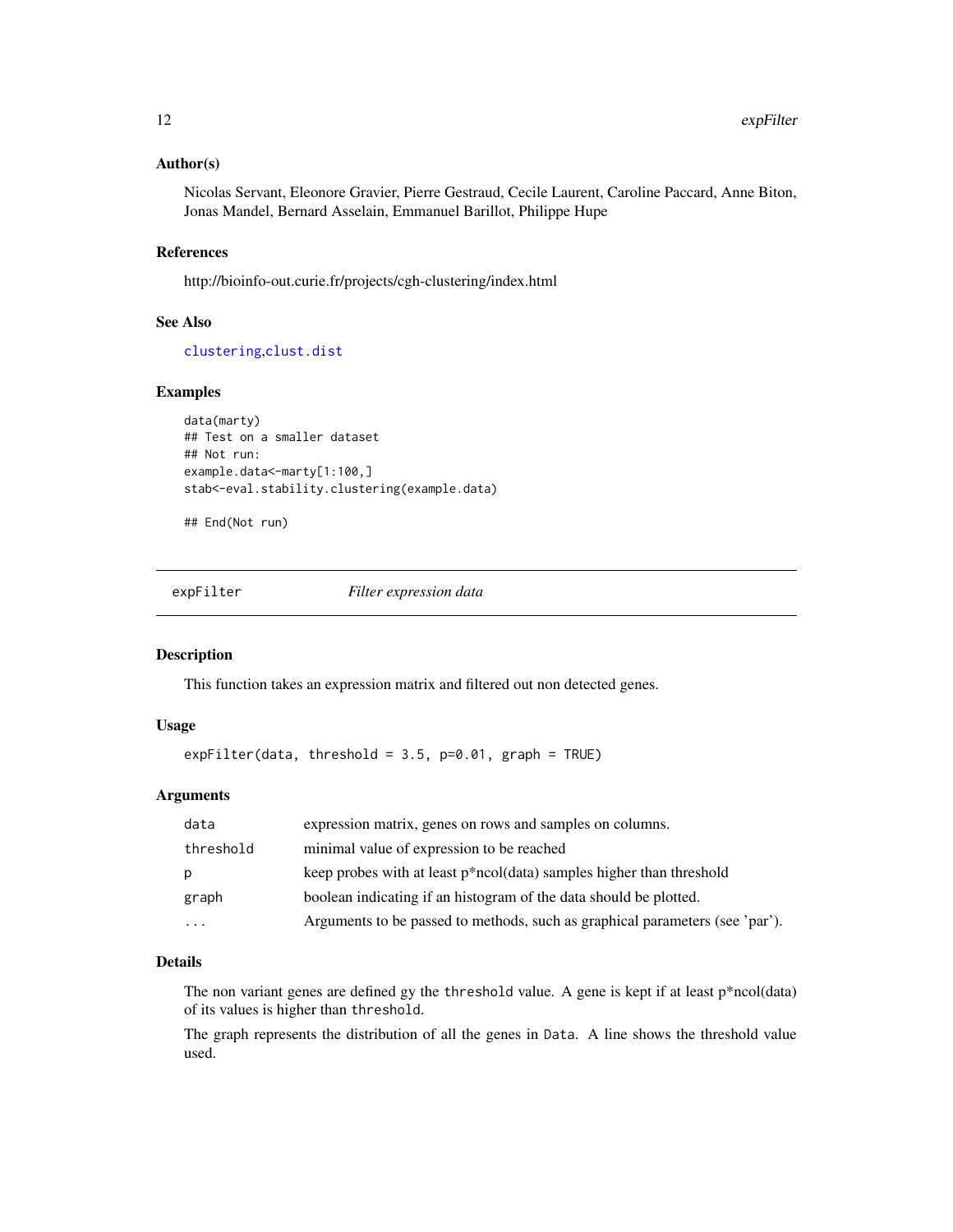# <span id="page-12-0"></span>foldchange 13

# Value

An expression matrix.

# Author(s)

Nicolas Servant, Eleonore Gravier, Pierre Gestraud, Cecile Laurent, Caroline Paccard, Anne Biton, Jonas Mandel, Bernard Asselain, Emmanuel Barillot, Philippe Hupe

# Examples

```
data(marty)
expFilter(marty, threshold = 3.5, graph = TRUE)
```
#### foldchange *Compute foldchange*

# Description

Caculates the foldchange for each genes.

# Usage

```
foldchange(data, labels, unlog = TRUE)
```
# Arguments

| data   | A matrix or a data frame of expression data. Each row of 'data' must correspond<br>to a gene, and each column to a sample.                                                                                                   |
|--------|------------------------------------------------------------------------------------------------------------------------------------------------------------------------------------------------------------------------------|
| labels | A vector of length 'ncol(data)' containing the class labels of the samples. 'la-<br>bels' should be a numeric vector $0/1$ . O specifying the samples of, e.g., the<br>control group and 1 specifying, e.g., the case group. |
| unlog  | TRUE if the data have to be unlog before the foldchange calculation.                                                                                                                                                         |

# Value

A vector of length 'n genes' with the foldchange for each genes.

# Author(s)

Nicolas Servant, Eleonore Gravier, Pierre Gestraud, Cecile Laurent, Caroline Paccard, Anne Biton, Jonas Mandel, Bernard Asselain, Emmanuel Barillot, Philippe Hupe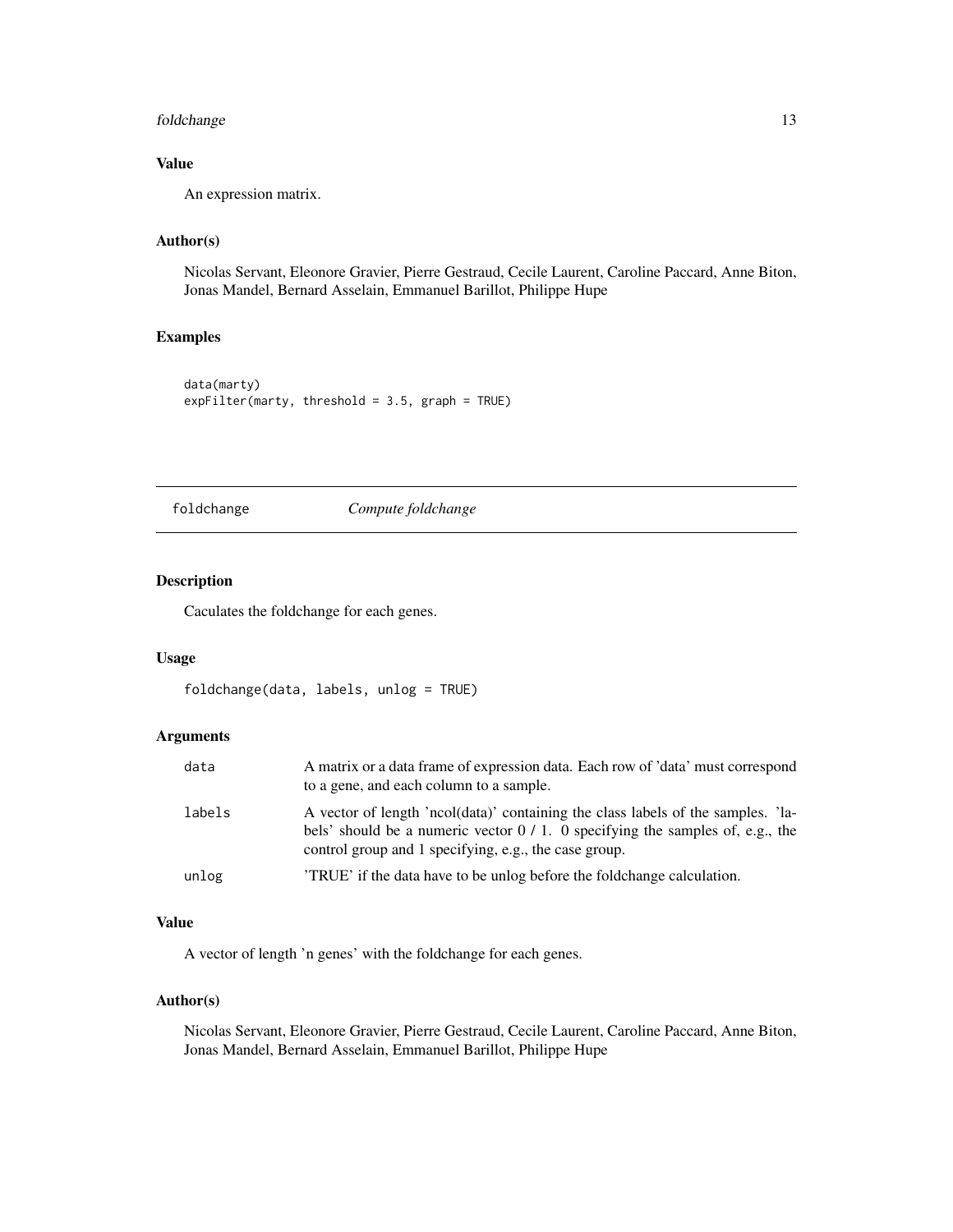#### Examples

```
## load data
data(marty)
## Not run:
## filtering data
marty <- expFilter(marty, threshold=3.5, graph=FALSE)
## End(Not run)
##Class label 0/1
marty.type.num <- ifelse(marty.type.cl=="Her2+",0,1)
## run folchange on 50 genes
fcOUT <- foldchange(marty[1:50,], marty.type.num)
```
genes.selection *Genes selection*

#### Description

Selects the most variant genes of a expression dataset. For each gene, the difference between the quantile with probability (1 - probs) and the quantile with probability probs is computed. Default for probs value is set to 0.25 such that the difference corresponds to the Inter Quartile Range (IQR).

#### Usage

```
genes.selection(data, thres.diff, thres.num, probs=0.25)
```
#### Arguments

| data       | A expression matrix, genes on rows and samples on columns                      |
|------------|--------------------------------------------------------------------------------|
| thres.diff | Difference threshold - Genes are selected based on the difference threshold    |
| thres.num  | Genes number threshold - Selects the N genes with the highest difference value |
| probs      | probability value used to compute both quantiles                               |

#### Details

The difference is computed for each genes. If the thres.diff option is chosen, the most variant genes are selected according to the difference threshold. If the thres.num option is chosen, the genes are ordered according to their difference value level, and the N first genes are selected.

# Value

The name of the selected genes.

<span id="page-13-0"></span>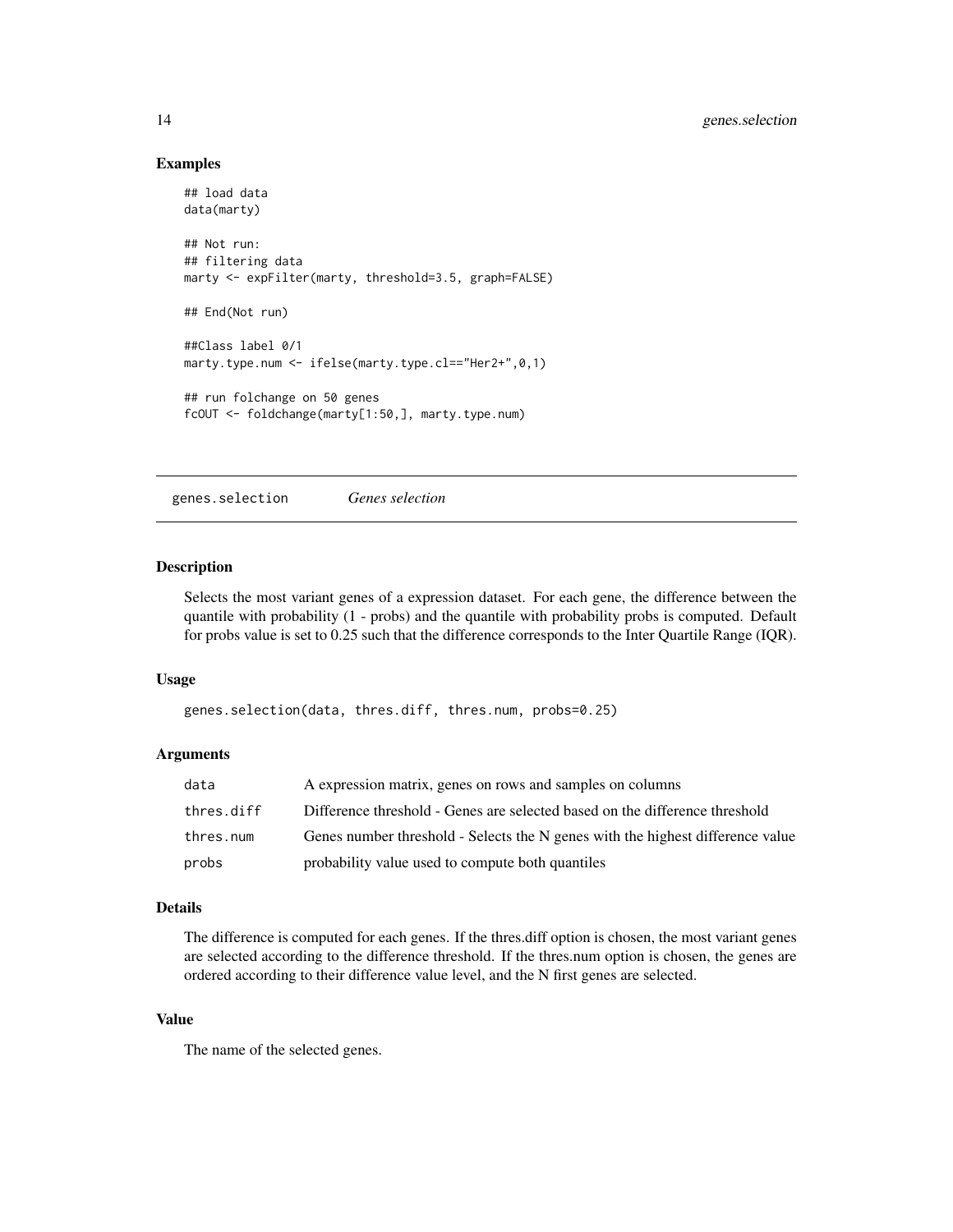#### <span id="page-14-0"></span>intersectg and the set of the set of the set of the set of the set of the set of the set of the set of the set of the set of the set of the set of the set of the set of the set of the set of the set of the set of the set o

#### Author(s)

Nicolas Servant, Eleonore Gravier, Pierre Gestraud, Cecile Laurent, Caroline Paccard, Anne Biton, Jonas Mandel, Bernard Asselain, Emmanuel Barillot, Philippe Hupe

#### See Also

[IQR](#page-0-0), [quantile](#page-0-0)

# Examples

```
data(marty)
data.f<-expFilter(marty, graph=FALSE)
##Select the 50 most variant genes amongst the 1000 first genes
```
sel<-genes.selection(data.f[1:1000,], thres.num=50)

intersectg *Generalized version of intersect for n objects*

#### Description

This function returns the intersection for the n objects in argument

#### Usage

intersectg(...)

# Arguments

... The objects to compare

#### Value

A vector of intersection between the n objects

# Author(s)

Nicolas Servant, Eleonore Gravier, Pierre Gestraud, Cecile Laurent, Caroline Paccard, Anne Biton, Jonas Mandel, Bernard Asselain, Emmanuel Barillot, Philippe Hupe

#### Examples

```
a < -1:10b < -2:7c < -5:8intersectg(a,b,c)
```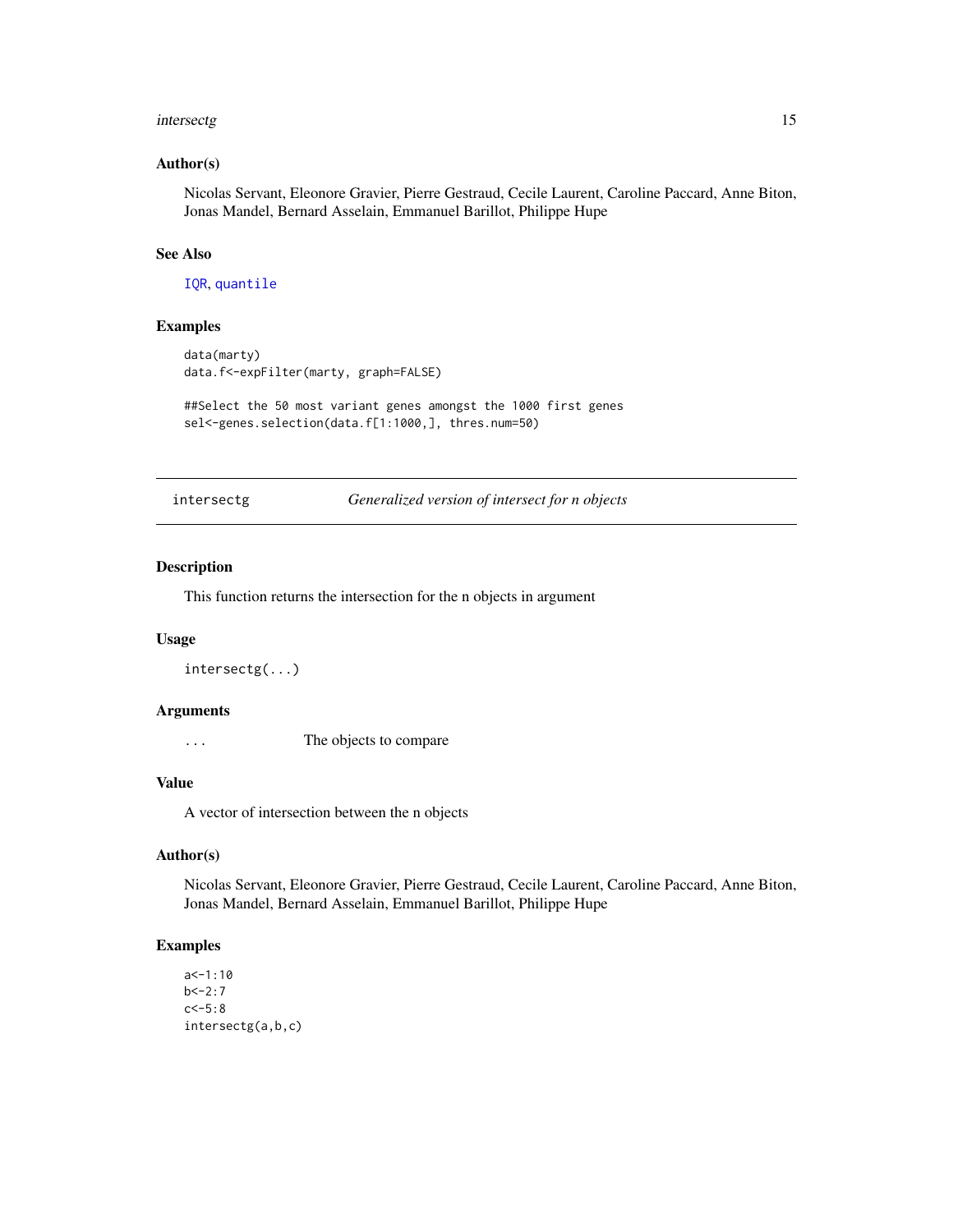# Description

Computes and draw estimates of survival curves for censored data using Kaplan-Meier's method. In case of >=2 survival curves, use logrank test to assess the difference between the survival curves. Missing values are removed

# Usage

```
km(time, status, group = NULL, xlab="Time (years)", ylab="", ...)
```
# Arguments

| time      | numeric, this is the follow up time (used with right censored data)                                                                        |
|-----------|--------------------------------------------------------------------------------------------------------------------------------------------|
| status    | The status indicator, normally $0$ =alive, 1=dead (numeric). Other choices are<br>TRUE/FALSE (TRUE = death) or $1/2$ (2=death)             |
| group     | indicates the group to which is assigned each observation (factor). For one<br>groupe only (no comparison), group is set to null (default) |
| xlab      | (optional): a character string, xlabel of the Kaplan Meier's plot                                                                          |
| ylab      | (optional): a character string, ylabel of the Kaplan Meier's plot                                                                          |
| $\ddotsc$ | (optional): Additional graphical parameters                                                                                                |

# Value

A list with

| fit.km | results provided by Kaplan Meier analysis. See the R help on survfit for details |
|--------|----------------------------------------------------------------------------------|
| -lr    | results provided by logrank analysis. See the R help on survdiff for details     |
| p.lr   | pyalue of the logrank test                                                       |

#### Author(s)

Nicolas Servant, Eleonore Gravier, Pierre Gestraud, Cecile Laurent, Caroline Paccard, Anne Biton, Jonas Mandel, Bernard Asselain, Emmanuel Barillot, Philippe Hupe

# See Also

[survfit](#page-0-0), [survdiff](#page-0-0)

<span id="page-15-0"></span>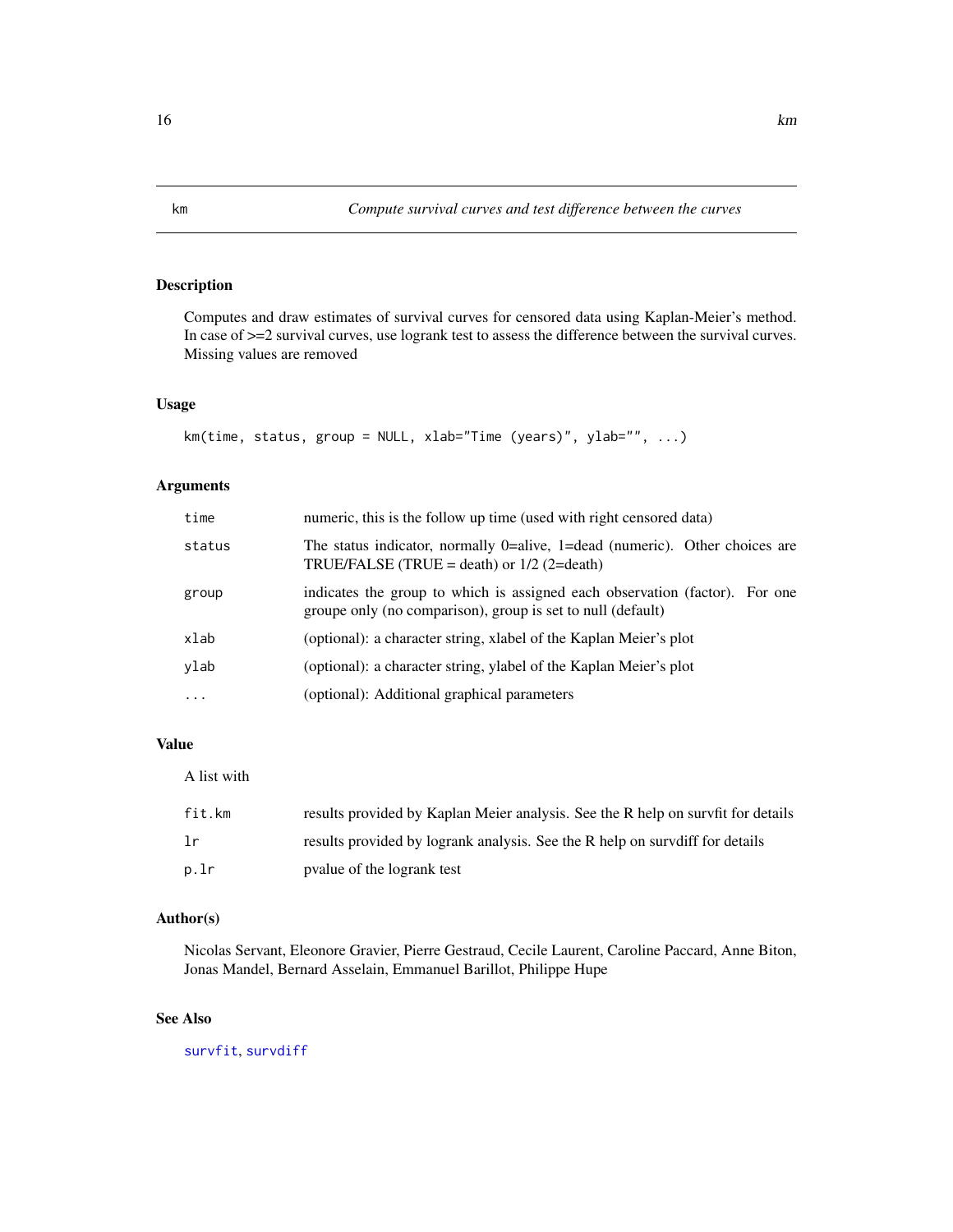# <span id="page-16-0"></span>makeAllContrasts 17

#### Examples

```
require(survival)
data(leukemia)
time<-leukemia$time
status<-leukemia$status
# One group
res<-km(time,status)
res$fit.km
# Two groups
group<-leukemia$x
res<-km(time,status,group)
res<-km(time,status,group,title="Kaplan Meier curve")
res<-km(time,status,group,title="Kaplan Meier curve",pdfname="My survival curve")
res<-km(time,status,group,pdfname="My survival curve",pdfwidth=11.69,pdfheight=8.27)
res$fit.km
names(res$fit.km)
res$lr
names(res$lr)
res$p.lr
```
makeAllContrasts *Create all pairwise contrasts*

#### Description

Create the matrix of all pairwise contrasts between parameters for the test.LC function

#### Usage

```
makeAllContrasts(X, annot)
```
#### Arguments

|       | the design matrix                                                                                |
|-------|--------------------------------------------------------------------------------------------------|
| annot | the annotation table of the individuals with the columns corresponding to the<br>model variables |

## Details

This function create a contrasts matrix that can be used with the test.LC function. All pairwise comparisons for each variable stratified into all other variables are returned.

#### Author(s)

Nicolas Servant, Eleonore Gravier, Pierre Gestraud, Cecile Laurent, Caroline Paccard, Anne Biton, Jonas Mandel, Bernard Asselain, Emmanuel Barillot, Philippe Hupe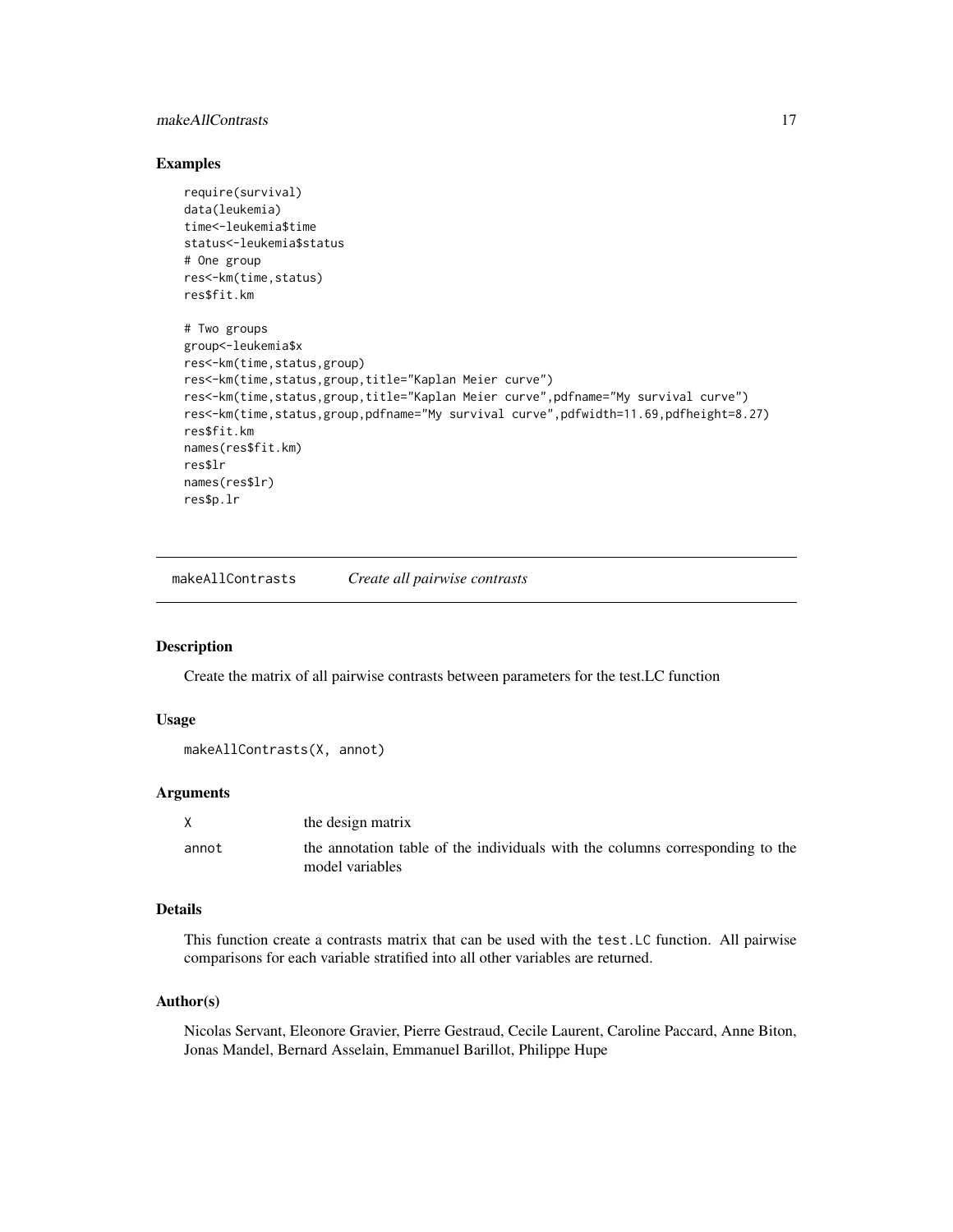#### Examples

```
data(marty)
##Class label 0/1
marty.type.num <- ifelse(marty.type.cl=="Her2+",0,1)
#Annotation of the grade of tumor
grade <- factor(sample(c(1:3),23,rep=TRUE),labels=c("I","II","III"))
annot <- data.frame(type=marty.type.num, grade=grade)
rownames(annot) <- colnames(marty)
marty.lm <- lm(marty[1,]~ annot$grade * annot$type)
X <- model.matrix(marty.lm)
LC <- makeAllContrasts(X, annot)
```
marty *marty data*

#### Description

marty data

#### Usage

data(marty)

#### Format

A matrix with 54613 rows and 23 columns. Each row represents the expression level of a probeset for the 23 samples. The original .CEL files (hgu133plus2) were normalized using GCRMA and the AFFX probesets were discarded from the dataset.

#### Details

The data are available on the ArrayExpress website (E-GEOD-13787) or in the NCBI-GEO website (GEO - GSE13787).

#### Source

http://www.ncbi.nlm.nih.gov/projects/geo/query/acc.cgi?acc=GSE13787

#### References

Frequent PTEN genomic alterations and activated phosphatidylinositol 3-kinase pathway in basallike breast cancer cells. Marty B, Maire V, Gravier E, Rigaill G, Vincent-Salomon A, Kappler M, Lebigot I, Djelti F, Tourdes A, Gestraud P, Hupe P, Barillot E, Cruzalegui F, Tucker GC, Stern MH, Thiery JP, Hickman JA, Dubois T. Breast Cancer Res. 2008;10(6):R101. Epub 2008 Dec 3.

<span id="page-17-0"></span>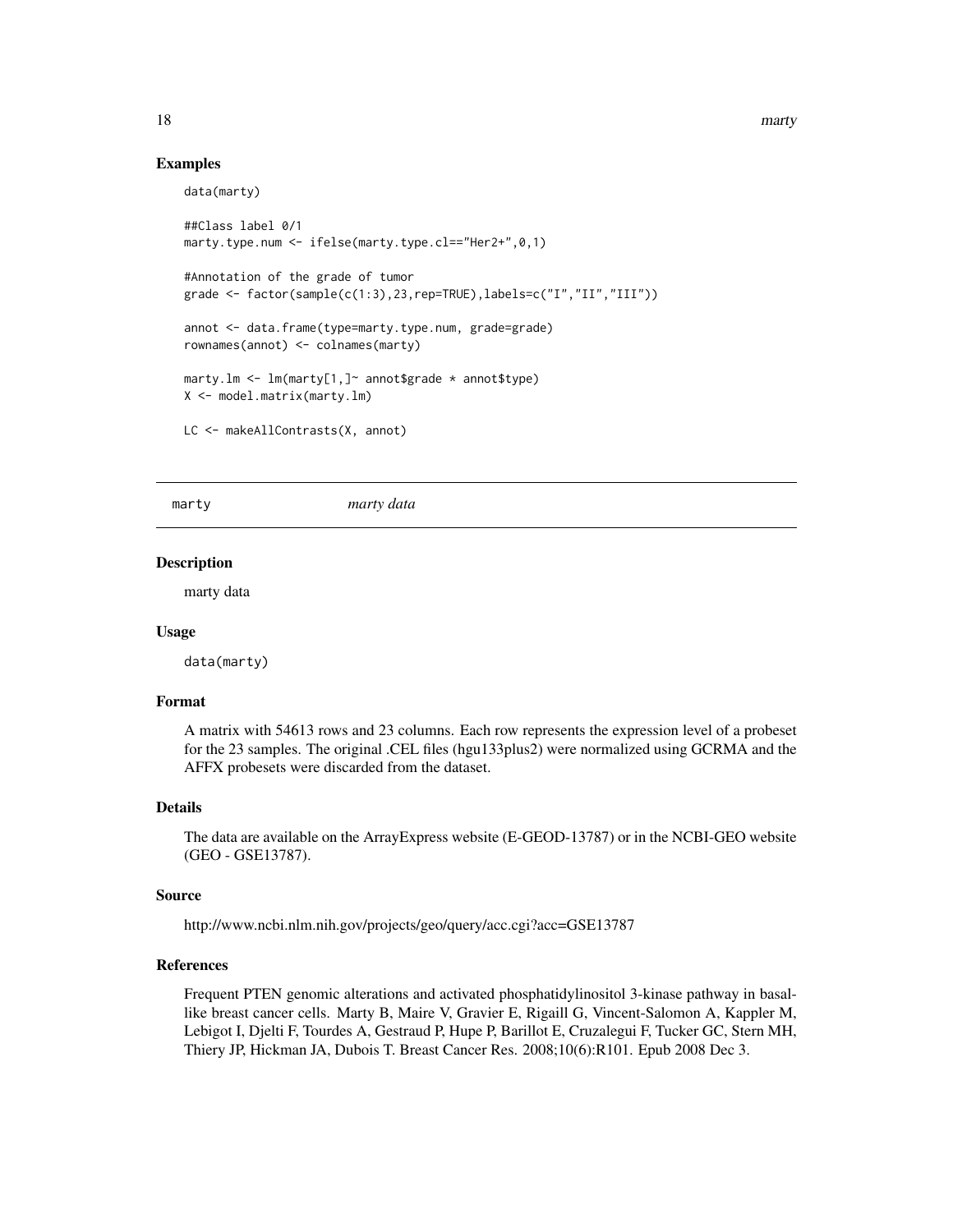# <span id="page-18-0"></span>marty.type.cl 19

#### Examples

```
data(marty)
dim(marty)
class(marty)
```
marty.type.cl *marty class data for Basal vs HER2 cancer type*

#### Description

marty class data for Basal vs HER2 cancer type

#### Usage

data(marty)

# Format

A vector of 0/1 according to the sample type. The HER2+ samples are labeled as 0 and the Basallike samples as 1.

# Details

The clinical data are available on the ArrayExpress website (E-GEOD-13787) or in the NCBI-GEO website (GEO - GSE13787).

#### Source

http://www.ncbi.nlm.nih.gov/projects/geo/query/acc.cgi?acc=GSE13787

# References

Frequent PTEN genomic alterations and activated phosphatidylinositol 3-kinase pathway in basallike breast cancer cells. Marty B, Maire V, Gravier E, Rigaill G, Vincent-Salomon A, Kappler M, Lebigot I, Djelti F, Tourdes A, Gestraud P, Hupe P, Barillot E, Cruzalegui F, Tucker GC, Stern MH, Thiery JP, Hickman JA, Dubois T. Breast Cancer Res. 2008;10(6):R101. Epub 2008 Dec 3.

#### Examples

```
data(marty)
## maybe str(marty) ; plot(marty) ...
```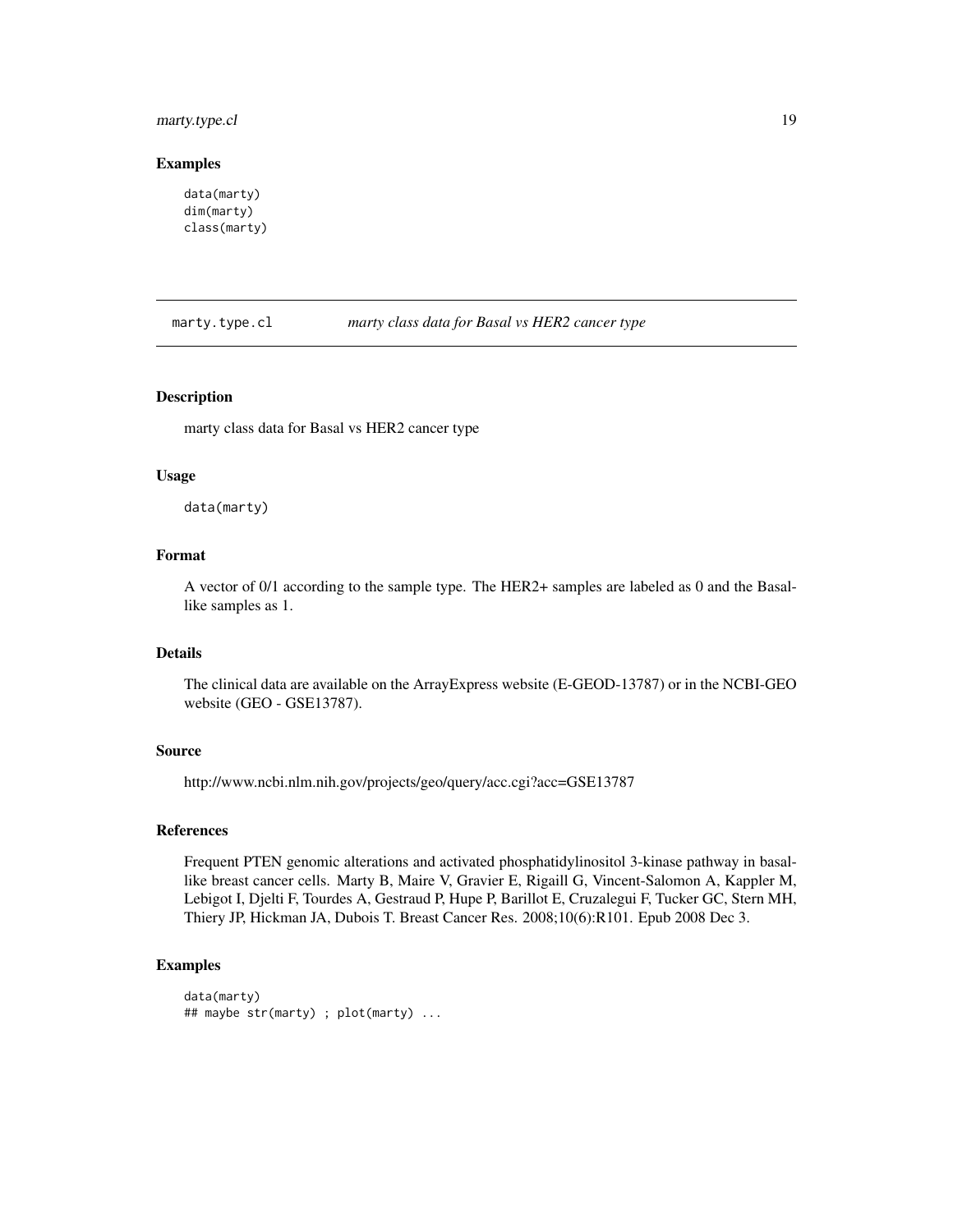# <span id="page-19-1"></span><span id="page-19-0"></span>Description

Given a set of p-values, returns p-values adjusted using one of several methods.

#### Usage

multiple.correction(pval, typeFDR, q)

#### Arguments

| pval    | Vector of pyalues.                                            |
|---------|---------------------------------------------------------------|
| typeFDR | The correction method.                                        |
|         | The error rate to use for the Two-stages procedure (FDR-TST). |

# Details

The multiple correction methods include Bonferroni correction ("FWER"), Benjamini-Hochberg standard false discovery rate correction ("FDR-BH"), Benjamini-Hochberg Adaptive Procedure ("FDR-TST") and the Qvalue procedure (Storey).

#### Value

A vector of adjusted pvalues.

#### Author(s)

Nicolas Servant, Eleonore Gravier, Pierre Gestraud, Cecile Laurent, Caroline Paccard, Anne Biton, Jonas Mandel, Bernard Asselain, Emmanuel Barillot, Philippe Hupe

#### References

- Benjamini Y and Hochberg Y. (1995) Controlling the false discovery rate: A practical and powerful approach to multiple testing. . Journal of the Royal Statistical Society, Series B, 57: 289-300. - Storey JD. (2002) A direct approach to false discovery rates. Journal of the Royal Statistical Society, Series B, 64: 479-498. - Benjamini Y., Kenigsberg E., Reiner A., Yekutieli D (2005). FDR adjustments of Microarray Experiments.

# See Also

[p.adjust](#page-0-0)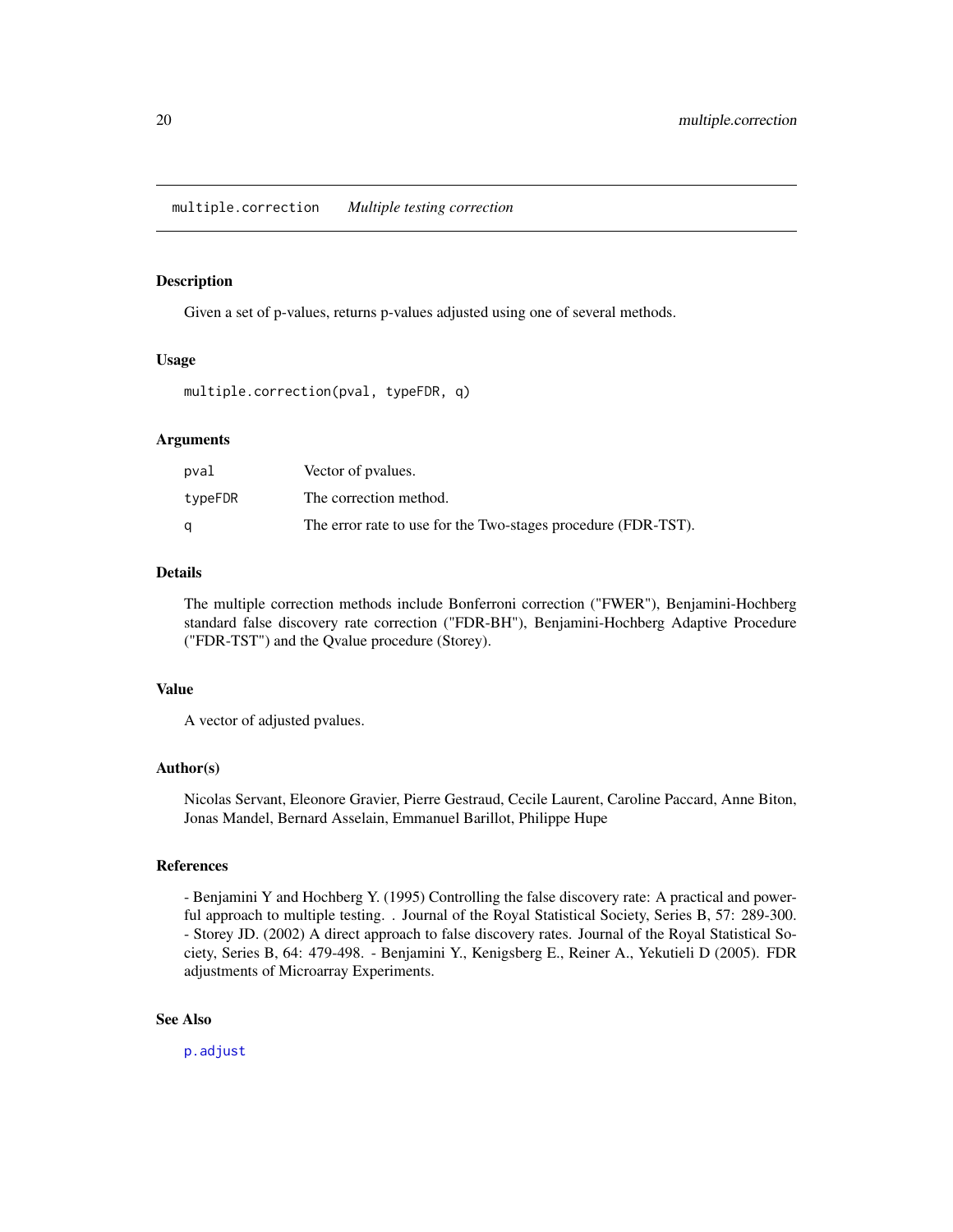#### <span id="page-20-0"></span>myPalette 21

# Examples

```
## Not run:
## load data
data(marty)
## filtering data
marty <- expFilter(marty, threshold=3.5, graph=FALSE)
##Class label 0/1
marty.type.num <- ifelse(marty.type.cl=="Her2+",0,1)
##Example dataset
example.subset <- marty[1:100,]
## run differential analysis Basal vs HER2+
out <- runTtest(example.subset, labels=marty.type.num, typeFDR="FDR-BH")
## OR :
out2 <- multiple.correction(out$RawpValue, typeFDR="FDR-BH")
```
## End(Not run)

myPalette *Microarray color palette*

## Description

This function returns a vector of color names corresponding to a range of colors specified in the arguments.

#### Usage

myPalette(low = "white", high = c("green", "red"), mid=NULL, k =50)

# Arguments

| low  | Color for the lower end of the color palette, specified using any of the three kinds<br>of R colors, i.e., either a color name (an element of 'colors'), a hexadecimal<br>string of the form "#rrggbb"', or an integer 'i' meaning 'palette()[i]'.                            |
|------|-------------------------------------------------------------------------------------------------------------------------------------------------------------------------------------------------------------------------------------------------------------------------------|
| high | Color for the upper end of the color palette, specified using any of the three kinds<br>of R colors, i.e., either a color name (an element of 'colors'), a hexadecimal<br>string of the form "#rrggbb"', or an integer 'i' meaning 'palette( $\lfloor \frac{n}{2} \rfloor$ '. |
| mid  | Color for the middle portion of the color palette, specified using any of the three<br>kinds of R colors, i.e., either a color name (an element of 'colors'), a hexadeci-<br>mal string of the form "#rrggbb"', or an integer 'i' meaning 'palette( $\frac{1}{i}$ '.          |
| k    | Number of colors in the palette.                                                                                                                                                                                                                                              |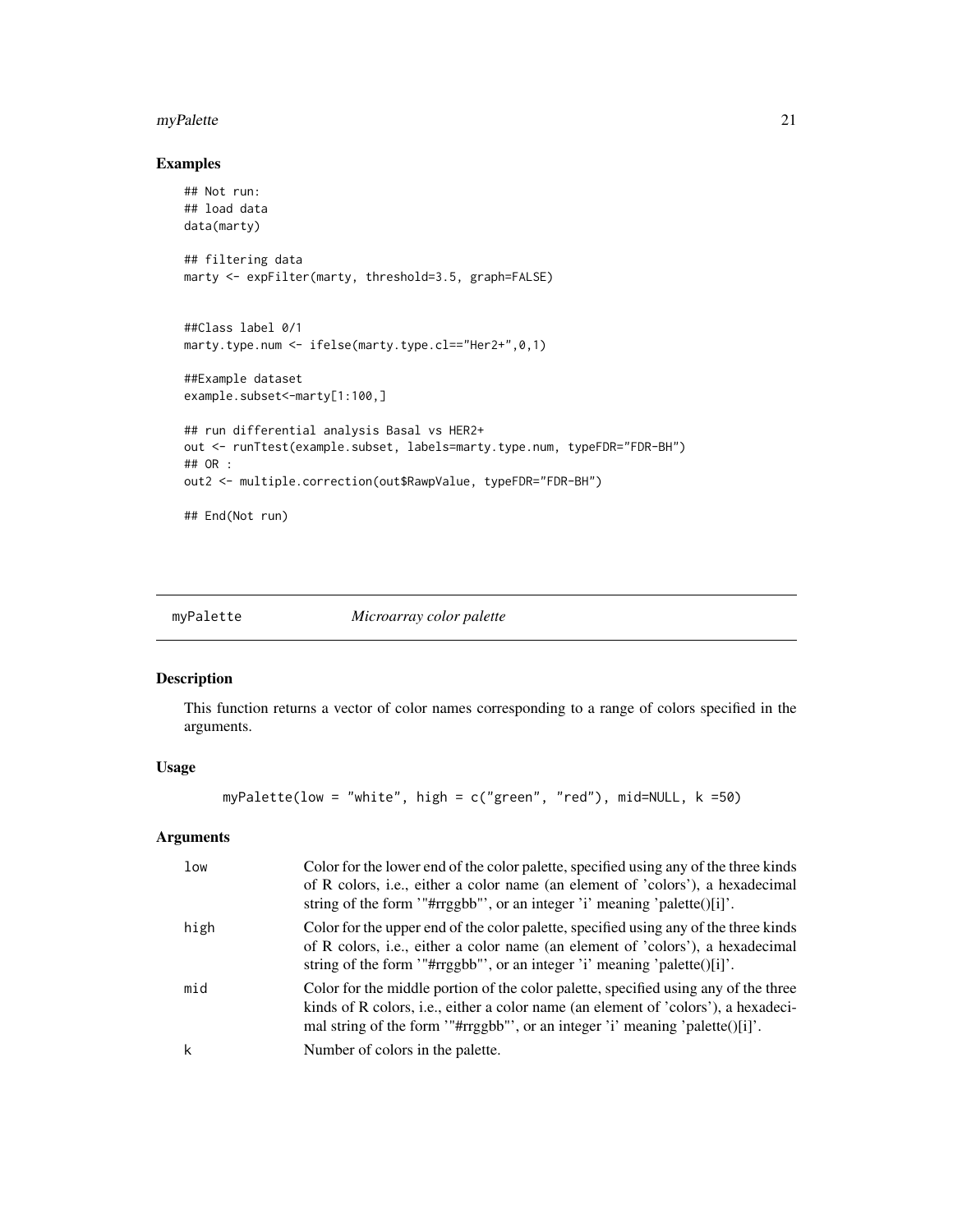# <span id="page-21-0"></span>Value

A "character" vector of color names. This can be used to create a user-defined color palette for subsequent graphics by 'palette', in a 'col=' specification in graphics functions, or in 'par'.

#### Author(s)

Sandrine Dudoit, Yee Hwa (Jean) Yang.

# Examples

```
par(mfrow=c(1,4))
pal <- myPalette(low="red", high="green", mid="yellow")
image(x=1, y=1:21, z=matrix(seq(-2,2, 0.2),nrow=1),
     axes=FALSE, ylab="", xlab="", col=pal)
```
# normAffy *Normalisation of Affymetrix expression arrays*

# Description

This function converts .cel files into a matrix of normalised data using GCRMA, RMA or MAS5 normalisation.

#### Usage

```
normAffy(filenames, celfile.path, method = c("GCRMA","RMA","MAS5"),
cdfname = NULL, rmaffx = TRUE, fast=TRUE)
```
# Arguments

| filenames    | The .CEL files to normalize separated by comma, if empty the celfile.path.                                                                                                                                                                                                                                                                      |
|--------------|-------------------------------------------------------------------------------------------------------------------------------------------------------------------------------------------------------------------------------------------------------------------------------------------------------------------------------------------------|
| celfile.path | Path to the directory containing the cel files                                                                                                                                                                                                                                                                                                  |
| method       | Normalisation method to use.                                                                                                                                                                                                                                                                                                                    |
| cdfname      | Used to specify the name of an alternative cdf package. If set to NULL, the<br>usual cdf package based on Affymetrix' mappings will be used. Note that the<br>name should not include the 'cdf' on the end, and that the corresponding probe<br>package is also required to be installed. If either package is missing an error will<br>result. |
| rmaffx       | boolean, indicating wether the probe control should be removed                                                                                                                                                                                                                                                                                  |
| fast         | logical, option of GCRMA normalisation, see details                                                                                                                                                                                                                                                                                             |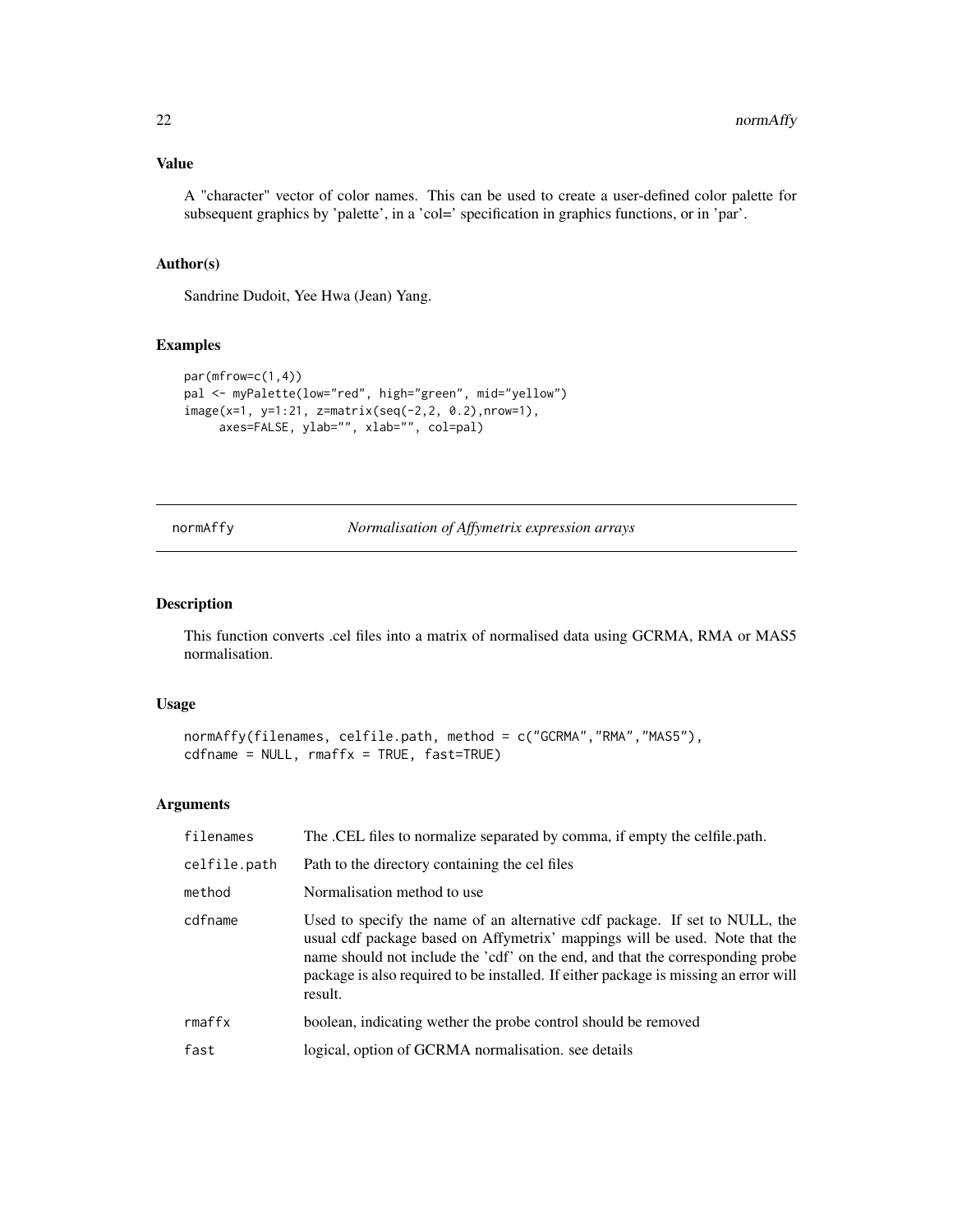# <span id="page-22-0"></span>ordinal.chisq 23

#### Details

This function allows to use several normalisation methods. It is a wrapper for functions justRMA, justGCRMA and mas5 from packages affy and gcrma.\ The fast parameter of the justRMA can lead to different results. If fast is true, the Lim et al. correction is applied. All expression values smaller than a threshold are put to the same values, leading to a sharp pick on the left of the distribution. Set fast to false to obtain a standard GCRMA distribution.

If the filenames parameter is missing, then all the files of the celfile.path are used.

#### Value

A matrix containing the normalised data, genes on rows and samples on columns.

#### Examples

```
## Not run:
## GCRMA normalisation
normData <- normAffy(celfile.path="PathToCelFiles", method="GCRMA")
```
## End(Not run)

ordinal.chisq *Chisq test for ordinal values*

#### Description

This function computes a chisq test for ordinal values

#### Usage

ordinal.chisq(x)

#### Arguments

x a contingency table with ordinal values in column

#### Details

This function applies a ordinal chisq test as described in http://www.uvm.edu/~dhowell/StatPages/More\_Stuff/OrdinalChisq/ The results are identical to those returned by SPSS

# Value

Chisq statistics and pvalues

#### Author(s)

Nicolas Servant, Eleonore Gravier, Pierre Gestraud, Cecile Laurent, Caroline Paccard, Anne Biton, Jonas Mandel, Bernard Asselain, Emmanuel Barillot, Philippe Hupe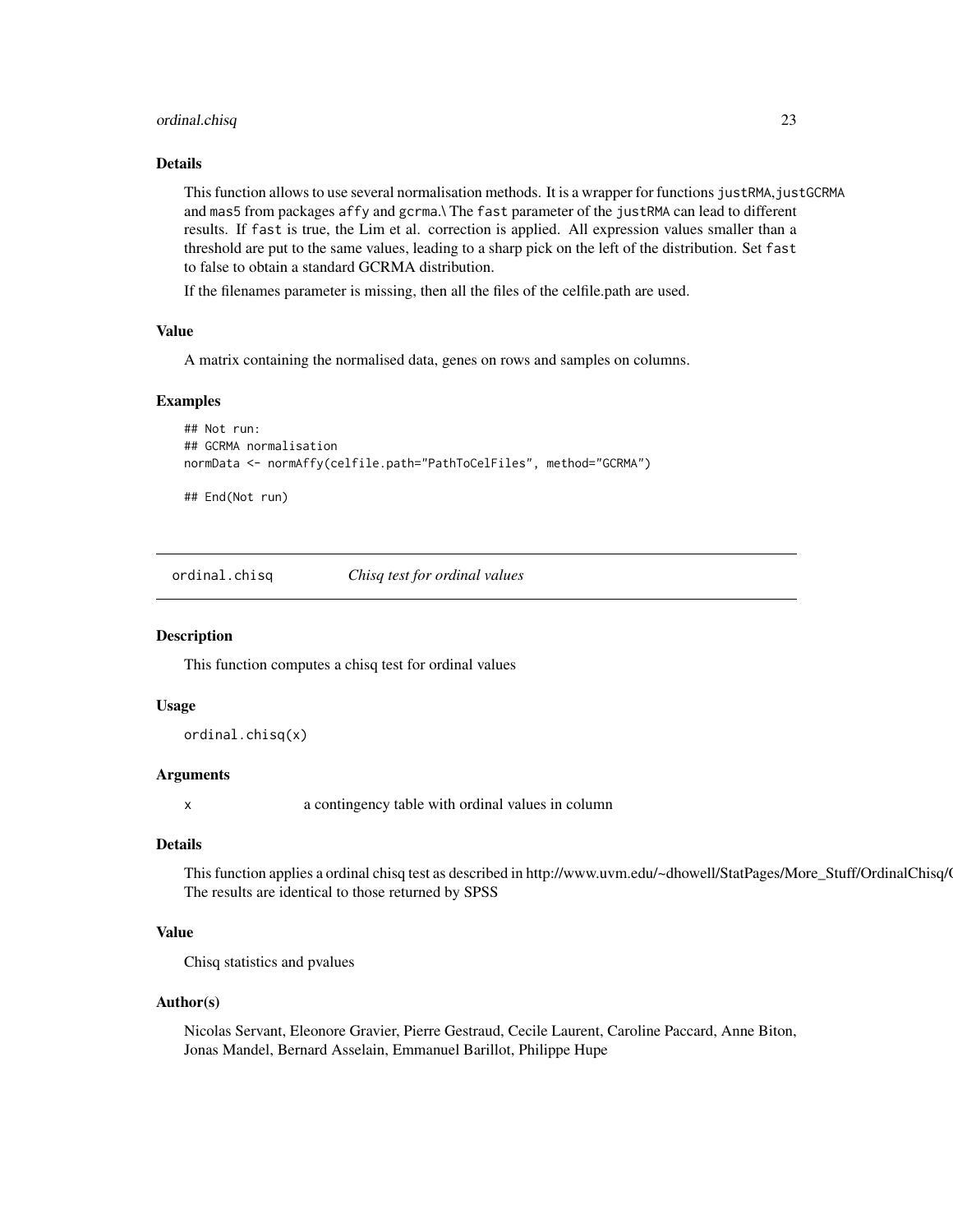#### Examples

```
##General hypothesis : was that participants who had experienced more traumatic events
## during childhood would be more likely to drop out of treatment.
trau=matrix(c(25,13,9,10,6,31,21,6,2,3), byrow=TRUE, nrow=2)
colnames(trau)<-c("0","1","2","3","4+")
rownames(trau)<-c("dropout","remain")
ordinal.chisq(trau)
##Association between grade and local breast cancer relapse
grade <- matrix(c(16,42,71,4,27,49), ncol=3, byrow=TRUE)
colnames(grade)<-c("low", "intermediate","high")
rownames(grade)<-c("0", "1")
```

```
ordinal.chisq(grade)
```
plotBiplot *Sample and variable representation on a same graph for PCA*

# Description

Sample and variable representation on a same graph for Principal Component Analysis (PCA)

#### Usage

```
plotBiplot(acp, ...)
```
#### **Arguments**

| acp                     | result from PCA or do.pca function                                           |
|-------------------------|------------------------------------------------------------------------------|
| $\cdot$ $\cdot$ $\cdot$ | Arguments to be passed to methods, such as graphical parameters (see 'par'). |

#### Value

Plot of samples and variables on a same graph

# Author(s)

Nicolas Servant, Eleonore Gravier, Pierre Gestraud, Cecile Laurent, Caroline Paccard, Anne Biton, Jonas Mandel, Bernard Asselain, Emmanuel Barillot, Philippe Hupe

# See Also

[runPCA](#page-37-1),[PCA](#page-0-0)

<span id="page-23-0"></span>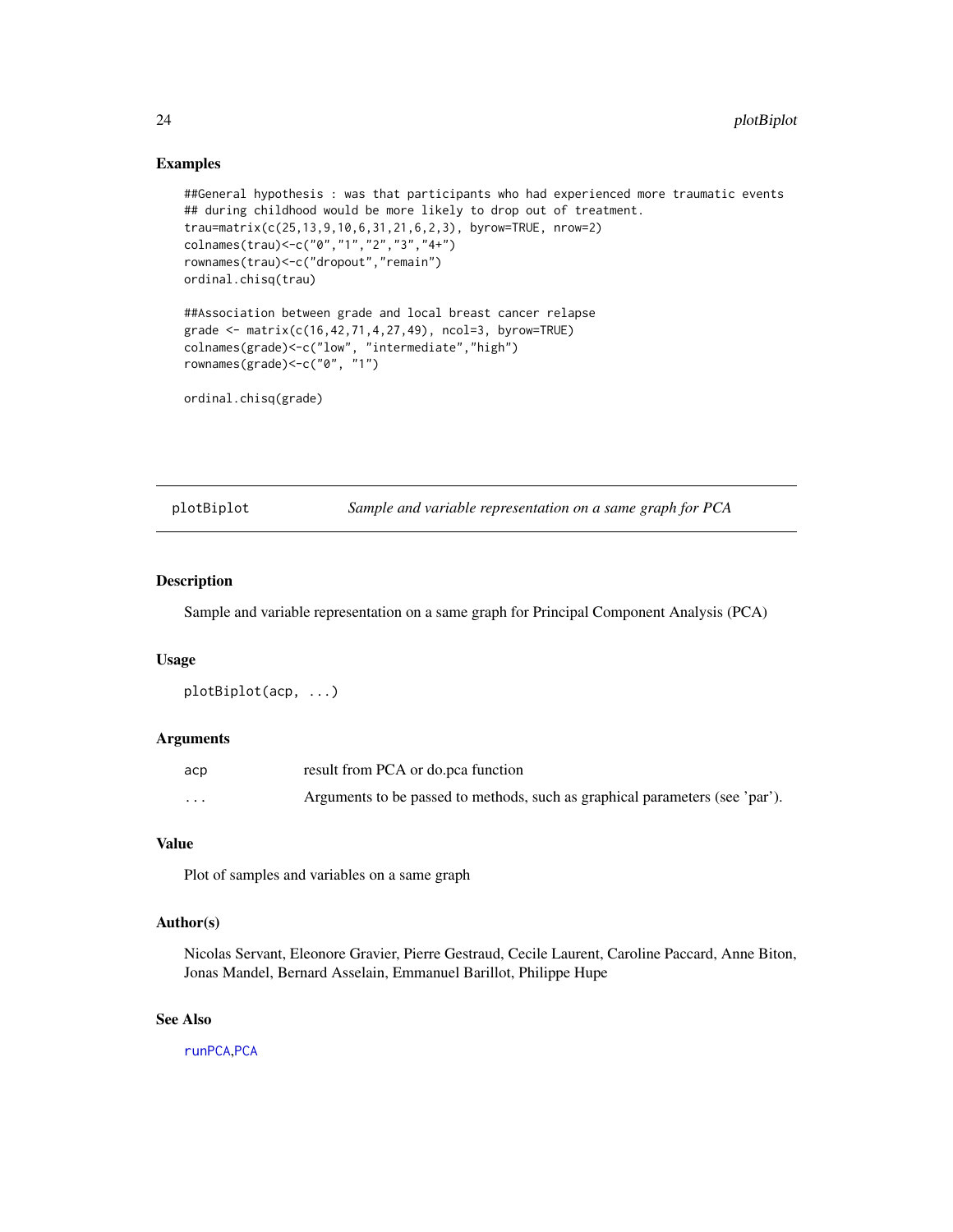# <span id="page-24-0"></span>plotInertia 25

# Examples

```
## Not run:
data(marty)
## PCA on sample
## example dataset
example.subset <- marty[1:100,1:100]
pca <- runPCA(t(example.subset), verbose = FALSE, plotSample = FALSE,
   plotInertia = FALSE)
## Biplot of PCA object
plotBiplot(pca)
## End(Not run)
```
<span id="page-24-1"></span>plotInertia *Barplot of component inertia percentage for PCA*

# Description

Barplot of component inertia percentage for Principal Component Analysis (PCA)

# Usage

plotInertia(acp,  $ncp = 5, ...$ )

### Arguments

| аср      | result from do.pca or PCA function                                           |
|----------|------------------------------------------------------------------------------|
| ncp      | number of components displayed, by default 5                                 |
| $\cdots$ | Arguments to be passed to methods, such as graphical parameters (see 'par'). |

# Value

Barplot of component inertia percentage

# Author(s)

Nicolas Servant, Eleonore Gravier, Pierre Gestraud, Cecile Laurent, Caroline Paccard, Anne Biton, Jonas Mandel, Bernard Asselain, Emmanuel Barillot, Philippe Hupe

# See Also

[runPCA](#page-37-1),[PCA](#page-0-0)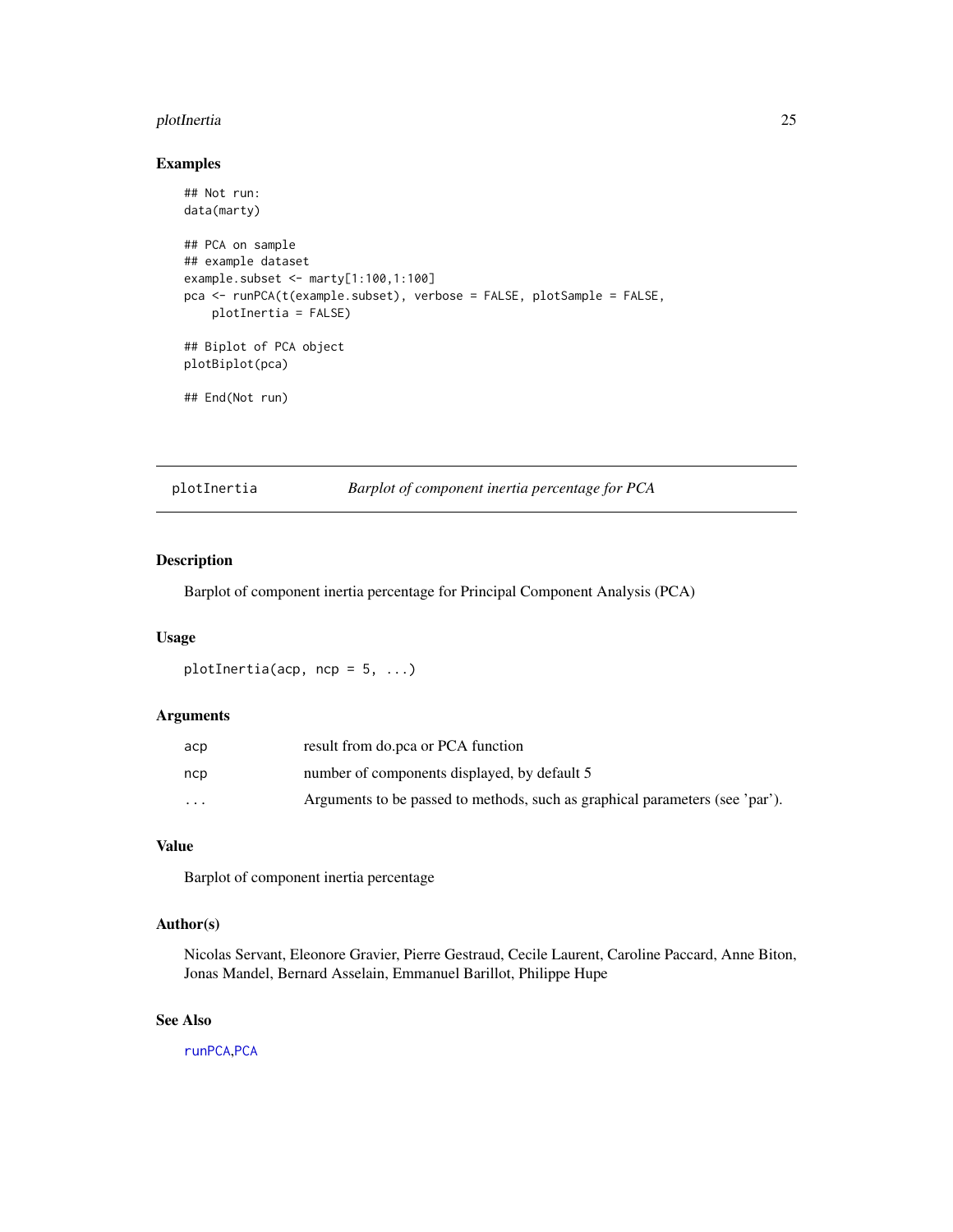# Examples

```
data(marty)
## PCA on sample - example set
example.subset <- marty[1:100,]
pca <- runPCA(t(example.subset), verbose = FALSE, plotInertia = FALSE, plotSample = FALSE)
## Inertia plot of PCA object
plotInertia(pca)
```
<span id="page-25-1"></span>plotSample *Sample representation for Principal Component Analysis*

#### Description

Sample representation for Principal Component Analysis (PCA)

#### Usage

```
plotSample(acp, axes = c(1, 2), new.plot = FALSE, lab = "quality",
palette="rainbow", lim.cos2.sample = 0, text = TRUE,
lab.title = NULL, ellipse=FALSE, ...)
```
# Arguments

| аср             | result from PCA or do.pca function                                                                                           |
|-----------------|------------------------------------------------------------------------------------------------------------------------------|
| axes            | axes for sample representation, by default 1 and 2                                                                           |
| new.plot        | if TRUE, a new graphical device is created, by default = FALSE                                                               |
| lab             | character. Sample label, by default = quality (points are labelled by quality<br>index). If lab=NULL, no label is displayed. |
| lim.cos2.sample |                                                                                                                              |
|                 | keep samples with $\cos 2 \ge \lim_{x \to \infty} \cos 2$ sample, by default = 0                                             |
| palette         | characters. Name of a palette, By default, "rainbow" palette                                                                 |
| text            | add sample name or not, by default $= TRUE$                                                                                  |
| lab.title       | title for the legend, by default = NULL                                                                                      |
| ellipse         | if TRUE and lab provided, draw 95\$%\$ confidence ellipse around barycentre of<br>each group                                 |
| $\cdots$        | Arguments to be passed to methods, such as graphical parameters (see 'par').                                                 |

#### Value

Sample representation on axes axes[1] and axes[2] colored by quality index (= cos2 of samples) or colored by lab

<span id="page-25-0"></span>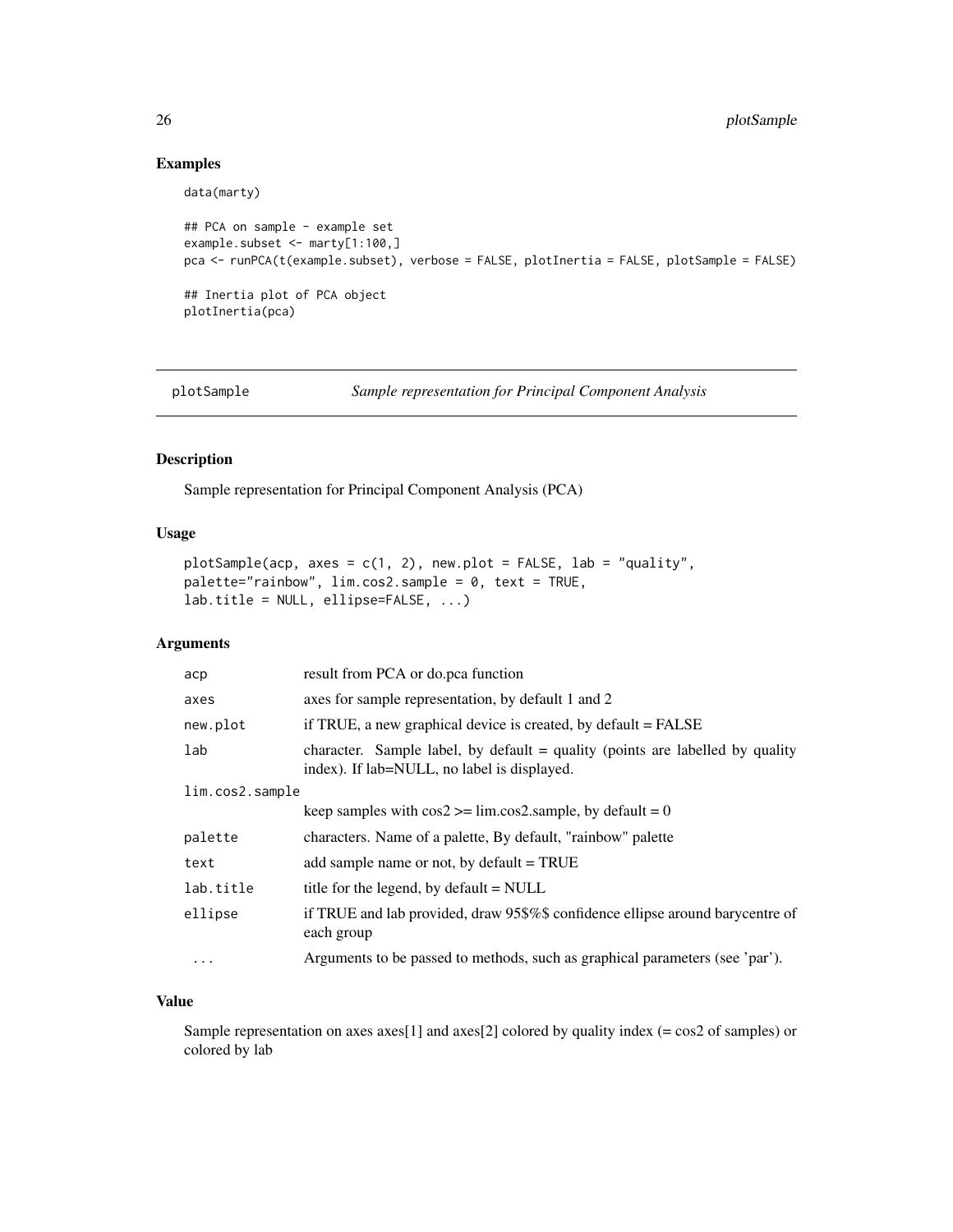# <span id="page-26-0"></span>plotVariable 27

#### Author(s)

Nicolas Servant, Eleonore Gravier, Pierre Gestraud, Cecile Laurent, Caroline Paccard, Anne Biton, Jonas Mandel, Bernard Asselain, Emmanuel Barillot, Philippe Hupe

# See Also

[runPCA](#page-37-1),[PCA](#page-0-0)

#### Examples

```
data(marty)
## PCA on sample - example set
example.subset <- marty[1:100,]
pca <- runPCA(t(example.subset), verbose = FALSE, plotInertia = FALSE, plotSample = FALSE)
## Sample plot of PCA object colored by tumour type
perso.colors <- colorRampPalette(c("red", "green"))
plotSample(pca, lab = marty.type.cl, palette="perso.colors", ellipse=TRUE)
```
<span id="page-26-1"></span>plotVariable *Variable representation for Principal Component Analysis*

#### Description

Variable representation for Principal Component Analysis (PCA)

#### Usage

```
plotVariable(acp, axes = c(1, 2), new.plot = FALSE, lab, lim. cos2. var =0, palette="rainbow", ...)
```
#### Arguments

| аср          | result from PCA or do.pca function                                           |
|--------------|------------------------------------------------------------------------------|
| axes         | axes for variable representation, by default 1 and 2                         |
| new.plot     | if TRUE, a new graphical device is created, by default = FALSE               |
| lab          | variable label                                                               |
| palette      | character, name of color palette, by default = "rainbow"                     |
| lim.cos2.var | keep variables with $\cos 2 \ge \lim_{x \to \infty} \cos 2 \cdot \varphi$    |
| .            | Arguments to be passed to methods, such as graphical parameters (see 'par'). |

#### Value

Variable representation on axes axes[1] and axes[2] If PCA is normed, the correlation circle is plotted colored by lab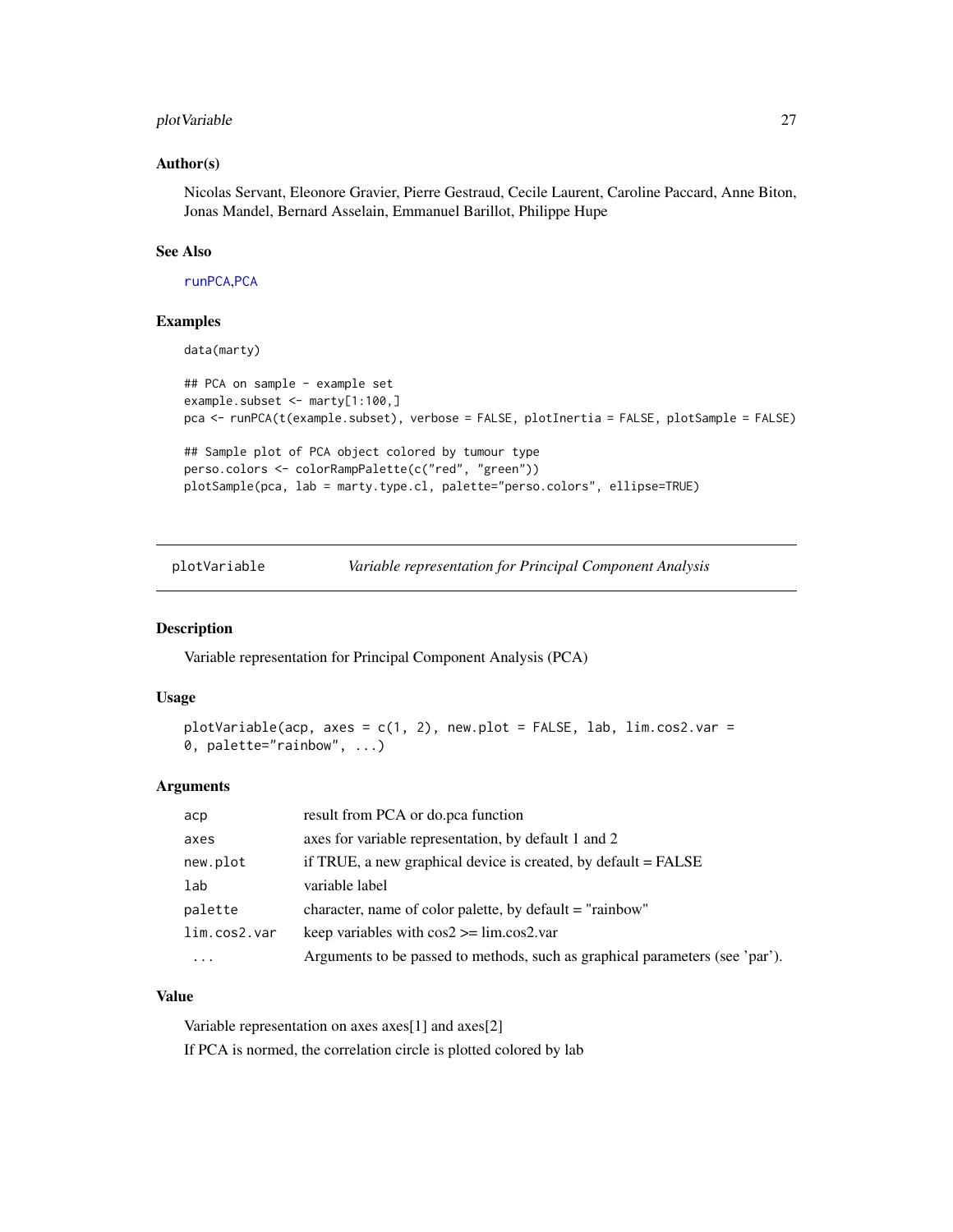# <span id="page-27-0"></span>Author(s)

Nicolas Servant, Eleonore Gravier, Pierre Gestraud, Cecile Laurent, Caroline Paccard, Anne Biton, Jonas Mandel, Bernard Asselain, Emmanuel Barillot, Philippe Hupe

# See Also

[runPCA](#page-37-1),[PCA](#page-0-0)

# Examples

```
## Not run:
data(marty)
## PCA on sample on 100 genes
## In practice see genes.selection
##mvgenes<-genes.selection(marty, thres.num=100)
pca <- runPCA(t(marty[1:100,]), verbose = FALSE, plotSample = FALSE,
   plotInertia = FALSE)
\dontrun{
## Variable plot of PCA object
plotVariable(pca)
}
## End(Not run)
```
# PLS *Partial Least Squares*

# Description

Partial Least Squares

#### Usage

PLS $(E, F, n = 1, scale = TRUE)$ 

# Arguments

| E     | Matrix which correspond to the predictor variables.       |
|-------|-----------------------------------------------------------|
| -F    | Matrix which corresponds to the outcome variables.        |
| n     | Number of components to compute.                          |
| scale | If TRUE, each variable is sacled to have a unit variance. |

# Details

The function implements the PLS1 algorithm (Wold, 1966; Wold et al., 1982) (details about this algorithm and other implementations can be found in Tenenhaus (1998)).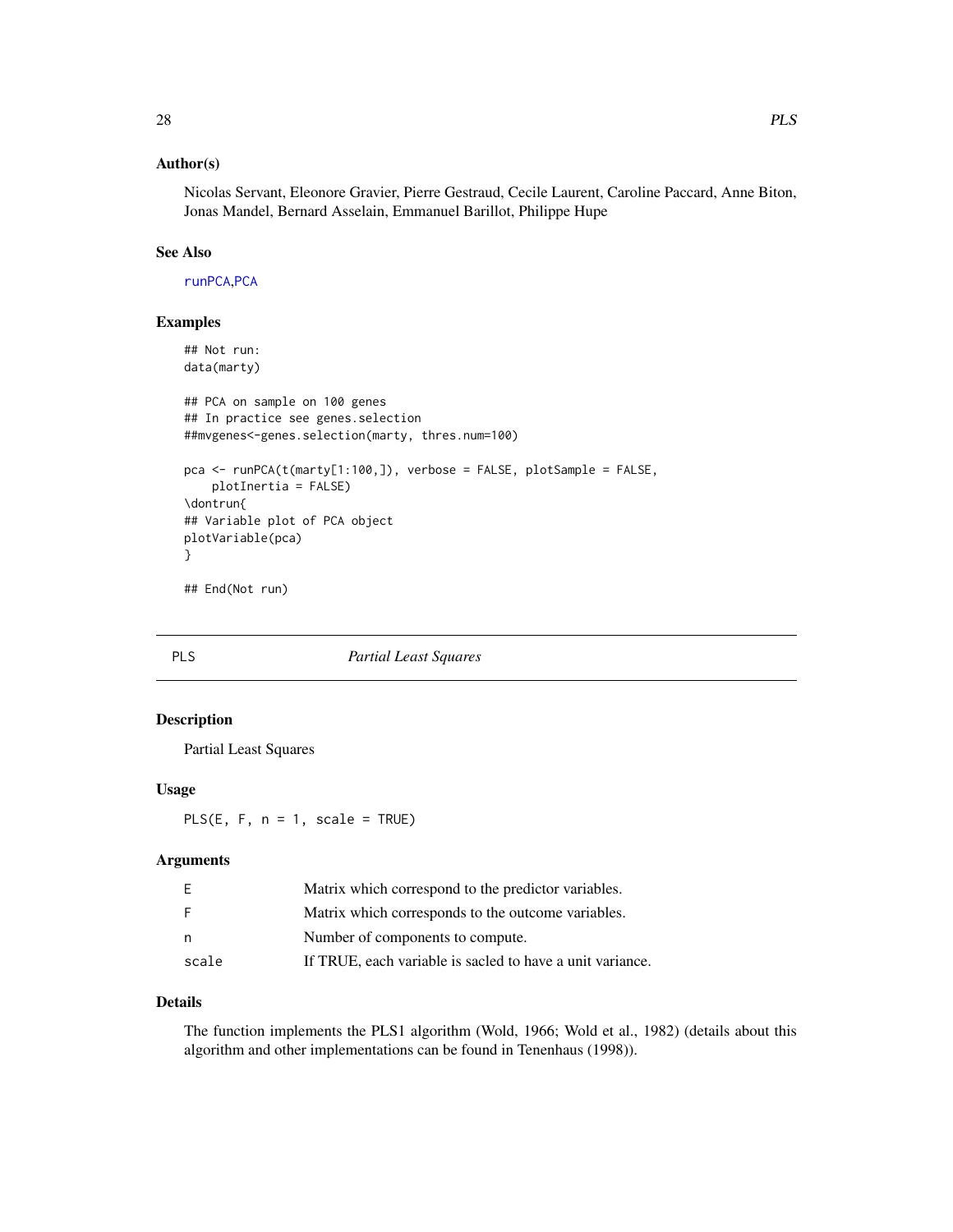# <span id="page-28-0"></span>probePlots 29

# Value

A list whith the following elements:

| T.           | PLS components. $T = EW(P'W)^{\wedge}(-1)$                         |
|--------------|--------------------------------------------------------------------|
| E0           | The input E matrix. If scale=TRUE, then E is scaled.               |
| F0           | The input F matrix. If scale=TRUE, then F is scaled.               |
| $\mathsf{C}$ | Covariance between the PLS componants and the outcome variables F. |
| Wstar        | $EW(P'W)^{\wedge}(-1)$                                             |
| P            | Regression vectors.                                                |
| param.center | Means of E columns.                                                |
| param.scaled | Standard-deviation of E colums.                                    |

#### References

Tenenhaus, M. (1998). La regression PLS - Theorie et pratique. Editions TECHNIP.

Wold, H. (1966). Estimation of principal component and related models by iterative least squares. In Krishnaiah, P. R., editor, Multivariate Analysis, pages 391-420. New-York: Academic Press.

Wold, S., Martens, H., and Wold, H. (1982). The multivariate calibration problem in chemistry solved by the PLS method. In Ruhe, A. and Kastrom, B., editors, Matrix Pencils, Lecture Notes in Mathematics, pages 286-293. Springer Berlin / Heidelberg.

#### Examples

X <- matrix(rnorm(100), 20, 5) Y <- matrix(c(rep(0,10), rep(1,10)))  $res$  <-  $PLS(X, Y)$ 

| probePlots | Plot the expression profiles of the probes corresponding to given |  |  |
|------------|-------------------------------------------------------------------|--|--|
|            | probesets                                                         |  |  |

#### Description

Performs expression plots of probes for giver probesets. This function is interesting to show which probes are responsible of intensity signal.

# Usage

```
probePlots(abatch, path, pbsList, labAxisProbes=TRUE, labAxisArrays=TRUE,
legendArrays=TRUE, legendProbes=TRUE, cex.axis=0.9, cex.legend=0.8, pdfName)
```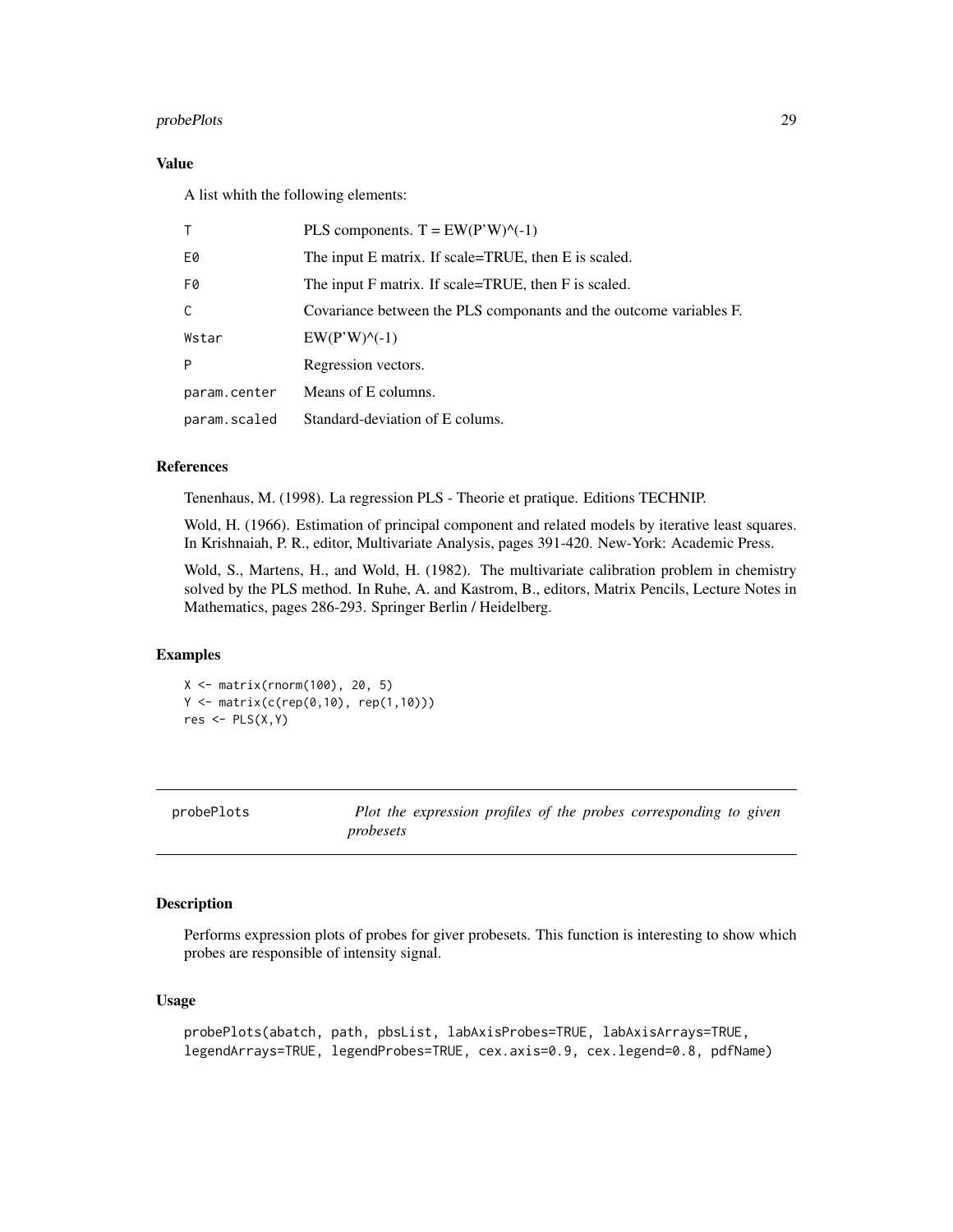# Arguments

| abatch        | An affybatch object.                                                                                |
|---------------|-----------------------------------------------------------------------------------------------------|
| path          | A character. If no affyBatch object, the path where are .CEL files                                  |
| pbsList       | A character. A vector of character listing the interesting probesets.                               |
| labAxisProbes | A logical. TRUE if probes names have to be plotted in the x axis, FALSE<br>otherwise.               |
| labAxisArrays | A logical. TRUE if arrays names have to be plotted in the x axis, FALSE other-<br>wise.             |
| legendArrays  | A logical. TRUE if legend corresponding to the arrays names have to be plotted,<br>FALSE otherwise. |
| legendProbes  | A logical. TRUE if legend corresponding to the probes names have to be plotted,<br>FALSE otherwise. |
| cex.axis      | A numeric. The magnification to be used for x axis relative to the current setting<br>of 'cex'      |
| cex.legend    | A numeric. The magnification to be used for legend relative to the current setting<br>of 'cex'      |
| pdfName       | A character. Name for a pdf file if needed.                                                         |

#### Value

Three plots for each probesets are generated. The first one is an inter chips plot. For each arrays in the AffyBatch, the perfect match intensity of probesets' probes are plotted The second one is an inter probes plot on the perfect match. For each probes in the probeset, the perfect match intensity in each arrays are plotted. The third one is an inter probes plot on the mis match. For each probes in the probeset, the mis match intensity in each arrays are plotted.

# Author(s)

Nicolas Servant, Eleonore Gravier, Pierre Gestraud, Cecile Laurent, Caroline Paccard, Anne Biton, Jonas Mandel, Bernard Asselain, Emmanuel Barillot, Philippe Hupe

# Examples

```
## Not run:
if (require(affydata)) {
## load example
data(Dilution)
probePlots(Dilution, pbsList=geneNames(Dilution)[1:2])
}
```
## End(Not run)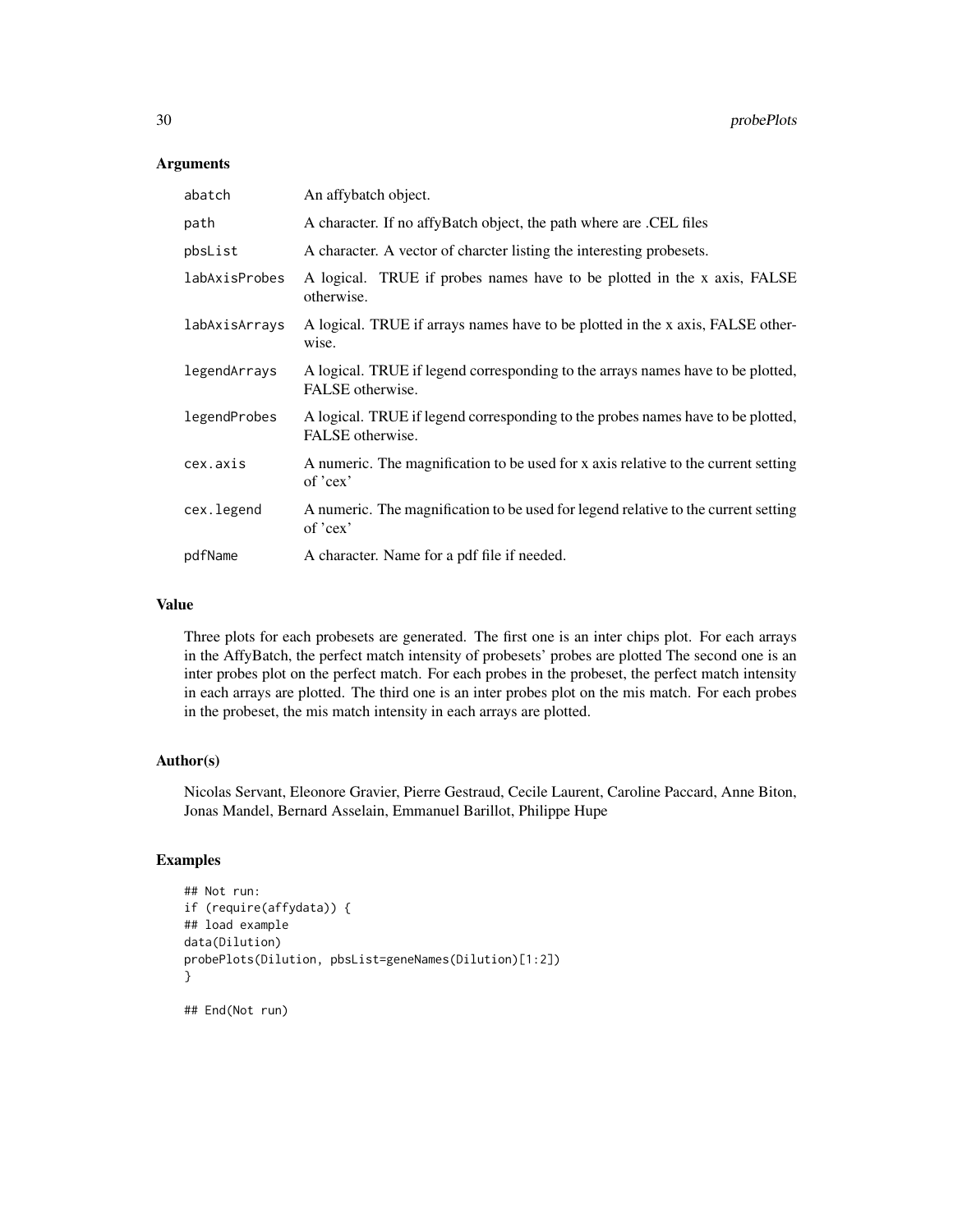<span id="page-30-0"></span>

# Description

Determines the significance of pre-defined sets of genes with respect to an outcome variable, such as a group indicator, a quantitative variable or a survival time

# Usage

```
runGSA(nData, labels, gmtfile, chip = "hgu133plus2", np = 1000,
minsize = 10, maxsize = 800, resp.type = "Two class unpaired",
fdr = 0.25
```
# Arguments

| nData     | a matrix or a data frame of expression data. Each row of 'data' must correspond<br>to a gene, and each column to a sample.                                                                                                                                                                                                                                                                  |
|-----------|---------------------------------------------------------------------------------------------------------------------------------------------------------------------------------------------------------------------------------------------------------------------------------------------------------------------------------------------------------------------------------------------|
| labels    | a vector of length 'ncol(data)' containing the class labels of the samples. In<br>"Two class unpaired", 'labels' should be a vector containing 0's (specifying the<br>samples of, e.g., the control group) and 1's (specifying, e.g., the case group) or<br>more if multiclass $(0,1,2)$ In "Two class paired" for paired outcomes, coded<br>$-1,1$ (first pair), $-2,2$ (second pair), etc |
| gmtfile   | a character string corresponding to the path file of a gmt file, corresponding to a<br>gene set collection (a list).                                                                                                                                                                                                                                                                        |
| chip      | a character string corresponding to the chip type of the data.                                                                                                                                                                                                                                                                                                                              |
| np        | a numerical value corresponding to the number of permutations.                                                                                                                                                                                                                                                                                                                              |
| minsize   | a numerical value corresponding to the minimum number of genes in genesets<br>to be considered.                                                                                                                                                                                                                                                                                             |
| maxsize   | a numerical value corresponding to the minimum number of genes in genesets<br>to be considered.                                                                                                                                                                                                                                                                                             |
| resp.type | Problem type: "quantitative" for a continuous parameter; "Two class unpaired"<br>; "Survival" for censored survival outcome; "Multiclass" : more than 2 groups.<br>"Two class paired" for paired outcomes.                                                                                                                                                                                  |
| fdr       | a numerical value corresponding to the fdr threshold.                                                                                                                                                                                                                                                                                                                                       |
|           |                                                                                                                                                                                                                                                                                                                                                                                             |

# Details

The GSA package is presented as an improvement of the GSEA approach. It differs from a GSEA in its use of the "maxmean" statistic: this is the mean of the positive or negative part of gene scores in the gene set, whichever is large in absolute values.\ Efron and Tibshirani shows that this is often more powerful than the modified KS statistic used in GSEA. GSA also does "restandardization" of the genes (rows), on top of the permutation of columns (done in GSEA).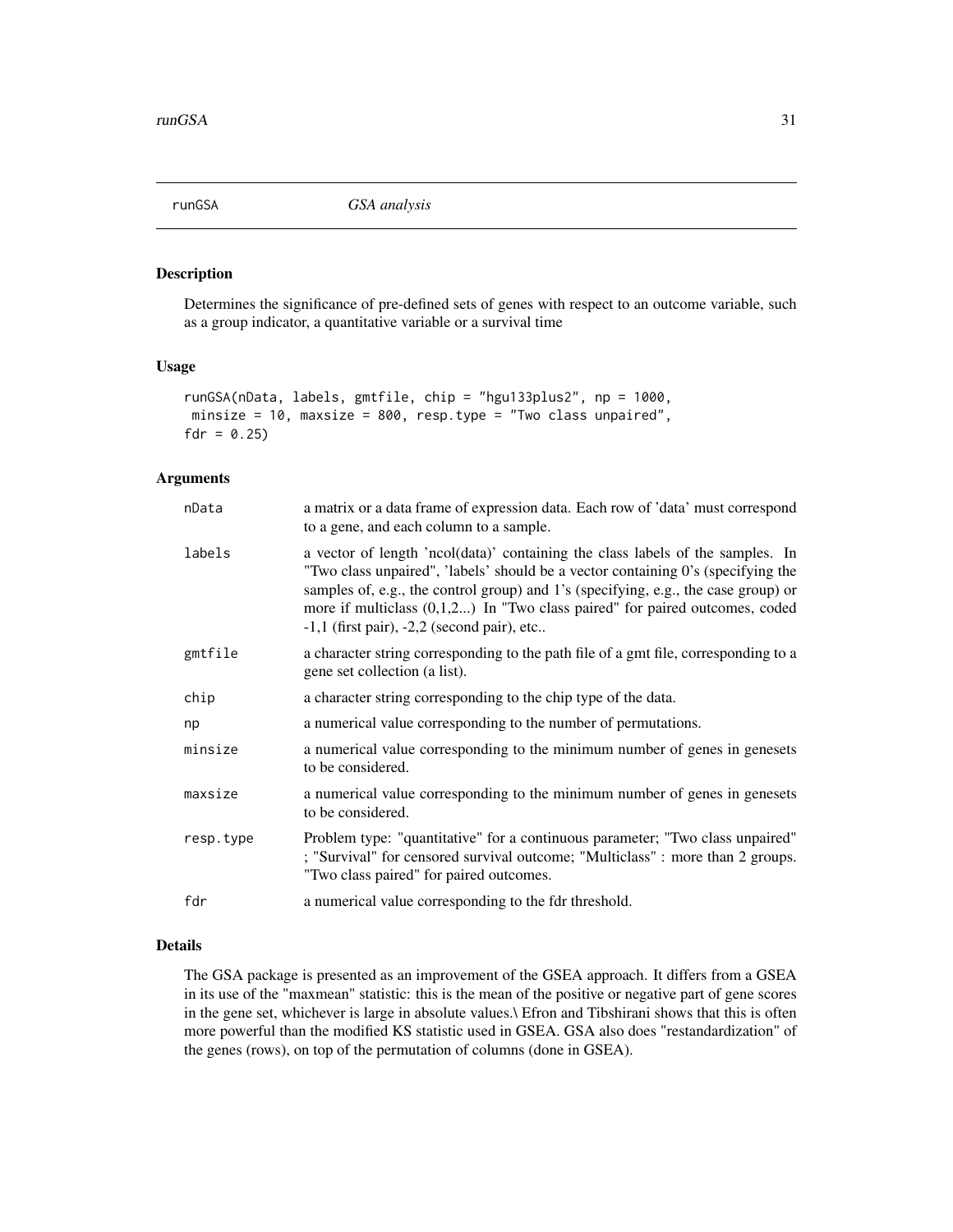#### <span id="page-31-0"></span>Value

A list of geneset found If it is a LIST, use

| FDRcut    | a numerical value corresponding to the threshold FDR.                              |
|-----------|------------------------------------------------------------------------------------|
| negative  | a character matrix corresponding to the downexpressed gene sets found.             |
| positive  | a character matrix corresponding to the upexpressed gene sets found.               |
| nsets.neg | a numerical value corresponding to the number of downexpressed gene sets<br>found. |
| nsets.pos | a numerical value corresponding to the number of upexpressed gene sets found.      |

#### Author(s)

Nicolas Servant, Eleonore Gravier, Pierre Gestraud, Cecile Laurent, Caroline Paccard, Anne Biton, Jonas Mandel, Bernard Asselain, Emmanuel Barillot, Philippe Hupe

# References

Efron, B. and Tibshirani, R. On testing the significance of sets of genes. Stanford tech report rep 2006. http://www-stat.stanford.edu/~tibs/ftp/GSA.pdf

Subramanian, A. and Tamayo, P. Mootha, V. K. and Mukherjee, S. and Ebert, B. L. and Gillette, M. A. and Paulovich, A. and Pomeroy, S. L. and Golub, T. R. and Lander, E. S. and Mesirov, J. P. (2005) A knowledge-based approach for interpreting genome-wide expression profiles. PNAS. 102, pg 15545-15550.

# See Also

[GSA](#page-0-0)

# Examples

```
## Not run:
require(hgu133plus2.db)
## Two class unpaired comparison
## load data
data(marty)
## filtering data
marty <- expFilter(marty, threshold=3.5, graph=FALSE)
##Class label 0/1
marty.type.num <- ifelse(marty.type.cl=="Her2+",0,1)
## run sam analysis
gsaOUT <- runGSA(marty, marty.type.num ,
   gmtfile="./c2.kegg.v2.5.symbols.gmt", chip="hgu133plus2")
```
## End(Not run)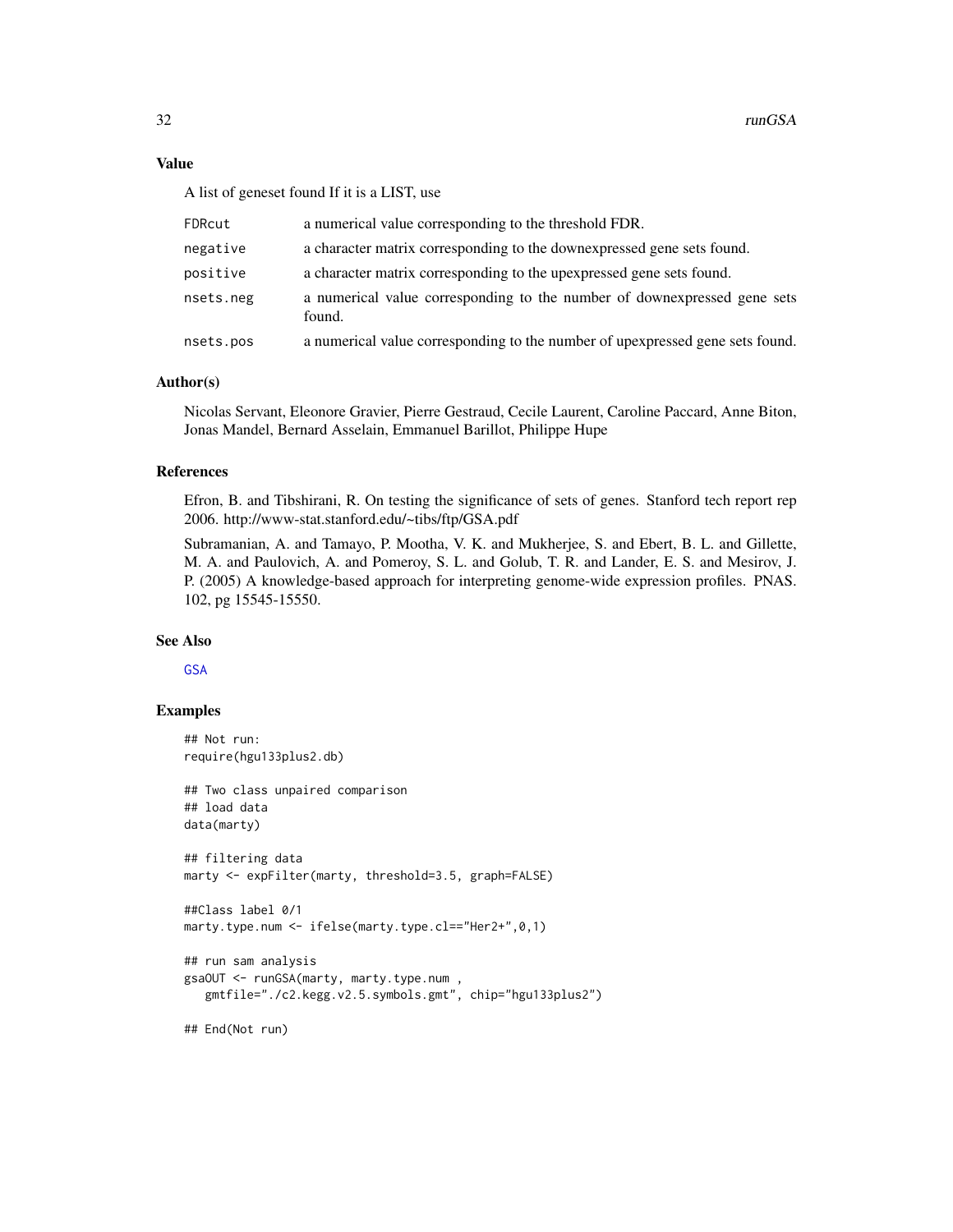<span id="page-32-1"></span><span id="page-32-0"></span>runHyperGO *Run Gene Ontology analysis based on hypergeometric test from a probeset list*

#### **Description**

Run Gene Ontology analysis based on hypergeometric test from a probeset list

#### Usage

```
runHyperGO(list, pack.annot, categorySize = 1, verbose = TRUE,
name = "hyperGO", htmlreport = TRUE, txtreport = TRUE,
tabResult = FALSE, pvalue = 0.05)
```
#### Arguments

| list         | vector of character with probeset names                                |
|--------------|------------------------------------------------------------------------|
| pack.annot   | annotation package to use                                              |
| categorySize | integer, minimum size for category, by default $= 1$                   |
| verbose      | logical, if TRUE, results are displayed, by default TRUE               |
| name         | character, name for output files, by default "hyperGO"                 |
| htmlreport   | logical, if TRUE, a html report is created, by default TRUE            |
| txtreport    | logical, if TRUE, a txt report is created, by default TRUE             |
| tabResult    | logical, if TRUE, a list with the results is created, by default FALSE |
| pvalue       | numeric, a cutoff for the hypergeometric test pvalue, by default 0.05  |

### Details

The choice of the universe could have a significant impact on the results. It is well discussed in the vignette of the GOstats package. Here, we decided to apply a non-specific filtering procedure different from the one proposed by Falcon and Gentleman. Since not all genes will be expressed under all conditions in our data, we can ask the question of defining the universe only with the expressed genes or with all the genes of the array. Actually, we are not able to distinguish the genes which are biologically non expressed, from the ones of low quality. That's why we think that the non-expressed probesets could be biologically relevant, as well as the ones with a little variation accross samples, and we decided to first defined the universe with all the genes of the array. Then, we just remove probe sets that have no Entrez Gene identifier in our annotation data or no GO annotation. Finally, the Hypergeometric test is performed on the unique EntrezId of the gene list, and the unique EntrezId of the universe. The pvalues in output are not corrected from multiple testing. Note that because of the existing dependence structure (between genes, and GO terms) it is difficult to do any multiple testing correction. Moreover the most insteresting genesets are not necessarily the ones with the smallest pvalues. Nodes that are interesting are typically those with a reasonable number of genes (10 or more) and small pvalues.

runHyperGO needs packages GOstats and GO.db from Bioconductor.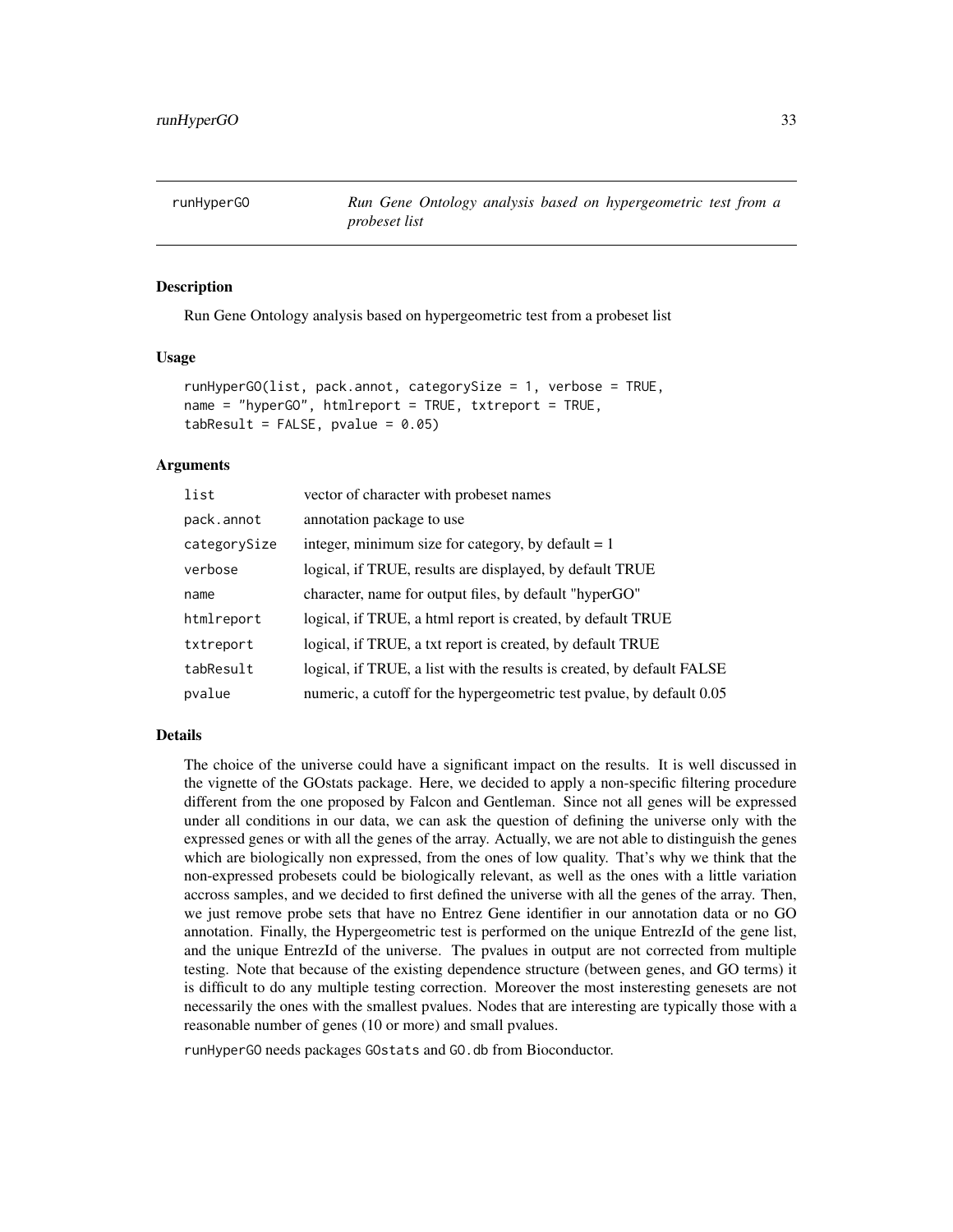#### <span id="page-33-0"></span>Value

The R objects or the Txt and html reports

| Data frame with results for Biological Process with GO Id, pyalue, Odd Ratio,<br>Expected count, Size and GO Term |
|-------------------------------------------------------------------------------------------------------------------|
| Idem for Molecular Function                                                                                       |
| Idem for Cellular Component                                                                                       |
|                                                                                                                   |

# Author(s)

Nicolas Servant, Eleonore Gravier, Pierre Gestraud, Cecile Laurent, Caroline Paccard, Anne Biton, Jonas Mandel, Bernard Asselain, Emmanuel Barillot, Philippe Hupe

# See Also

[hyperGTest](#page-0-0),[runHyperKEGG](#page-33-1)

# Examples

```
## Not run:
require(hgu133plus2.db)
data(marty)
## Probe list
probeList <- rownames(marty)[1:50]
## Hypergeometric test for GO pathway
res <- runHyperGO(probeList, htmlreport = FALSE, txtreport = FALSE,
    tabResult = TRUE, pack.annot = "hgu133plus2.db")
## End(Not run)
```
<span id="page-33-1"></span>

| runHyperKEGG |  |
|--------------|--|
|--------------|--|

Run KEGG pathway analysis based on hypergeometric test from a *probeset list*

# Description

Run KEGG pathway analysis based on hypergeometric test from a probeset list

# Usage

```
runHyperKEGG(list, pack.annot, categorySize = 1, name = "hyperKEGG",
htmlreport = TRUE, txtreport = TRUE, tabResult = FALSE, pvalue = 0.05)
```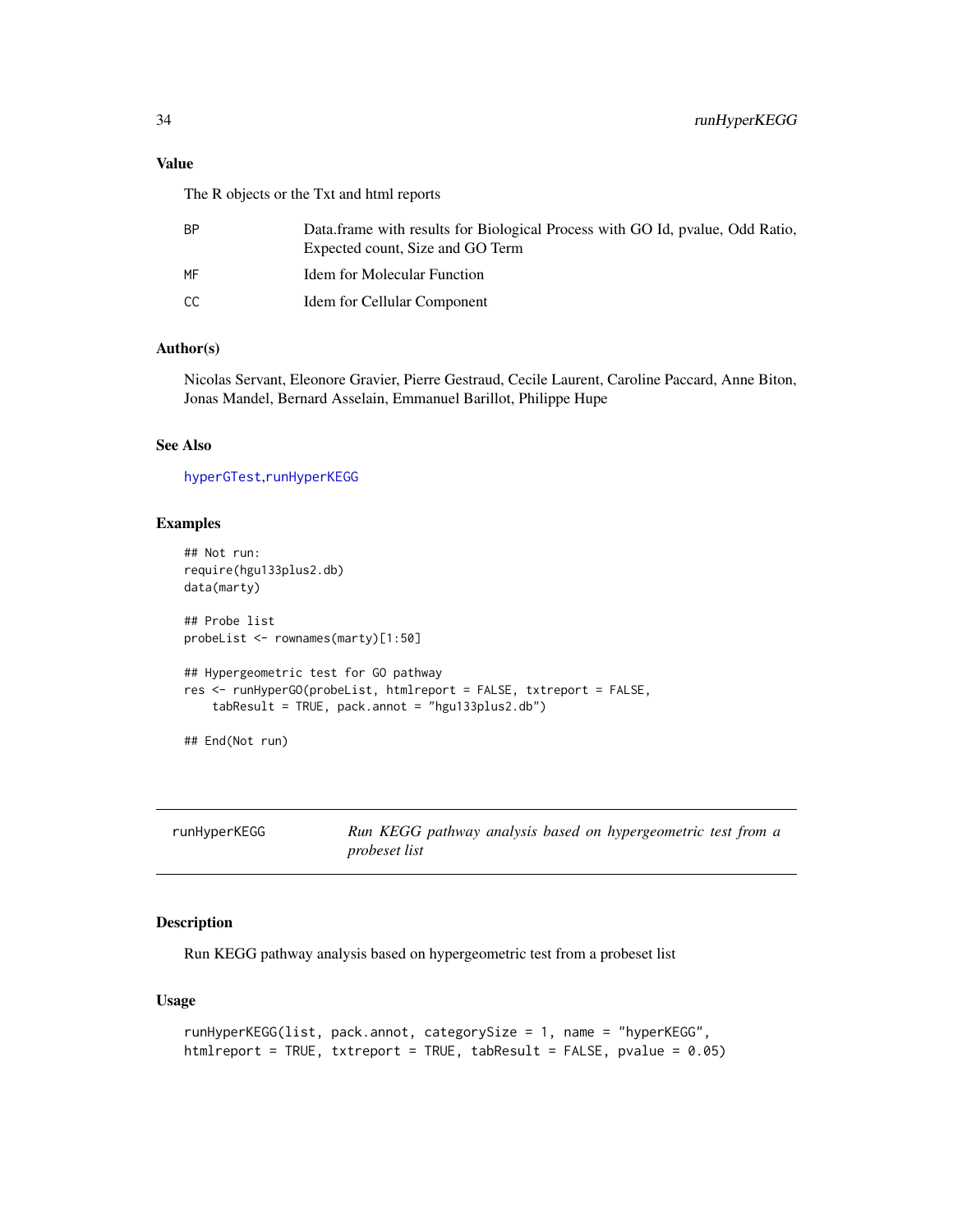# <span id="page-34-0"></span>runHyperKEGG 35

### Arguments

| list         | vector of character with probeset names                                |
|--------------|------------------------------------------------------------------------|
| pack.annot   | character string, annotation package to use                            |
| categorySize | integer, minimum size for category, by default $= 1$                   |
| name         | character, name for output files, by default "hyperKEGG"               |
| htmlreport   | logical, if TRUE, a html report is created, by default TRUE            |
| txtreport    | logical, if TRUE, a txt report is created, by default TRUE             |
| tabResult    | logical, if TRUE, a list with the results is created, by default FALSE |
| pvalue       | numeric, a cutoff for the hypergeometric test pvalue, by default 0.05  |

# Details

runHyperKEGG needs packages GOstats and KEGG.db from Bioconductor.

# Value

Txt and html report

Data.frame with KEGG Id, pvalue, Odd Ratio, Expected count, Size and KEGG Term

# Author(s)

Nicolas Servant, Eleonore Gravier, Pierre Gestraud, Cecile Laurent, Caroline Paccard, Anne Biton, Jonas Mandel, Bernard Asselain, Emmanuel Barillot, Philippe Hupe

# See Also

[hyperGTest](#page-0-0),[runHyperGO](#page-32-1)

# Examples

```
## Not run:
require(hgu133plus2.db)
data(marty)
## Probe list
probeList <- rownames(marty)[1:50]
## Hypergeometric test for KEGG pathway
res <- runHyperKEGG(probeList, htmlreport = FALSE, txtreport = FALSE,
    tabResult = TRUE, pack.annot = "hgu133plus2.db")
```
## End(Not run)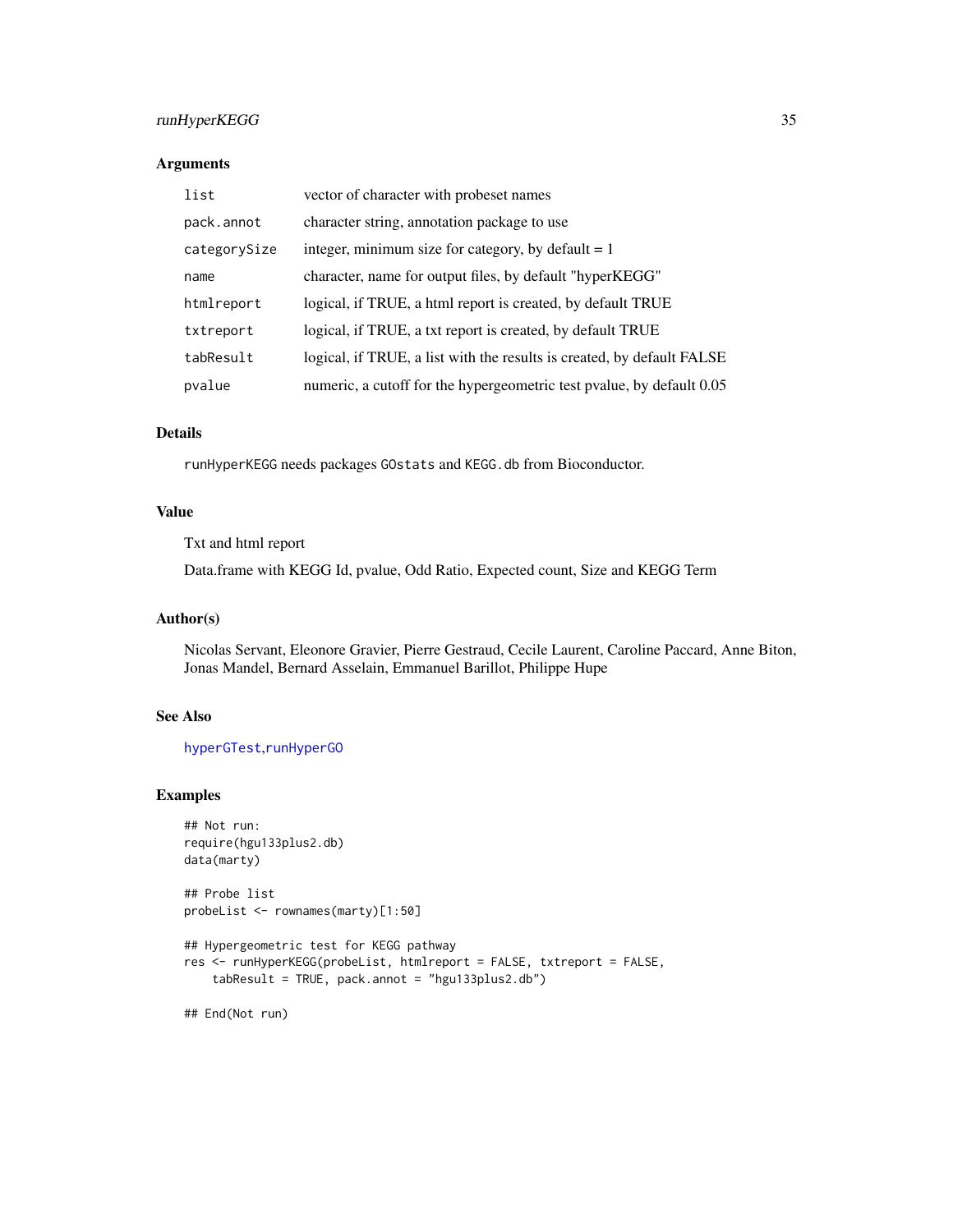<span id="page-35-0"></span>

# Description

This function computes test statistics, e.g., two-sample Welch t-statistics, t-statistics, or wilcoxon, independently for each row of a data frame.

#### Usage

```
runIndTest(data, labels, gene.names = NULL, plot = TRUE, dirname= NULL,
grp.name=c("Group1","Group2"))
```
#### Arguments

| data       | a matrix, a data frame, or an Expression Set object. Each row of 'data' (or 'ex-<br>prs(data)', respectively) must correspond to a gene, and each column to a sam-<br>ple. |
|------------|----------------------------------------------------------------------------------------------------------------------------------------------------------------------------|
| labels     | A vector of integers corresponding to observation (column) class labels. For 2<br>classes, the labels must be 0 and 1.                                                     |
| gene.names | A vector of description or name for each gene.                                                                                                                             |
| plot       | A logical value specifying if drawing plots or not.                                                                                                                        |
| dirname    | If specified, the .png plots are created in the directory.                                                                                                                 |
| grp.name   | Vector with the name of the two groups                                                                                                                                     |

# Details

For each gene independently, the function tests for the normality (Shapiro test) and the variance equality (F test) of each groups. According to the results, a welch test, a student test or a wilcoxon test is performed.

# Value

A matrix with the gene names, the statistics, and the p-values.

# Author(s)

Nicolas Servant, Eleonore Gravier, Pierre Gestraud, Cecile Laurent, Caroline Paccard, Anne Biton, Jonas Mandel, Bernard Asselain, Emmanuel Barillot, Philippe Hupe

# See Also

[shapiro.test](#page-0-0), [var.test](#page-0-0),[t.test](#page-0-0),[wilcox.test](#page-0-0)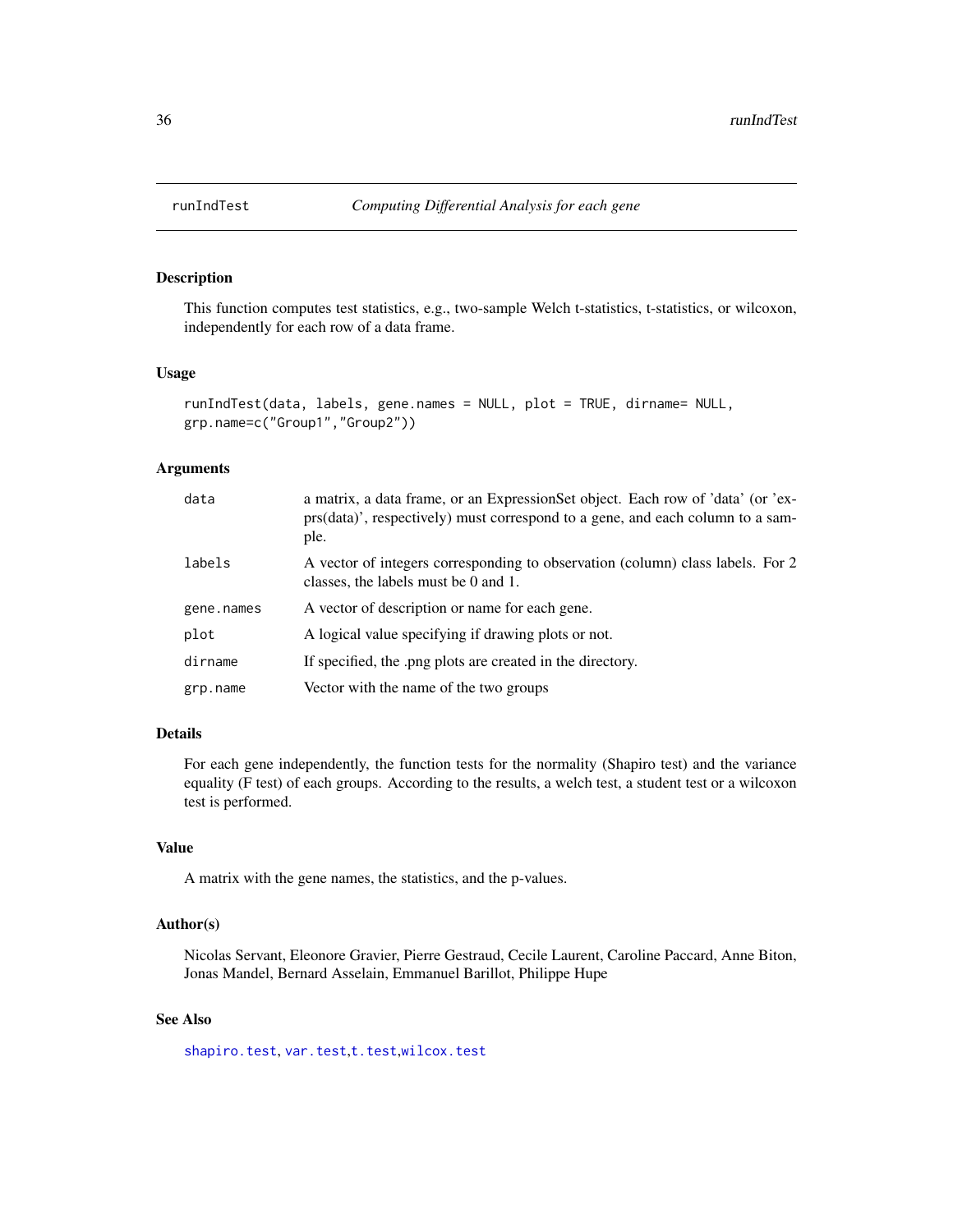#### <span id="page-36-0"></span>runMFA 37

# Examples

```
## load data
data(marty)
##random choice of genes - in practice genes of interest
geneOfInterest<-sample(1:ncol(marty),5)
##Class label 0/1
marty.type.num <- ifelse(marty.type.cl=="Her2+",0,1)
## run differential analysis
out <- runIndTest(marty[geneOfInterest,], labels=marty.type.num)
```
runMFA *Function to perform a Multiple Factor Analysis.*

# Description

This function allows to perform a Multiple Factor Analysis and to build a report with the main statistics and the main graphics.

#### Usage

```
runMFA(Data, group = NULL, ncp = 5, name.group = NULL, type = NULL,
ind.sup = NULL, num.group.sup = NULL, graph = TRUE,report.file = NULL, report.pdf = NULL)
```
#### Arguments

| Data          | A data frame or a list, see details                                                                                                                                                                                                                                                    |
|---------------|----------------------------------------------------------------------------------------------------------------------------------------------------------------------------------------------------------------------------------------------------------------------------------------|
| group         | A vector indicating the number of variables in each group                                                                                                                                                                                                                              |
| ncp           | Number of components to keep                                                                                                                                                                                                                                                           |
| name.group    | Names of the groups of variables, default is NULL                                                                                                                                                                                                                                      |
| type          | the type of variables in each group; three possibilities: "c" or "s" for quantitative<br>variables (the difference is that for "s" variables are scaled to unit variance), "n"<br>for qualitative variables; by default, all variables are quantitative and scaled to<br>unit variance |
| ind.sup       | A vector indicating the indexes of the supplementary individuals                                                                                                                                                                                                                       |
| num.group.sup | The indexes of the illustrative groups (by default, NULL and no group are illus-<br>trative)                                                                                                                                                                                           |
| graph         | boolean, if TRUE a graph is displayed                                                                                                                                                                                                                                                  |
| report.file   | Name of the txt file for the text report                                                                                                                                                                                                                                               |
| report.pdf    | Name of the pdf file for the graphical report                                                                                                                                                                                                                                          |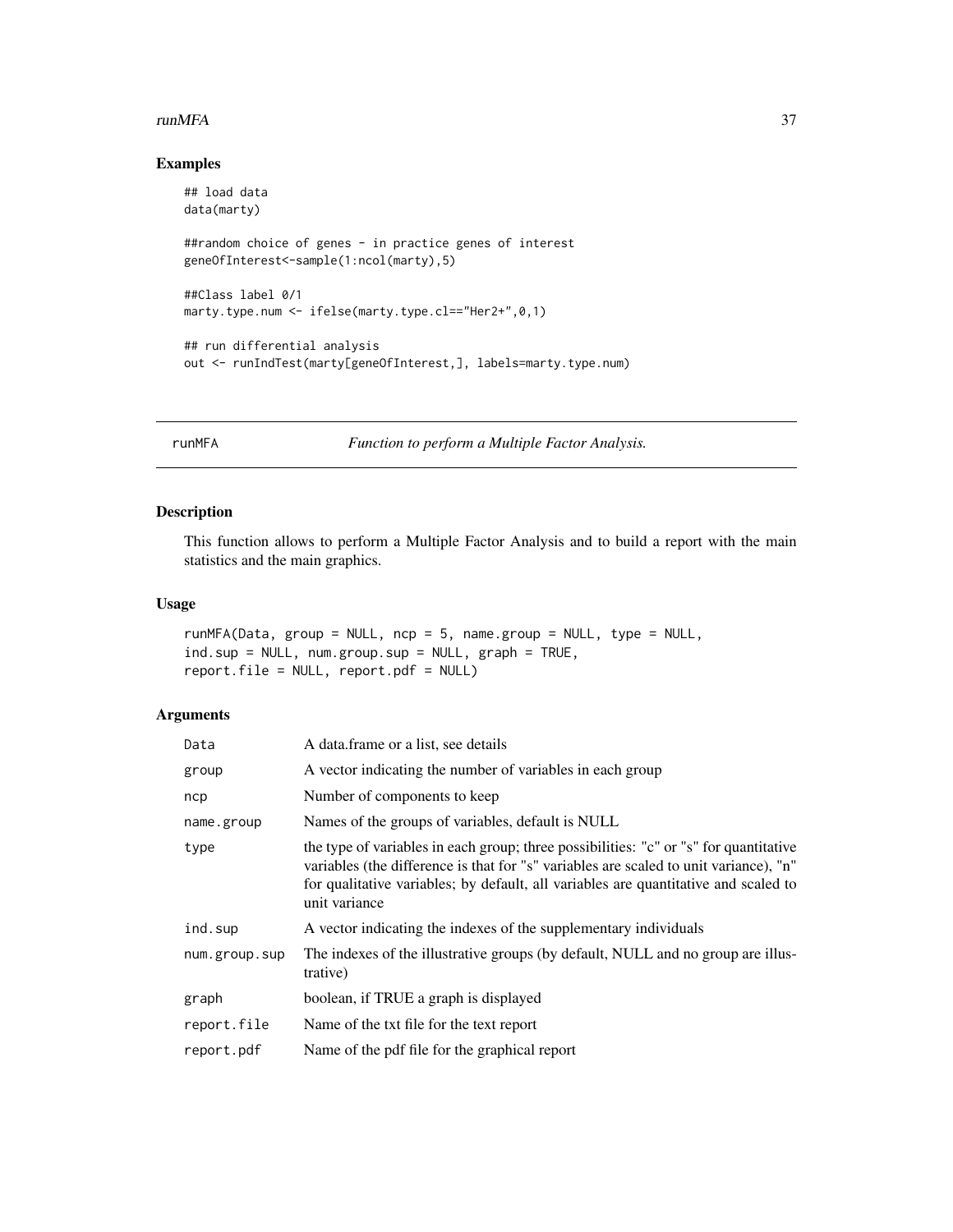#### Details

Data can either be a data. frame with all the groups binded or a list containing all the groups such list(group1=group1, group2=group2, ...). In the case of a data.frame, group must be indicated.

The analysis report can also be build later by using functun [MFAreport](#page-0-0).

#### Author(s)

Nicolas Servant, Eleonore Gravier, Pierre Gestraud, Cecile Laurent, Caroline Paccard, Anne Biton, Jonas Mandel, Bernard Asselain, Emmanuel Barillot, Philippe Hupe

#### See Also

[MFA](#page-0-0), [plot.MFA](#page-0-0), [MFAreport](#page-0-0)

#### Examples

```
data(marty)
## Perform a MFA on splitted data
resMFA <- runMFA(Data=list(group1=t(marty[1:100,]),
group2=t(marty[101:200,])), type=c("c", "c"), graph=FALSE)
## Not run:
## plot global analysis with partial individuals
plot(resMFA, choix="ind", partial="all")
## plot groups link
```
plot(resMFA, choix="group")

```
## End(Not run)
```
<span id="page-37-1"></span>runPCA *Perform an Principal Component Analysis*

#### Description

This function performs a Principal Component Analysis (PCA) and represents the samples or the variables of the analysis.

#### Usage

```
runPCA(X, ncp=5, scale=TRUE, ind.sup=NULL, quanti.sup=NULL,quali.sup=NULL,
sample.qual=TRUE, variable.qual=FALSE, sample.cont=TRUE,variable.cont=FALSE,
plotSample=TRUE, plotVariable=FALSE, plotInertia = TRUE, plotBiplot=FALSE,
lab.sample="quality", lab.var=NULL,palette="rainbow",
lim.cos2.sample=0, lim.cos2.var=0, pdf=FALSE, pdfname= NULL, verbose=FALSE, ...)
```
<span id="page-37-0"></span>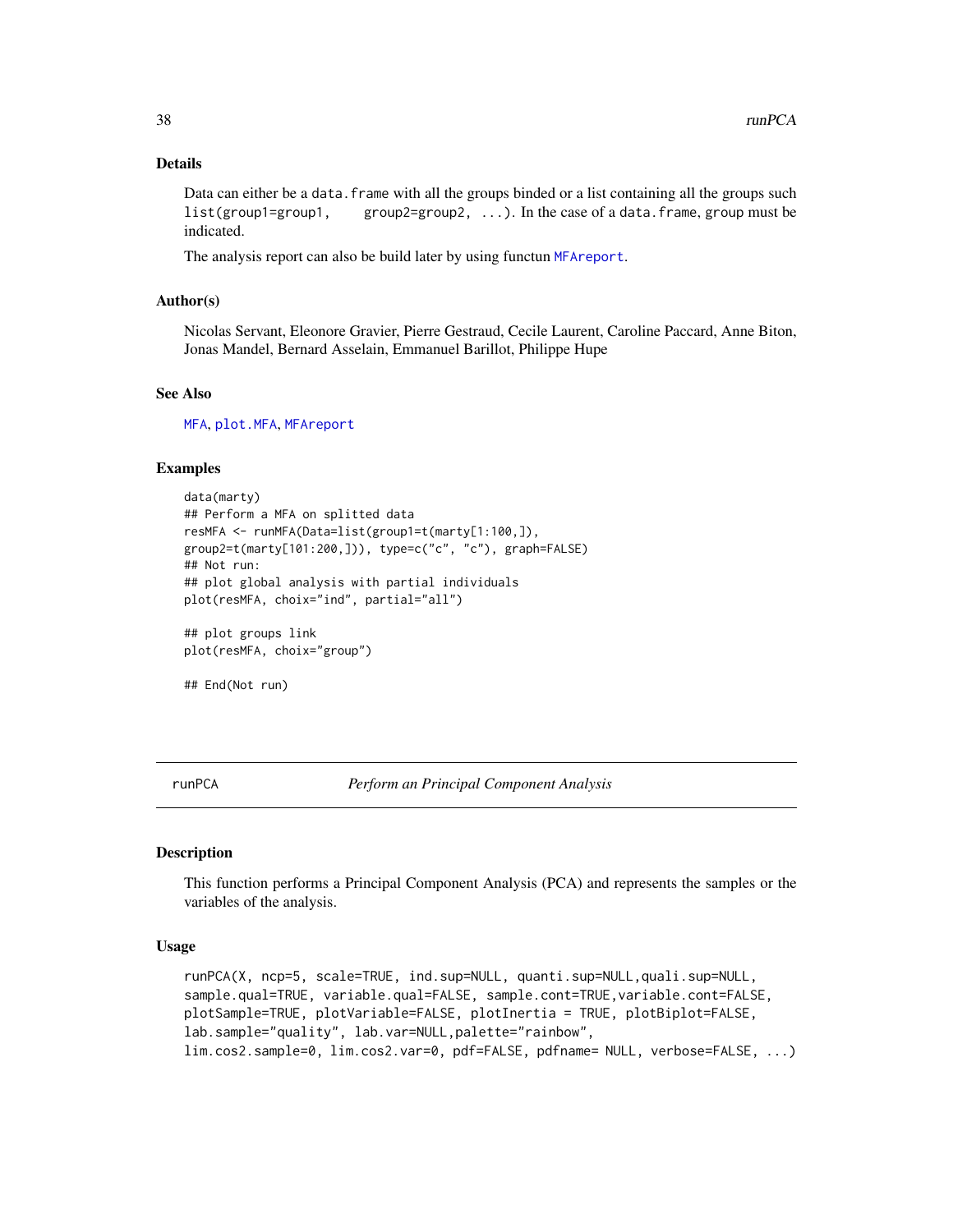#### runPCA 39

# Arguments

| Χ               | a data frame with n rows (samples) and p columns (variables)                                                              |  |
|-----------------|---------------------------------------------------------------------------------------------------------------------------|--|
| ncp             | number of dimensions kept in the results (by default 5)                                                                   |  |
| scale           | a boolean, if TRUE (value set by default) then data are scaled to unit variance                                           |  |
| ind.sup         | a vector indicating the indexes of the supplementary individuals                                                          |  |
| quanti.sup      | a vector indicating the indexes of the quantitative supplementary variables                                               |  |
| quali.sup       | a vector indicating the indexes of the qualitative supplementary variables                                                |  |
| sample.qual     | a boolean, if TRUE quality sample is displayed, by default = TRUE                                                         |  |
| variable.qual   | a boolean, if TRUE quality variable is displayed, by default = FALSE                                                      |  |
| sample.cont     | a boolean, if TRUE sample contribution is displayed, by default = TRUE                                                    |  |
| variable.cont   | a boolean, if TRUE variable contribution is displayed, by default = FALSE                                                 |  |
| plotSample      | a boolean, if TRUE samples are displayed, by default = TRUE                                                               |  |
| plotVariable    | a boolean, if TRUE variables are displayed, by default = FALSE                                                            |  |
| plotInertia     | a boolean, if TRUE inertia percentage of components is displayed, by default =<br><b>TRUE</b>                             |  |
| plotBiplot      | a boolean, if TRUE biplot is displayed, by default = FALSE                                                                |  |
| lab.sample      | a vector, sample representation is colored by label.sample, by default = NULL                                             |  |
| lab.var         | a vector, variable representation is colored by label.var, by default = "quality"                                         |  |
| palette         | character, name of palette color, by default = "rainbow"                                                                  |  |
| lim.cos2.sample |                                                                                                                           |  |
|                 | a numeric, for graphics, keep samples with $cos2 \ge -\lim_{x \to \infty} cos2$ . sample, by default<br>$= 0$             |  |
| lim.cos2.var    | a numeric, for graphics, keep variables with $cos2 \ge -\lim_{x \to \infty} cos2 \cdot$ var, by default =<br>$\mathbf{0}$ |  |
| pdf             | a boolean, if TRUE save all the graphics in a pdf file, by default = FALSE                                                |  |
| pdfname         | pdf file name for saving graphics                                                                                         |  |
| verbose         | print results if verbose = TRUE, by default = FALSE                                                                       |  |
| .               | Arguments to be passed to methods, such as graphical parameters (see 'par').                                              |  |

# Value

| eig | a matrix containing all the eigenvalues, the percentage of variance and the cu-<br>mulative percentage of variance                                           |
|-----|--------------------------------------------------------------------------------------------------------------------------------------------------------------|
| var | a list of matrices containing all the results for the active variables (coordinates,<br>correlation between variables and axes, square cosine, contributions |
| ind | a list of matrices containing all the results for the active individuals (coordinates,<br>square cosine, contributions)                                      |

Returns the individuals factor map for axes 1 and 2, 1 and 3, 2 and 3 Returns the inertia percentage of components By default, print sample coordinates, sample quality and sample contribution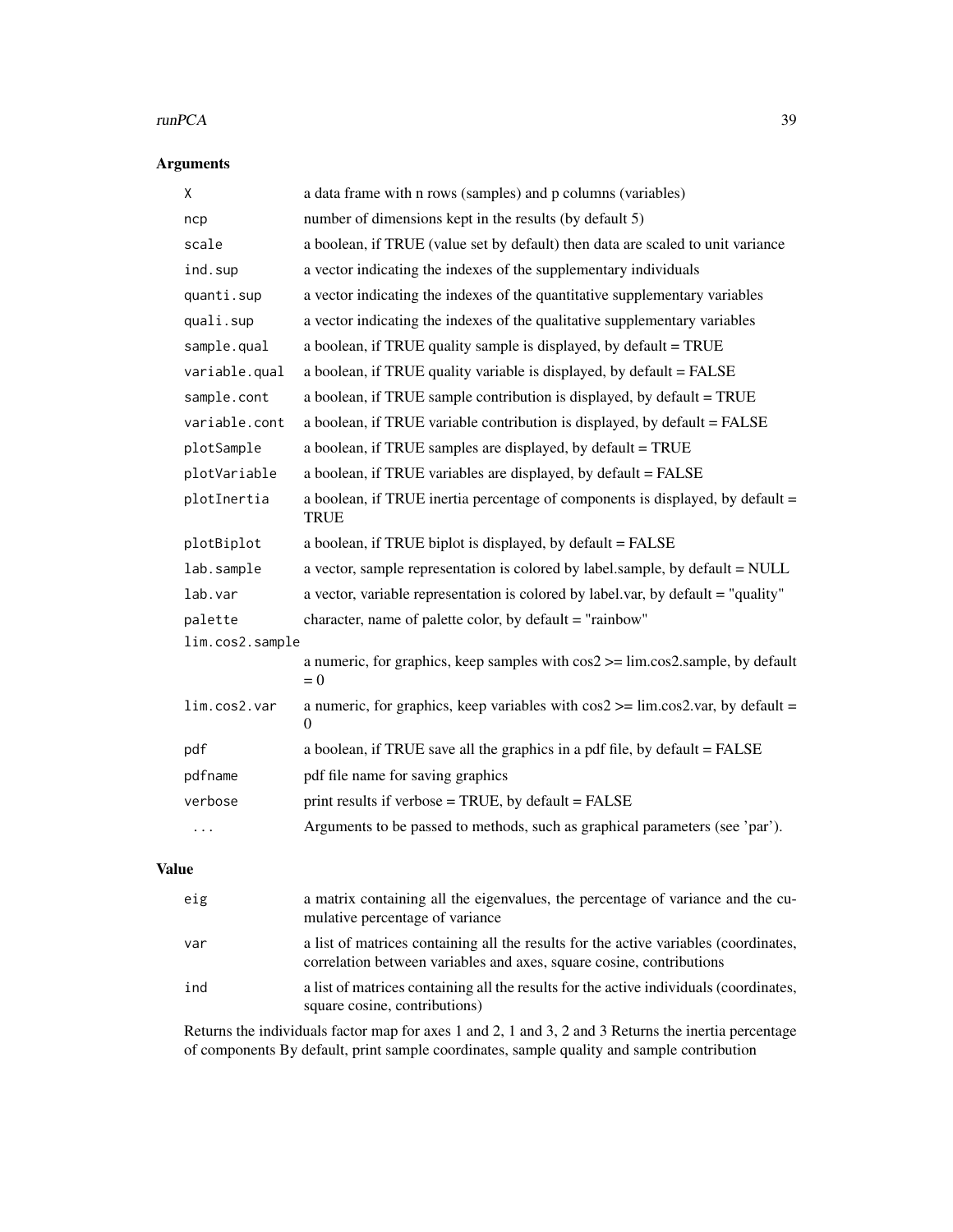#### <span id="page-39-0"></span>Author(s)

Nicolas Servant, Eleonore Gravier, Pierre Gestraud, Cecile Laurent, Caroline Paccard, Anne Biton, Jonas Mandel, Bernard Asselain, Emmanuel Barillot, Philippe Hupe

#### See Also

[plotSample](#page-25-1), [plotVariable](#page-26-1), [plotInertia](#page-24-1)

#### Examples

```
data("marty")
## PCA on sample with inertia plot and sample plot colored by tumour type
example.subset <- marty[1:100,]
pca <- runPCA(t(example.subset), verbose = FALSE, lab.sample = marty.type.cl)
```
#### runSAM *SAM analysis with siggenes package*

#### Description

Performs a Significance Analysis of Microarrays (SAM). It is possible to perform one and two class analyses using either a modified t-statistic or a (standardized) Wilcoxon rank statistic, and a multiclass analysis using a modified F-statistic. Moreover, this function provides a SAM procedure for categorical data such as SNP data and the possibility to employ an user-written score function.

#### Usage

```
runSAM(data, labels, nbpermut = 500, q = 0.05, plot = TRUE, method
="d.stat",var.equal = TRUE, include.zero = FALSE, paired = FALSE,
seed=123)
```
#### Arguments

| data   | A matrix, a data frame, or an ExpressionSet object. Each row of 'data' (or<br>'exprs(data)', respectively) must correspond to a gene, and each column to a<br>sample.                                                                                                                                                                                                                                                                               |
|--------|-----------------------------------------------------------------------------------------------------------------------------------------------------------------------------------------------------------------------------------------------------------------------------------------------------------------------------------------------------------------------------------------------------------------------------------------------------|
| labels | A vector of length 'ncol(data)' containing the class labels of the samples. In the<br>two class unpaired case, 'labels' should be a vector containing 0's (specifying<br>the samples of, e.g., the control group) and 1's (specifying, e.g., the case group).                                                                                                                                                                                       |
|        | In the two class paired case, 'labels' can be either a numeric vector or a numeric<br>matrix. If it is a vector, then 'labels' has to consist of the integers between -1 and<br>$-n/2$ (e.g., before treatment group) and between 1 and $n/2$ (e.g., after treatment<br>group), where n is the length of 'labels' and k is paired with $-k$ , $k=1,,n/2$ . If<br>'labels' is a matrix, one column should contain -1's and 1's specifying, e.g., the |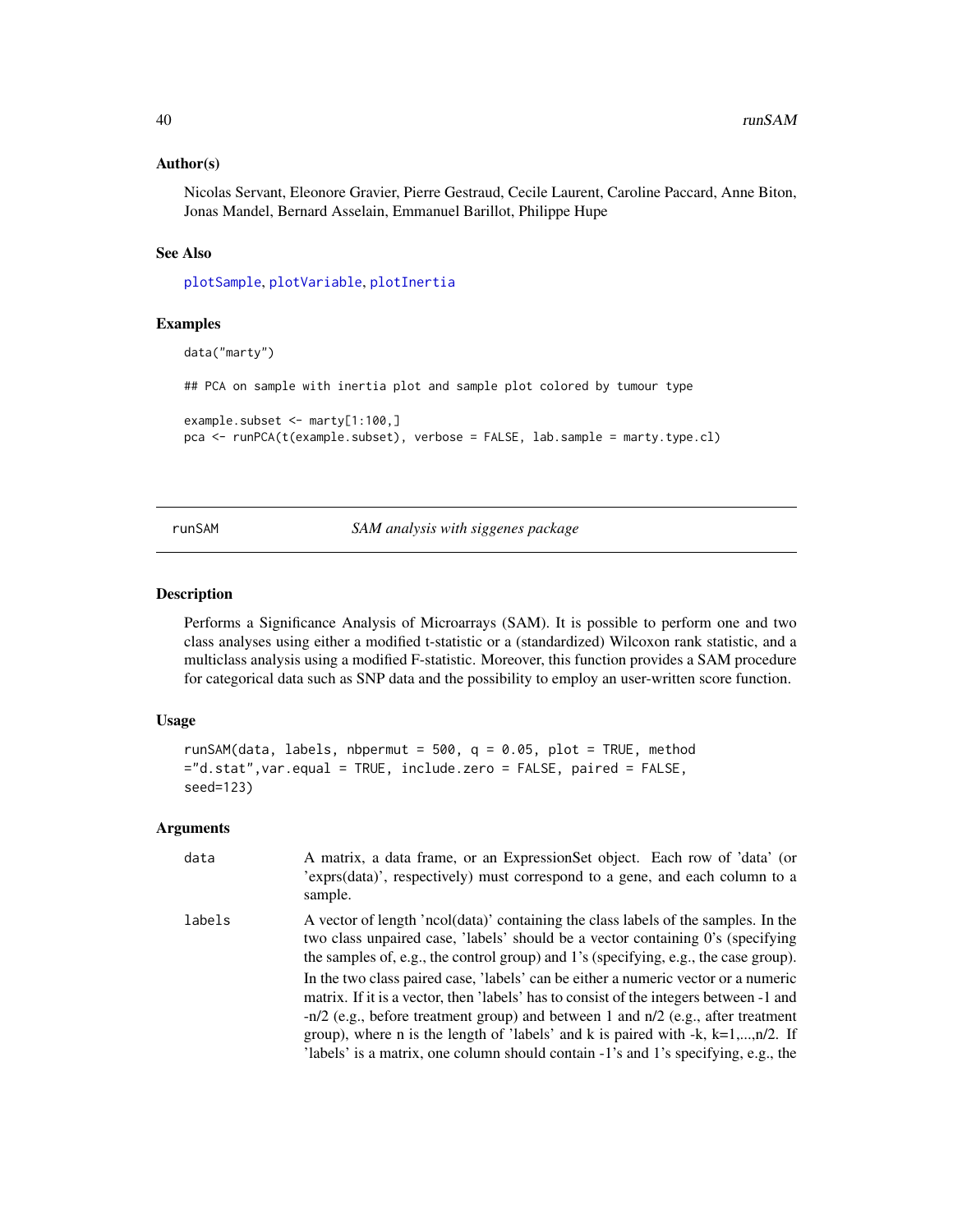|              | before and the after treatment samples, respectively, and the other column should<br>contain integer between 1 and n/2 specifying the n/2 pairs of observations.                |
|--------------|---------------------------------------------------------------------------------------------------------------------------------------------------------------------------------|
| nbpermut     | A numeric value specifying the number of permutation.                                                                                                                           |
| q            | A numeric value specifying the FDR threshold. see details.                                                                                                                      |
| plot         | A logical value specifying if drawing plots or not.                                                                                                                             |
| method       | A character string or a name specifying the method/function that should be used<br>in the computation of the expression scores d.                                               |
|              | If 'method = $d$ .stat', a modified t-statistic or F-statistic, respectively, will be<br>computed as proposed by Tusher et al. (2001).                                          |
|              | If 'method = wilc.stat', a Wilcoxon rank sum statistic or Wilcoxon signed rank<br>statistic will be used as expression score.                                                   |
|              | For an analysis of categorical data such as SNP data, 'method' can be set to<br>'chisq.stat'. In this case Pearson's ChiSquare statistic is computed for each row.              |
|              | If the variables are ordinal and a trend test should be applied (e.g., in the two-<br>class case, the Cochran-Armitage trend test), 'method = trend.stat' can be em-<br>ployed. |
| var.equal    | A logical value. If 'method=d.stat', TRUE for student test, FALSE for Welch<br>test.                                                                                            |
| include.zero | A numeric value specifying if $sO=0$ is possible.                                                                                                                               |
| paired       | A logical value specifying if paired test or not.                                                                                                                               |
| seed         | Seed initialization for results reproducibility.                                                                                                                                |

# Details

SAM has it own FDR procedure which allows to find significant genes for a fixed threshold 'q'. The genes' signicance found by SAM is not based on the adjusted pvalues (qvalues). That's why we do not report them.

#### Value

A matrix with the probes ID, the statistics, the raw p-values, and the significance (according to SAM FDR procedure).

#### Author(s)

Nicolas Servant, Eleonore Gravier, Pierre Gestraud, Cecile Laurent, Caroline Paccard, Anne Biton, Jonas Mandel, Bernard Asselain, Emmanuel Barillot, Philippe Hupe

#### References

Schwender, H., Krause, A. and Ickstadt, K. (2003). Comparison of the Empirical Bayes and the Significance Analysis of Microarrays. \_Technical Report\_, SFB 475, University of Dortmund, Germany.

Schwender, H. (2004). Modifying Microarray Analysis Methods for Categorical Data - SAM and PAM for SNPs. To appear in: \_Proceedings of the the 28th Annual Conference of the GfKl\_.

Tusher, V.G., Tibshirani, R., and Chu, G. (2001). Significance analysis of microarrays applied to the ionizing radiation response. \_PNAS\_, 98, 5116-5121.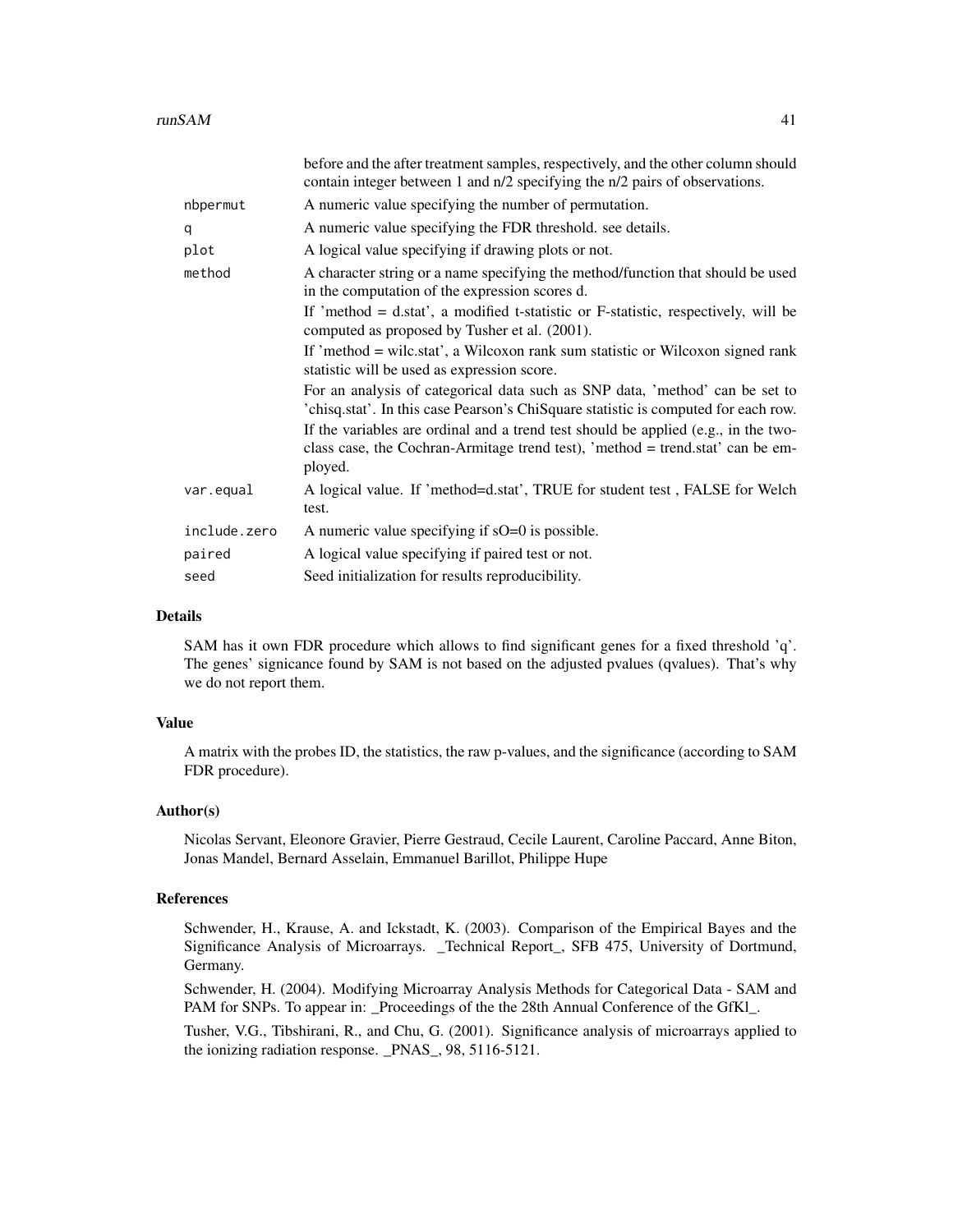#### See Also

[sam](#page-0-0)

#### Examples

```
## load data
data(marty)
## Not run:
## filtering data
marty <- expFilter(marty, threshold=3.5, graph=FALSE)
## End(Not run)
##Class label 0/1
marty.type.num <- ifelse(marty.type.cl=="Her2+",0,1)
## run sam analysis on example set
example.subset <- marty[1:100,]
samOUT <- runSAM(example.subset, marty.type.num, nbpermut=50, q=0.05, plot=TRUE)
samSIGN <- samOUT[which(samOUT[,"Significant"]),]
```
runTtest *Computing Multiple Student Tests*

#### Description

This function provides a convenient way to compute test statistics, e.g., two-sample Welch tstatistics, t-statistics, paired t-statistics, for each row of a data frame using the multtest package. It returns the raw and adjusted pvalues for each genes as well as the significance of the genes and a quantile-quantile plot.

## Usage

```
runTtest(data,labels,typeFDR="FDR-BH",algo="t", q=0.05, plot=TRUE)
```
#### Arguments

| data    | A matrix, a data frame, or an ExpressionSet object. Each row of 'data' (or<br>exprs(data)', respectively) must correspond to a gene, and each column to a<br>sample. |
|---------|----------------------------------------------------------------------------------------------------------------------------------------------------------------------|
| labels  | A vector of integers corresponding to observation (column) class labels. For 2<br>classes, the labels must be $0$ and $1$ .                                          |
| typeFDR | The method to apply fo the multiple testing correction.                                                                                                              |

<span id="page-41-0"></span>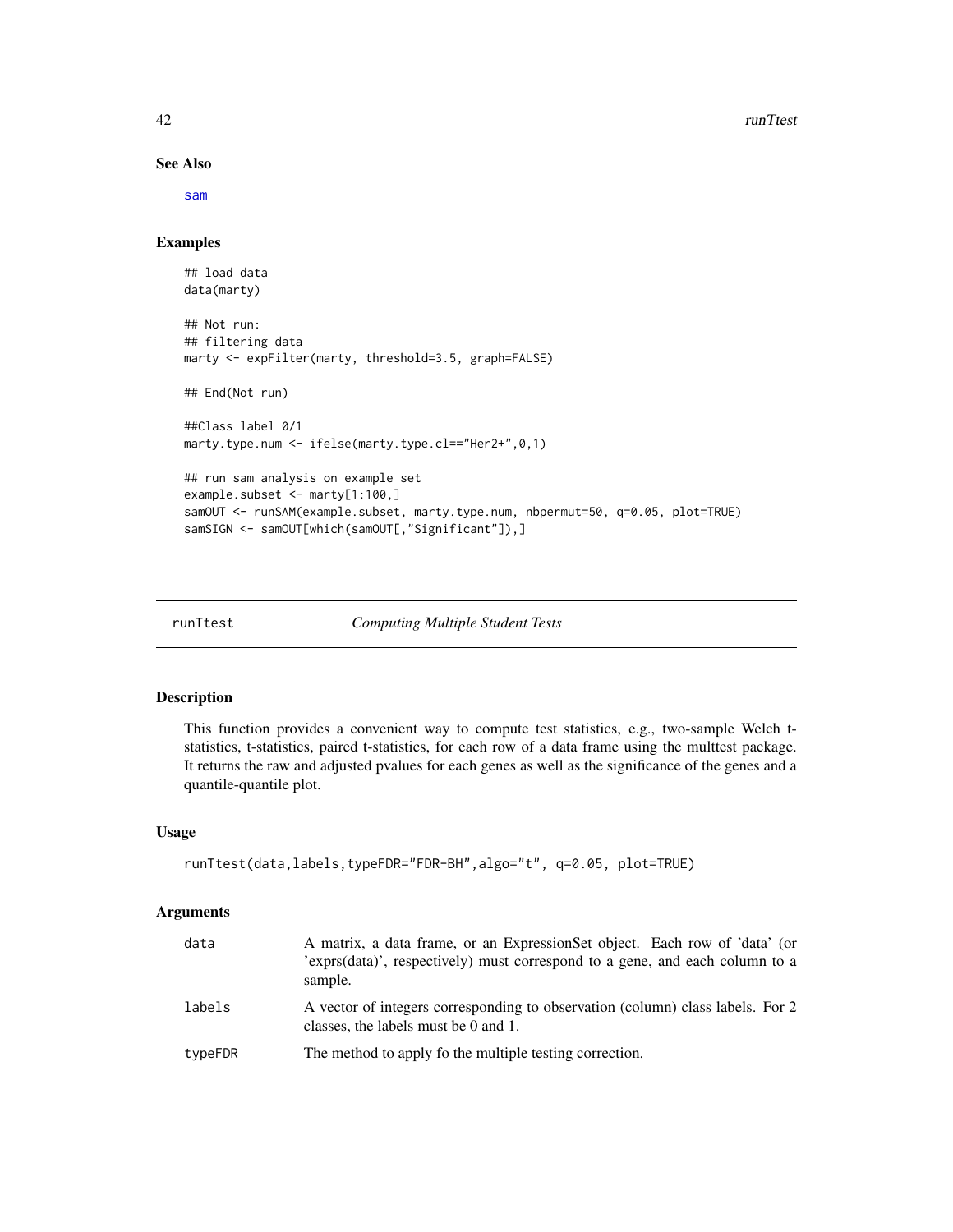#### <span id="page-42-0"></span>runTtest 43

| algo | A character string specifying the statistic to be used to test the null hypothesis of<br>no association between the variables and the class labels. If 'test="t"', the tests<br>are based on two-sample Welch t-statistics (unequal variances). The number of<br>ddl is computed using the Satterthwaite approximation. If 'test="t.equalvar"',<br>the tests are based on two-sample t-statistics with equal variance for the two<br>samples. The square of the t-statistic is equal to an F-statistic for $k=2$ . If<br>'test="pairt"', the tests are based on paired t-statistics. The square of the paired |
|------|---------------------------------------------------------------------------------------------------------------------------------------------------------------------------------------------------------------------------------------------------------------------------------------------------------------------------------------------------------------------------------------------------------------------------------------------------------------------------------------------------------------------------------------------------------------------------------------------------------------|
| q    | t-statistic is equal to a block $F$ -statistic for $k=2$ .<br>A numeric value specifying the pvalue threshold.                                                                                                                                                                                                                                                                                                                                                                                                                                                                                                |
| plot | A logical value specifying if drawing plots or not.                                                                                                                                                                                                                                                                                                                                                                                                                                                                                                                                                           |

#### Value

A matrix with the probes ID, the statistics, the raw p-value and the adjust p-value

# Author(s)

Nicolas Servant, Eleonore Gravier, Pierre Gestraud, Cecile Laurent, Caroline Paccard, Anne Biton, Jonas Mandel, Bernard Asselain, Emmanuel Barillot, Philippe Hupe

# See Also

[mt.teststat](#page-0-0),[multiple.correction](#page-19-1)

# Examples

```
## load data
data(marty)
## Not run:
## filtering data
marty <- expFilter(marty, threshold=3.5, graph=FALSE)
## End(Not run)
##Class label 0/1
marty.type.num <- ifelse(marty.type.cl=="Her2+",0,1)
## run differential analysis on example set
example.subset <- marty[1:100,]
```
out <- runTtest(example.subset, labels=marty.type.num, typeFDR="FDR-BH", plot=FALSE)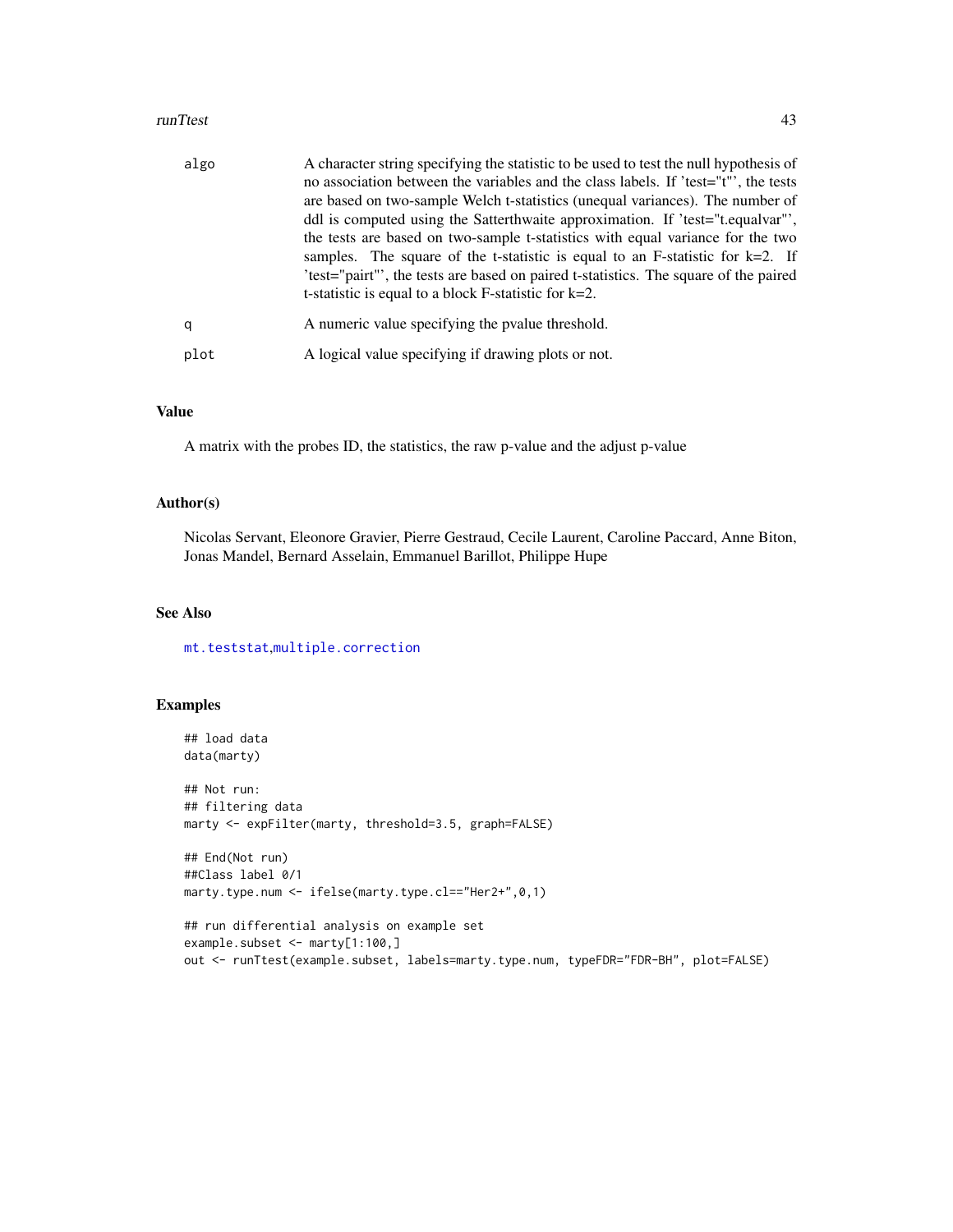<span id="page-43-0"></span>

#### Description

This function provides a convenient way to compute the wilcoxon statistics, for each row of a data frame using the multtest package. It returns the raw and adjusted pvalues for each genes as well as the significance of the genes and a quantile-quantile plot.

#### Usage

```
runWilcox(data, labels, typeFDR = "FDR-BH", q = 0.05, plot = TRUE)
```
#### Arguments

| data    | A matrix, a data frame, or an ExpressionSet object. Each row of 'data' (or<br>'exprs(data)', respectively) must correspond to a gene, and each column to a<br>sample. |
|---------|-----------------------------------------------------------------------------------------------------------------------------------------------------------------------|
| labels  | A vector of integers corresponding to observation (column) class labels. For 2<br>classes, the labels must be $0$ and $1$ .                                           |
| typeFDR | The method to apply fo the multiple testing correction.                                                                                                               |
| q       | A numeric value specifying the pvalue threshold.                                                                                                                      |
| plot    | A logical value specifying if drawing plots or not.                                                                                                                   |

# Value

A matrix with the probes ID, the statistics, the raw p-value and the adjust p-value

# Author(s)

Nicolas Servant, Eleonore Gravier, Pierre Gestraud, Cecile Laurent, Caroline Paccard, Anne Biton, Jonas Mandel, Bernard Asselain, Emmanuel Barillot, Philippe Hupe

# See Also

[mt.teststat](#page-0-0),[multiple.correction](#page-19-1)

# Examples

```
## load data
data(marty)
## filtering data
##marty <- expFilter(marty, threshold=3.5, graph=FALSE)
##Class label 0/1
marty.type.num <- ifelse(marty.type.cl=="Her2+",0,1)
```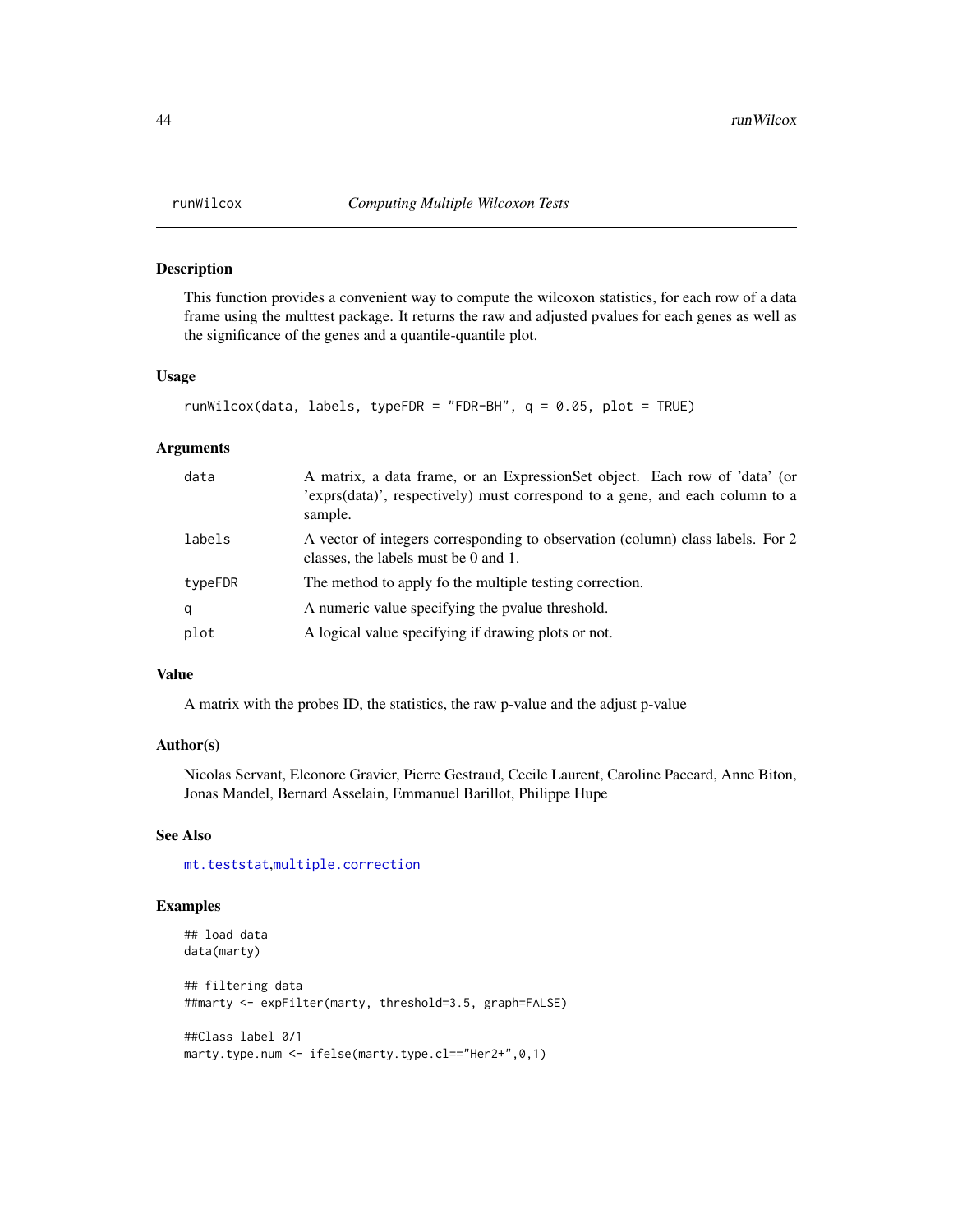```
## run differential analysis
example.subset <- marty[1:100,]
out <- runWilcox(example.subset, labels=marty.type.num, typeFDR="FDR-BH", plot=FALSE)
```
sample.plot *barplot of genes expression level*

#### Description

Plot a barplot of the expression level of each gene of interest.

# Usage

sample.plot(data, labels=NULL, plot=TRUE, ...)

# Arguments

| data      | Expression matrix, genes on rows and samples on columns                      |
|-----------|------------------------------------------------------------------------------|
| labels    | A character string or numeric vector of label                                |
| plot      | Display output barplot if TRUE                                               |
| $\ddotsc$ | Arguments to be passed to methods, such as graphical parameters (see 'par'). |

# Details

For each gene (row of the matrix), a barplot of the expression level for all the samples is ploted. The colors are chosen according to the label information.

# Author(s)

Nicolas Servant, Eleonore Gravier, Pierre Gestraud, Cecile Laurent, Caroline Paccard, Anne Biton, Jonas Mandel, Bernard Asselain, Emmanuel Barillot, Philippe Hupe

# Examples

```
data(marty)
sample.plot(marty[1:3,], labels=marty.type.cl)
```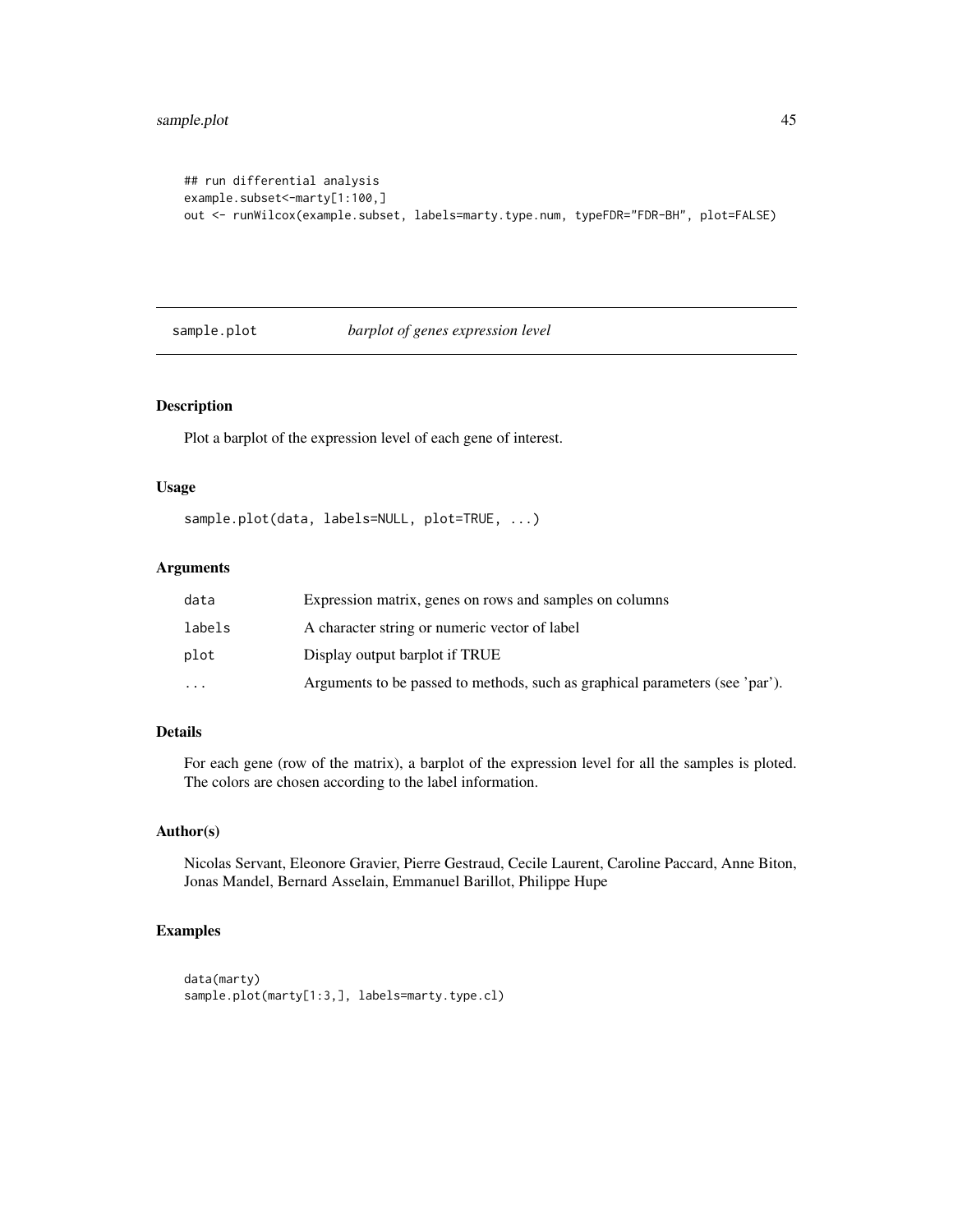<span id="page-45-0"></span>

# Description

This function returns the difference between the first argument and the (n-1) others

# Usage

setdiffg(...)

#### Arguments

... The objects to compare

# Value

A vector of differences between the first object and the (n-1) others

#### Author(s)

Nicolas Servant, Eleonore Gravier, Pierre Gestraud, Cecile Laurent, Caroline Paccard, Anne Biton, Jonas Mandel, Bernard Asselain, Emmanuel Barillot, Philippe Hupe

#### Examples

```
a < -1:10b < -2:5c < -7:8setdiffg(a,b,c)
```
test.LC *Test linear combinations of parameters of a linear model*

#### Description

This function performs either a global significance F-test of one or several linear combinations of the parameters (contrast) of a (generalized) linear model, or tests for the significance of each contrast simultaneously, with or without multiple test correction.

# Usage

```
test.LC(C, X, Y, global=FALSE, cor.multtest=TRUE,typeFDR="FDR-BH")
```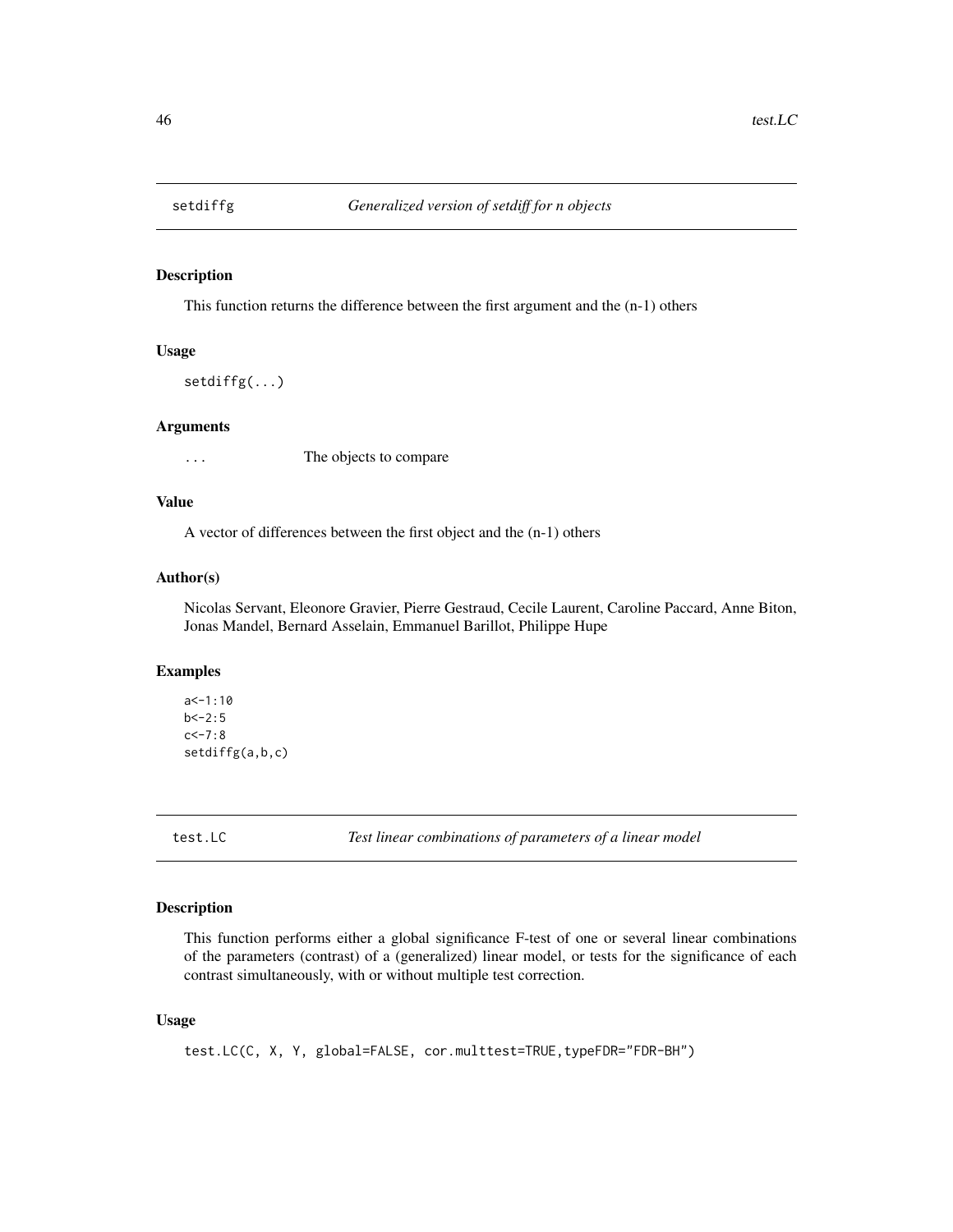#### <span id="page-46-0"></span>test. LC  $\qquad \qquad \text{47}$

# Arguments

|              | Vector or matrix of the linear combinations of factors we want to test.                                                                                                                                  |
|--------------|----------------------------------------------------------------------------------------------------------------------------------------------------------------------------------------------------------|
| X            | Design matrix of the (generalized) linear model adjusted to the data.                                                                                                                                    |
| Y            | Vector or response matrix (e.g. a gene expression matrix) to which the (general-<br>ized) linear model is applied. If a matrix is specified the test(s) will be done on<br>each column of the matrix.    |
| global       | logical indicating if one want to perform a F test of the global hypothesis $H_0=0$ ,<br>or to test each contrast simultaneously                                                                         |
| cor.multtest | logical. If global=FALSE indicates if one want to apply a multiple test correction<br>for the computation of the p-values                                                                                |
| typeFDR      | If global=FALSE and cor.multtest=TRUE this argument is passed to the func-<br>tion multiple.correction(), it specifies which correction method to apply. See<br>'?multiple.correction' for more details. |

# Details

The design matrix  $X$  can be extracted from a (generalized) linear model with the function [model.matrix](#page-0-0). If Y is a response matrix each column shall be a gene/individual response on which the linear combinations will be tested. If one wish to test several linear combinations at the same time, C must be a matrix  $p^*n$  with n the number of columns in the design matrix  $X$  (i.e. the number of parameters in the (generalized) linear model) and p the number of linear combinations, so that each row stands for one linear combination. Else C shall be a vector of length n. In case where both C and Y are matrices, each linear combination of the parameters (i.e. each row of C) will be tested for nullity on each gene/individual (i.e. each column of Y).

#### Value

A list of matrices :

| Estimate | A matrix containing the estimated values: F[i,j] is the estimated value of the<br>linear combination i (on gene j).                     |
|----------|-----------------------------------------------------------------------------------------------------------------------------------------|
| F        | A matrix containing the F values: $F[i,j]$ is the F value of the test of linear com-<br>bination i on gene j.                           |
| pvalue   | A matrix containing the p-values: $pvalue[i,j]$ is the p-value of the test of linear<br>combination i on gene <i>i</i> .                |
| Y.pred   | A matrix containing the predicted response vectors                                                                                      |
| resid    | A matrix containing the residuals of the linear model                                                                                   |
| sigma2   | A matrix with one row containing the residual variance for each gene                                                                    |
| theta    | A matrix containing the estimates of the effects of the original model. These<br>estimates are the ones also obtained with summary.lm() |

# Author(s)

Nicolas Servant, Eleonore Gravier, Pierre Gestraud, Cecile Laurent, Caroline Paccard, Anne Biton, Jonas Mandel, Bernard Asselain, Emmanuel Barillot, Philippe Hupe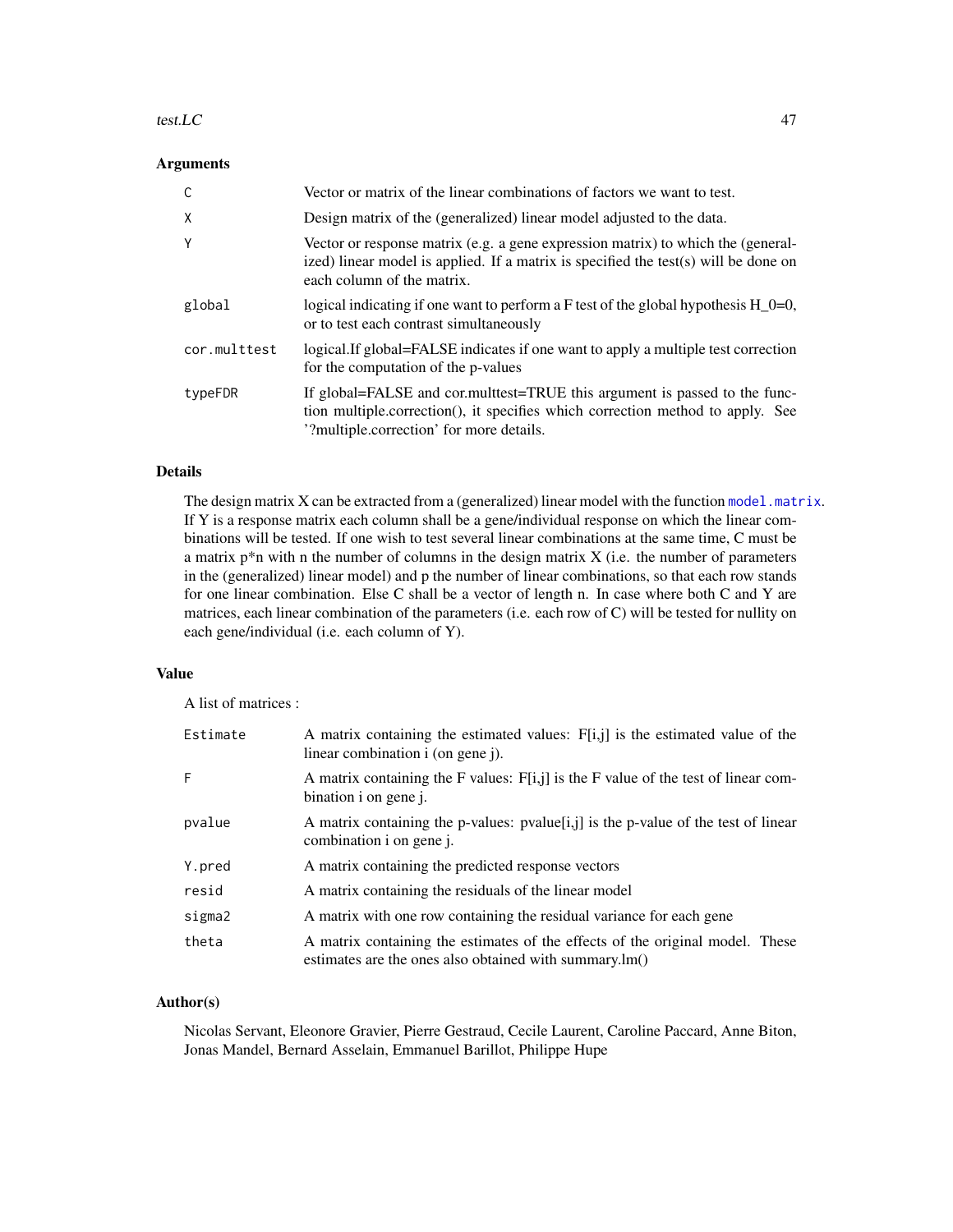#### See Also

[model.matrix](#page-0-0),[lm](#page-0-0)

# Examples

data(marty)

```
##Class label 0/1
marty.type.num <- ifelse(marty.type.cl=="Her2+",0,1)
```

```
#Annotation of the grade of tumor
grade=factor(sample(c(1:3),23,rep=TRUE),labels=c("I","II","III"))
typeXfactor=paste(marty.type.num,grade,sep=":")
```

```
##dataset fro example
normData<-marty[1:100,]
```
rt<-runTtest(normData, labels=marty.type.num, plot=FALSE)

```
normData.DE<-normData[which(rt["AdjpValue"]<0.05),]
```

```
marty.lm=lm(t(normData.DE)~as.factor(typeXfactor))
X=model.matrix(marty.lm)
```

```
#We want to test Basal vs Her2+ within each grade
LC<-matrix(c(0,0,0,-1,0,0,0,1,0,0,-1,0,0,0,1,0,0,-1),ncol=6,byrow=TRUE)
#We also want to test grade II vs grade III
LC2=c(0,1,-1,0,1,-1)LC=rbind(LC,LC2)
row.names(LC)=c("B:I-H:I","B:II-H:II","B:III-H:III","II-III")
marty.LC=test.LC(LC,X,t(normData.DE))
marty.LC$pvalue
#List of the probesets differentially expressed for each of the four tests :
ll=list()
for(i in 1:nrow(marty.LC$pvalue)){
ll[[i]]=as.matrix(marty.LC$pvalue[i,which(marty.LC$pvalue[i,]<0.05)])
```

```
rownames(ll[[i]])=names(which(marty.LC$pvalue[i,]<0.05))
names(ll)=rownames(marty.LC$pvalue)
```

```
test.nested.model Test for nested ANOVA models
```
# Description

}

print(ll)

The function compute the F-statistic for nested ANOVA model.

<span id="page-47-0"></span>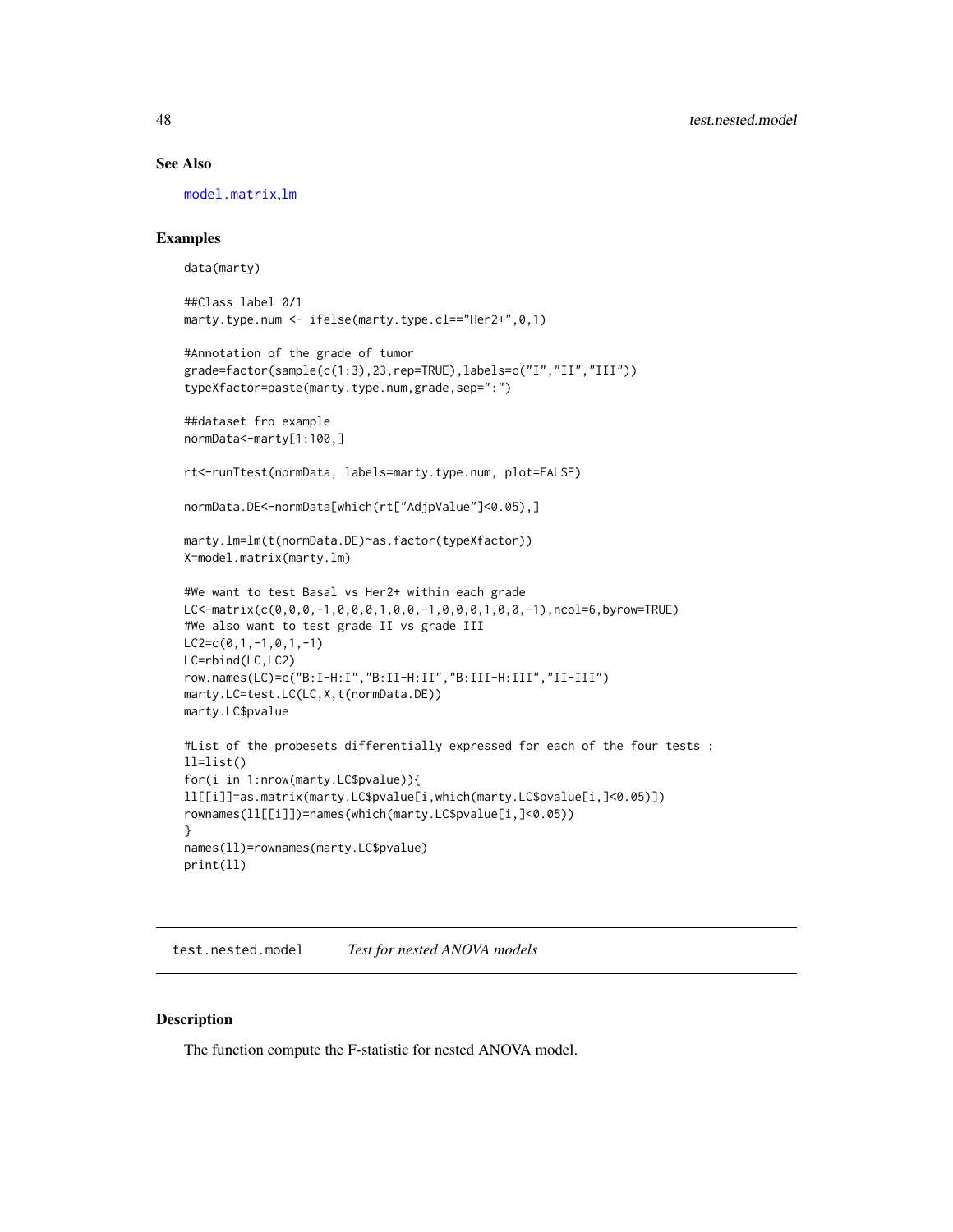### test.nested.model 49

# Usage

test.nested.model(X, X0, Y)

#### Arguments

| X. | this is the design matrix corresponding to the full model. X must be of full rank.                                                                           |
|----|--------------------------------------------------------------------------------------------------------------------------------------------------------------|
| X0 | this is the design matrix corresponding to the sub-model. $X_0$ is such that span $(X_0)$<br>is a vectorial subspace of $span(X)$ . X0 must be of full rank. |
| Υ  | this is a matrix corresponding to the dependent variable (samples in row, vari-<br>ables (e.g. genes) in column.                                             |

#### Details

The F-statistic is computed and the p-value is returned. The F-statistic has r-r0 and n-r degrees of freedom where r is the rank of matrix  $X$ , r0 is the rand of matrix  $X0$  and n is the number of observations.

#### Value

A list with the following items:

| The estimation of the paratemer of the full model. |
|----------------------------------------------------|
| Value of the F-statistic.                          |
| The p-value.                                       |
| The residuals for the full model.                  |
| The estimation of the variance for the full model. |
| The matrix design X                                |
|                                                    |

# ...

# Author(s)

Nicolas Servant, Eleonore Gravier, Pierre Gestraud, Cecile Laurent, Caroline Paccard, Anne Biton, Jonas Mandel, Bernard Asselain, Emmanuel Barillot, Philippe Hupe

# Examples

```
Y <- matrix(rnorm(21), 21, 1)
ef < -g1(3,7)X \leftarrow \text{lm}(Y \sim \text{ef}, x = \text{TRUE})$x
X0 \leq -\ln(Y \sim 1, x = \text{TRUE})$x
res.test <- test.nested.model(X, X0, Y)
```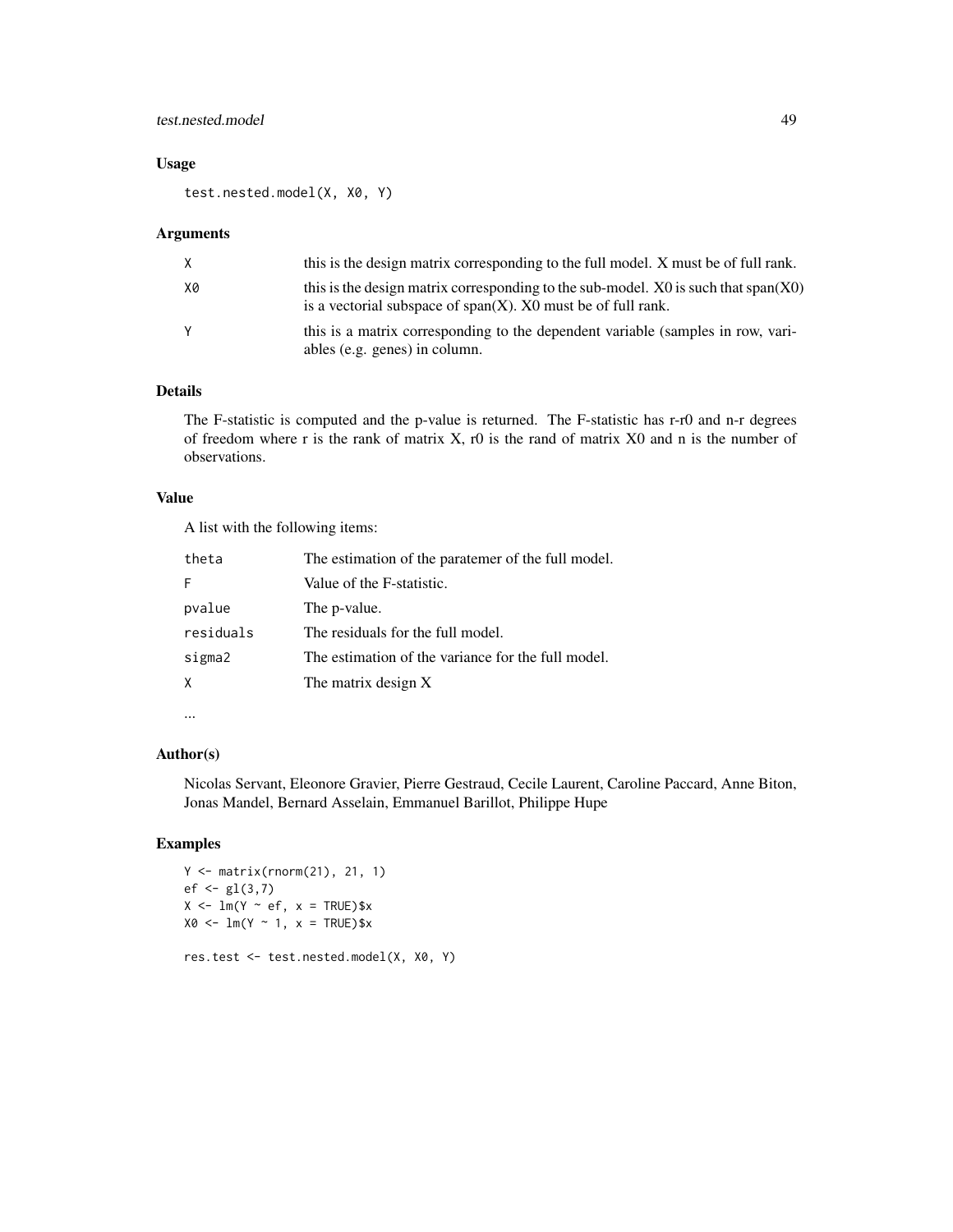# <span id="page-49-0"></span>Index

∗Topic cluster clustering, [5](#page-4-0) clustering.kmeans, [7](#page-6-0) clustering.plot, [8](#page-7-0) eval.stability.clustering, [11](#page-10-0) ∗Topic datagen bioMartAnnot, [4](#page-3-0) runGSA, [31](#page-30-0) ∗Topic datasets marty, [18](#page-17-0) marty.type.cl, [19](#page-18-0) ∗Topic htest multiple.correction, [20](#page-19-0) runHyperGO, [33](#page-32-0) runHyperKEGG, [34](#page-33-0) runIndTest, [36](#page-35-0) runSAM, [40](#page-39-0) runTtest, [42](#page-41-0) test.LC, [46](#page-45-0) ∗Topic manip expFilter, [12](#page-11-0) foldchange, [13](#page-12-0) genes.selection, [14](#page-13-0) normAffy, [22](#page-21-0) ∗Topic models makeAllContrasts, [17](#page-16-0) test.LC, [46](#page-45-0) ∗Topic multivariate runMFA, [37](#page-36-0) runPCA, [38](#page-37-0) ∗Topic nonparametric runSAM, [40](#page-39-0) ∗Topic package EMA-package, [2](#page-1-0) ∗Topic plot distrib.plot, [10](#page-9-0) plotBiplot, [24](#page-23-0) plotInertia, [25](#page-24-0) plotSample, [26](#page-25-0)

plotVariable, [27](#page-26-0) probePlots, [29](#page-28-0) sample.plot, [45](#page-44-0) ∗Topic survival km, [16](#page-15-0) ∗Topic utilities as.colors, [3](#page-2-0) intersectg, [15](#page-14-0) myPalette, [21](#page-20-0) ordinal.chisq, [23](#page-22-0) setdiffg, [46](#page-45-0) agnes, *[6](#page-5-0)*, *[8](#page-7-0)* as.colors, [3](#page-2-0) bioMartAnnot, [4](#page-3-0) clust.dist, *[6](#page-5-0)*, *[12](#page-11-0)* clustering, [5,](#page-4-0) *[9](#page-8-0)*, *[12](#page-11-0)* clustering.kmeans, [7](#page-6-0) clustering.plot, [8](#page-7-0) distrib.plot, [10](#page-9-0) EMA *(*EMA-package*)*, [2](#page-1-0) EMA-package, [2](#page-1-0) eval.stability.clustering, [11](#page-10-0) expFilter, [12](#page-11-0) foldchange, [13](#page-12-0) genes.selection, [14](#page-13-0) GSA, *[32](#page-31-0)* heatmap.plus, *[9](#page-8-0)* hist, *[10](#page-9-0)* hyperGTest, *[34,](#page-33-0) [35](#page-34-0)* intersectg, [15](#page-14-0) IQR, *[15](#page-14-0)* km, [16](#page-15-0)